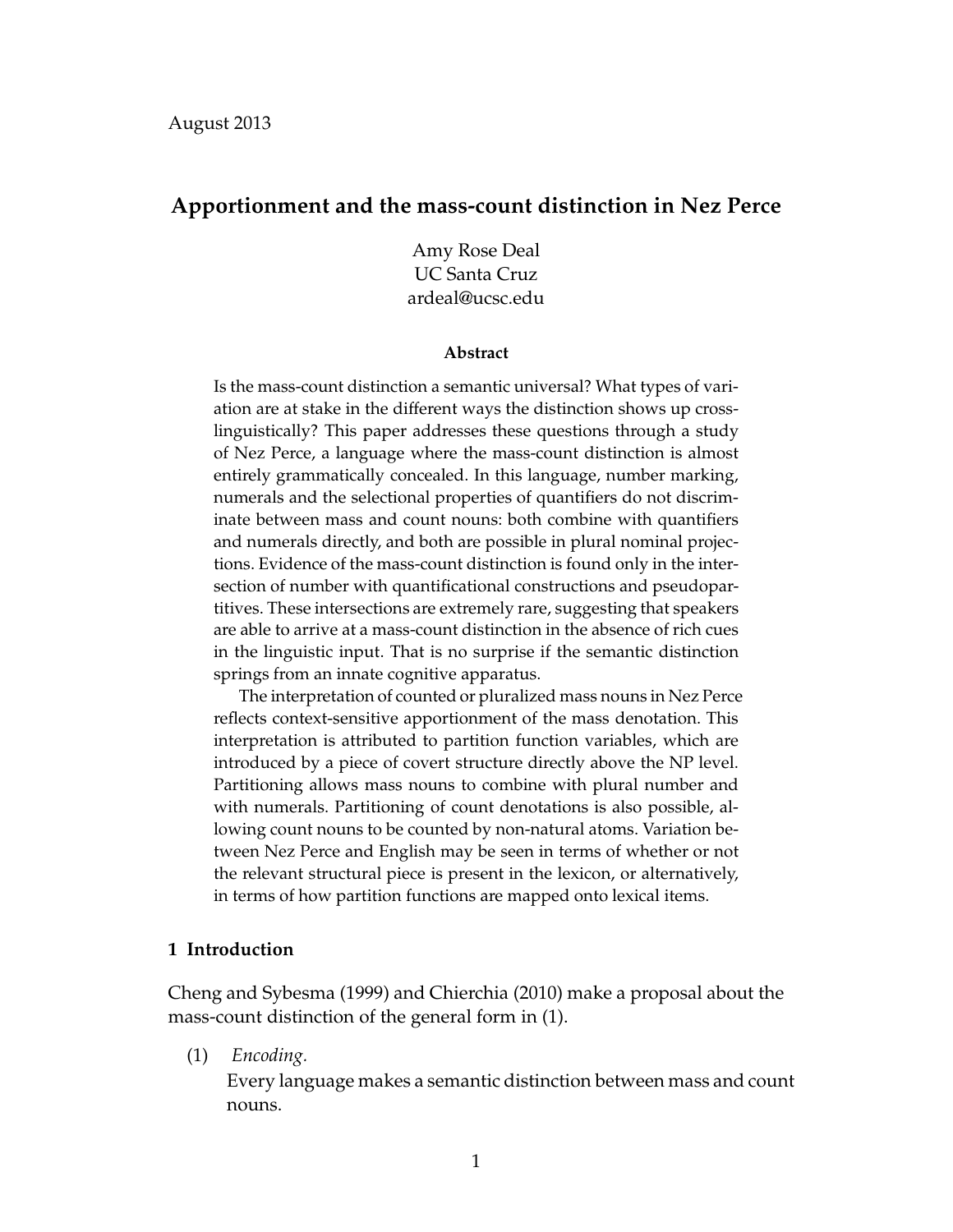There's an attraction to (1) that comes from the way it makes a bridge between linguistic and more general cognitive facts. An interest in distinguishing individuals from substances doesn't require language; it's apparent in pre-linguistic infants (Huntley-Fenner et al. 2002) and even non-human primates (Mahajan et al. 2009). Some sort of cognitive universal seems to be involved. This type of cognitive universal quite plausibly grounds a universal of linguistic semantics, if (1) is true. And that could tell us something about the types of factors responsible for shaping the contents of human language on a larger scale.

None of this is to say that the truth of (1) is particularly obvious. It certainly isn't. There are many languages which pose apparent challenges. One such language is Nez Perce, and this is the focus of attention in this paper. In Nez Perce, certain core grammatical properties that can be used to diagnose the mass-count distinction in English simply treat all nouns the same way.

Consider, first, the combination of nouns with numerals. In English, mass nouns cannot combine with numerals directly; Chierchia (2010) calls this the "signature property" of mass nouns. The signature property is not in evidence in Nez Perce. Rather, all nouns may combine with numerals directly. Mass nouns combining with numerals are interpreted with apportionment or individuation – a type of reading which requires a pseudopartitive in English.

|  | $(2)$ a. k'uycheesu | b. k'uyc heecu      |
|--|---------------------|---------------------|
|  | nine eel            | nine wood           |
|  | nine eels           | nine pieces of wood |

A similar situation obtains with plural marking, which in English is reserved for count nouns. In Nez Perce, once again, both mass and count nouns behave the same way; all may show plural in the nominal projection. Plural marking is productive across contexts and results in apportioned meanings for mass nouns.

|  | (3) a. yi-yos-yi-yos kapoo |  | b. yi-yos-yi-yos mayx   |  |
|--|----------------------------|--|-------------------------|--|
|  | PL-blue coat               |  | PL-blue sand            |  |
|  | blue coats                 |  | quantities of blue sand |  |

Now, parallel facts in a variety of languages have led linguists to conclude that some languages simply lack a distinction between mass and count.<sup>1</sup> As we will see, such a conclusion is unwarranted for Nez Perce. Evidence for the distinction can indeed be found in the language, and it primarily lies

<sup>1</sup> See, e.g., Davis and Matthewson (1999) on St'át'imcets, Lima (2010) on Yudja, Dalrymple and Mofu (2012) on Indonesian, Wiltschko (2012) on Halkomelem and Blackfoot.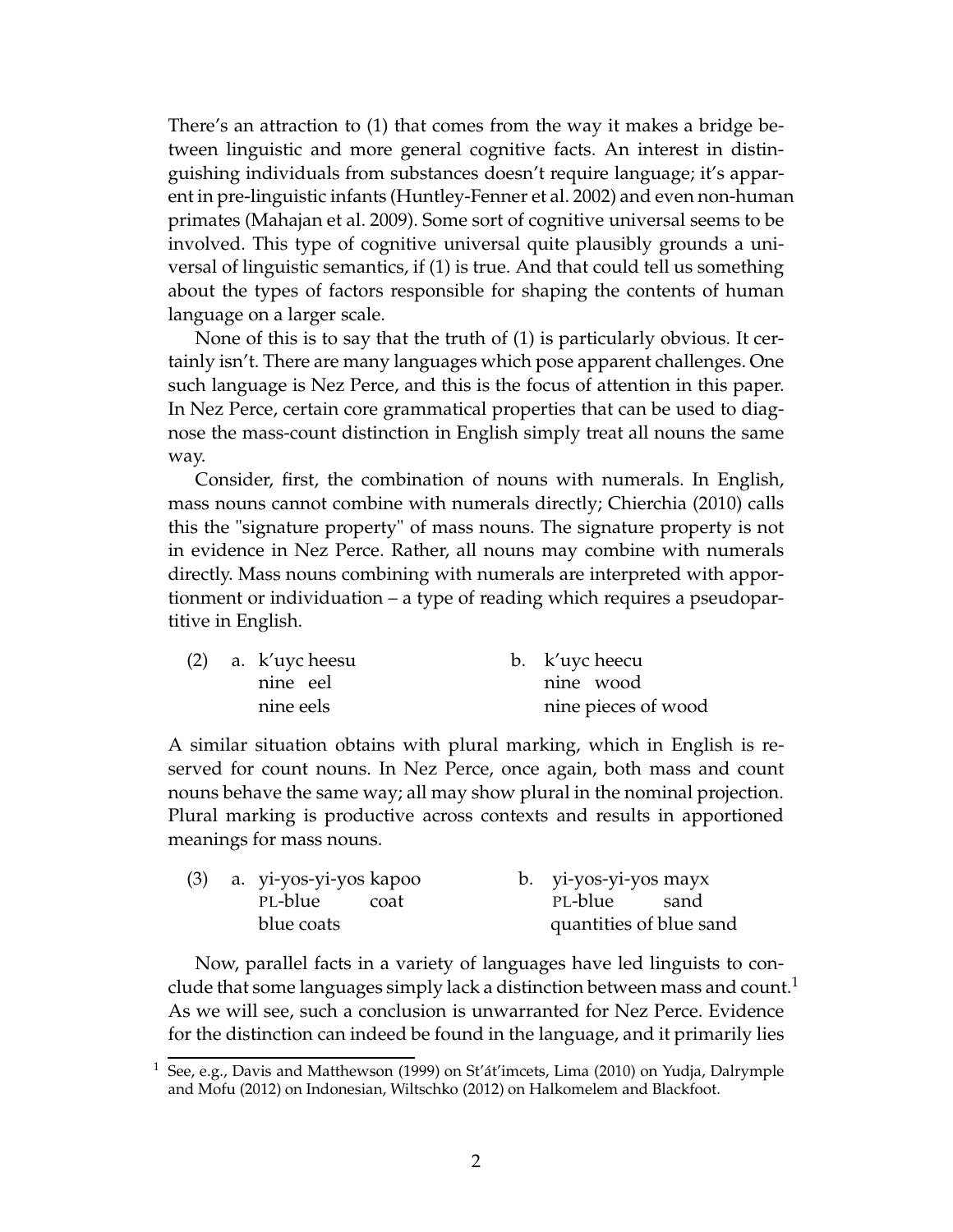in the interaction of quantifiers and plurality. All Nez Perce quantifiers behave like English *all* and *most* in demanding a complement which is cumulative – either count plural, or mass, but not count singular. The cumulativity requirement allows count singulars and mass singulars to be distinguished. Nez Perce, then, does not falsify (1) – initial appearances notwithstanding. It does indeed make a mass-count distinction. Numerals and number marking simply fail to find it.

This type of situation has been noticed before in the literature on (1) concerning Mandarin Chinese. In Mandarin, too, numeral constructions and number marking fail to find a distinction between mass and count nouns – a situation which led Krifka (1995) and Chierchia (1998) to the influential conclusion that all nouns in Mandarin are mass nouns. Cheng and Sybesma (1999) show in response that Mandarin does indeed make a distinction between mass and count, but that this crops up only in the details of its classifier constructions. The distinction is present in the lexicon of every language, they propose, as a matter of linguistic universals; but variation creeps in in the particular ways the distinction is revealed or concealed in particular languages. That is why (1), if true, is not an *obvious* truth. The road to universals in mass and count runs right through the briarpatch of linguistic variation.

The task of this paper is to elucidate the nature of the universal in (1) and the types of variation involved as they relate to the behavior of nominals in Nez Perce. We begin with a look at three key areas of the grammar – number marking, numerals and quantifiers – which have not been described in depth in the previous literature, but which bear in a crucial way on the distinction between mass and count. In section 2 we see how number marking works, and that it does not make a distinction between mass and count. All nouns behave like English count nouns in supporting number distinctions in their nominal projections; mass nouns receive apportioned interpretations. In section 3 we turn to numeral constructions, showing that mass and count nouns behave the same way, and that classifiers are not involved. All nouns behave morphosyntactically as English count nouns do; nouns combine with numerals directly, and mass nouns receive apportioned interpretations. Section 4 then shows how quantificational constructions finally reveal the mass-count distinction in Nez Perce through the selective imposition of requirements of plurality.

This empirical background lays the groundwork for the second part of the paper, which explores the elements of language design underlying (1), along with points of variation in the impact of the mass-count distinction. Ramifications of Nez Perce quantifier constructions for the nature and origin of linguistic universals in mass and count are the topic of section 5. The semantics of apportioned readings of mass nouns are then taken up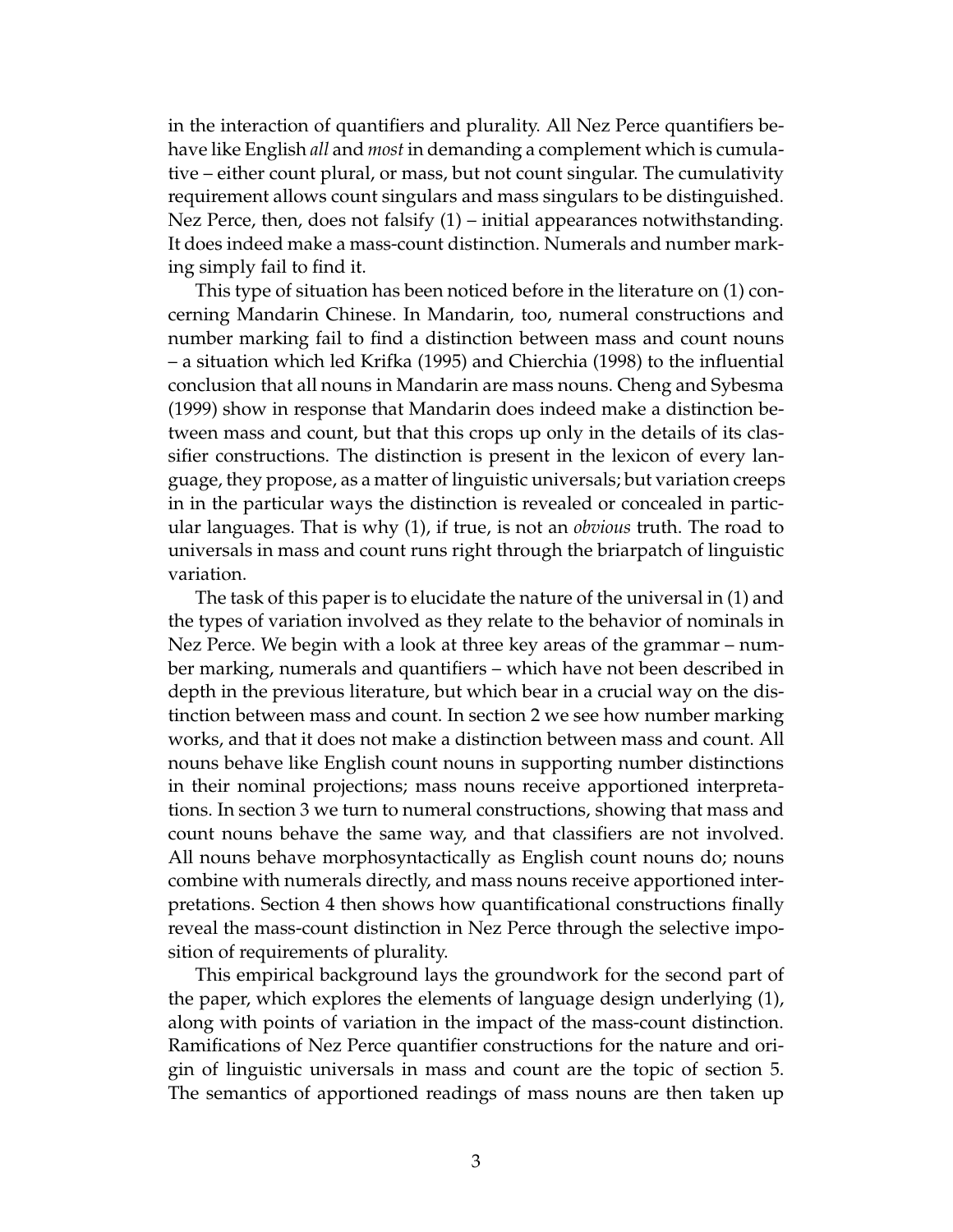in full in section 6. To handle generalized, context-sensitive apportionment of mass denotations, a functional category  $\alpha$  is proposed, which attaches just above the NP level and introduces variables over partitions. In Section 7 we see that apportionment is not a repair strategy in Nez Perce, but rather a possibility which is generally available both for mass nouns and for count nouns. The combination of  $\alpha$  with count nouns makes it possible to count by aggregations or non-natural atoms. Apportionment via the  $\alpha$ P structure is compared with the pseudopartitive in section 8, uncovering an additional, subtle source of evidence for the mass-count distinction. In section 9, the overall proposal is then defended against an alternative that attributes generalized apportionment in Nez Perce to a special semantics for plural number and the numeral 'one'. General conclusions are drawn in section 10.

A few words on the language and the data are in order as we begin. Nez Perce is a Penutian language indigenous to the Columbia River plateau. The language is severely endangered at the time of writing. There are approximately 30 speakers, all of them elderly. The bulk of the data here comes from field research with two speakers, conducted in the summers of 2011, 2012 and 2013 in the town of Lapwai, ID. Grammatical sketches of the language complementing the data here are available in Aoki 1970, Rude 1985, Crook 1999 and Deal 2010. This is the first investigation of the mass-count distinction in Nez Perce.

## **2 Three types of number marking**

Let us begin by acquainting ourselves with the ways in which Nez Perce morphology indicates the distinction between singular and plural. The number system of this language features morphological plural marking in multiple places. In (4b), plural appears on the noun, the verb (by agreement), and the noun modifiers (by concord):

- (4) a. yoxˆ kuhet 'aayat hii-we-s DEM tall woman 3SUBJ-be-PRES.SG outside 'eemtii That tall woman is outside.
	- b.) yox̂-me ki-kuhet ha-'aayat) hi-w-siix DEM-PL PL-tall PL-woman 3SUBJ-be-PRES.PL outside 'eemtii Those tall women are outside.

The marking of number information in these three ways is not totally generalized. Rather, the morphological locus or loci of plural is determined by the noun class of the plural argument. The class system is animacybased, dividing nouns into three groups: human, non-human animate, and inanimate. Human-class nouns occur with all types of plural morphology;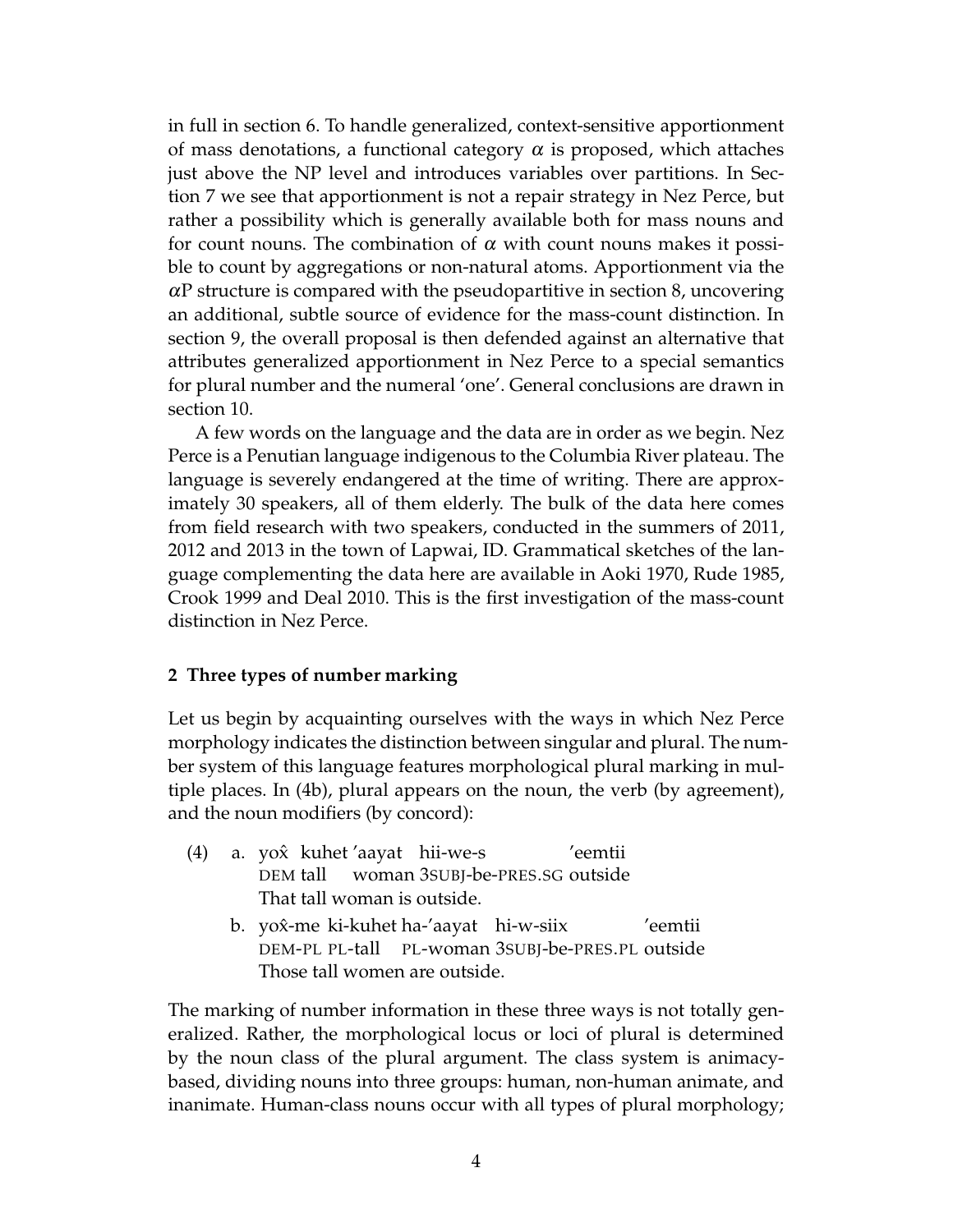inanimate-class nouns occur only with adjectival plural; non-human animates occupy an intermediate position. The distribution of plural by noun class is summarized in (5).

|                   | Human             | Non-human animate Inanimate |  |
|-------------------|-------------------|-----------------------------|--|
| Nominal plural    | $\gamma$ (mostly) |                             |  |
| Verbal plural     |                   |                             |  |
| Adjectival plural |                   |                             |  |

(5) The distribution of plural marking by noun class

It is partly, though not entirely, thanks to this interaction between noun class and number marking that number marking does not find a mass-count distinction.

There is no previous literature on the interaction between animacy and plural marking in Nez Perce. Therefore, in the next sections, we review each type of plural marking one by one. For plural marked on nouns and plural marked on verbs, animacy effects are sufficient to explain why the masscount distinction is not in evidence. These types of plural do not apply to inanimate arguments, whether they describe substances or individuals. It is in the case of plural marked on adjectives that we are able to see that mass nouns and count nouns within a single noun class behave the same way regarding plural.

# *2.1 Plural marked on nouns*

The marking of plural on nouns is highly correlated with human noun class: when plural marking is possible, human reference is possible as well.<sup>2</sup> A selection of nouns showing plural forms is given in (6).

(6) a. qaaca maternal.grandma friend lawtiwaa 'aayat haama teeq'is pit'íin woman man elder girl b. qaaca-ma maternal.grandmas friends lawtiwaa-ma ha-'aayat ha-ham women men ti-teeq'is pi-pít'in elders girls

These examples demonstrate the three allomorphs of plural in the nominal projection: *-me/ma*, for kinship terms (plus a few lexical exceptions); *he/ha-*,

<sup>2</sup> Note that this implication is only in one direction. Nouns such as *titooqan* 'person' lack plural forms; so do most nouns of ethnicity/tribal affiliation (e.g. *niimiipuu* 'Nez Perce person', *sooyaapoo* 'white person', *celmen* 'Chinese person'), and all nouns formed by the agentive deverbal suffix *(n)ew'eet* (e.g. *saykiptaw'aat* 'doctor', *sepeehitem'enew'eet* 'teacher', *'inpew'eet*  $'cop'.$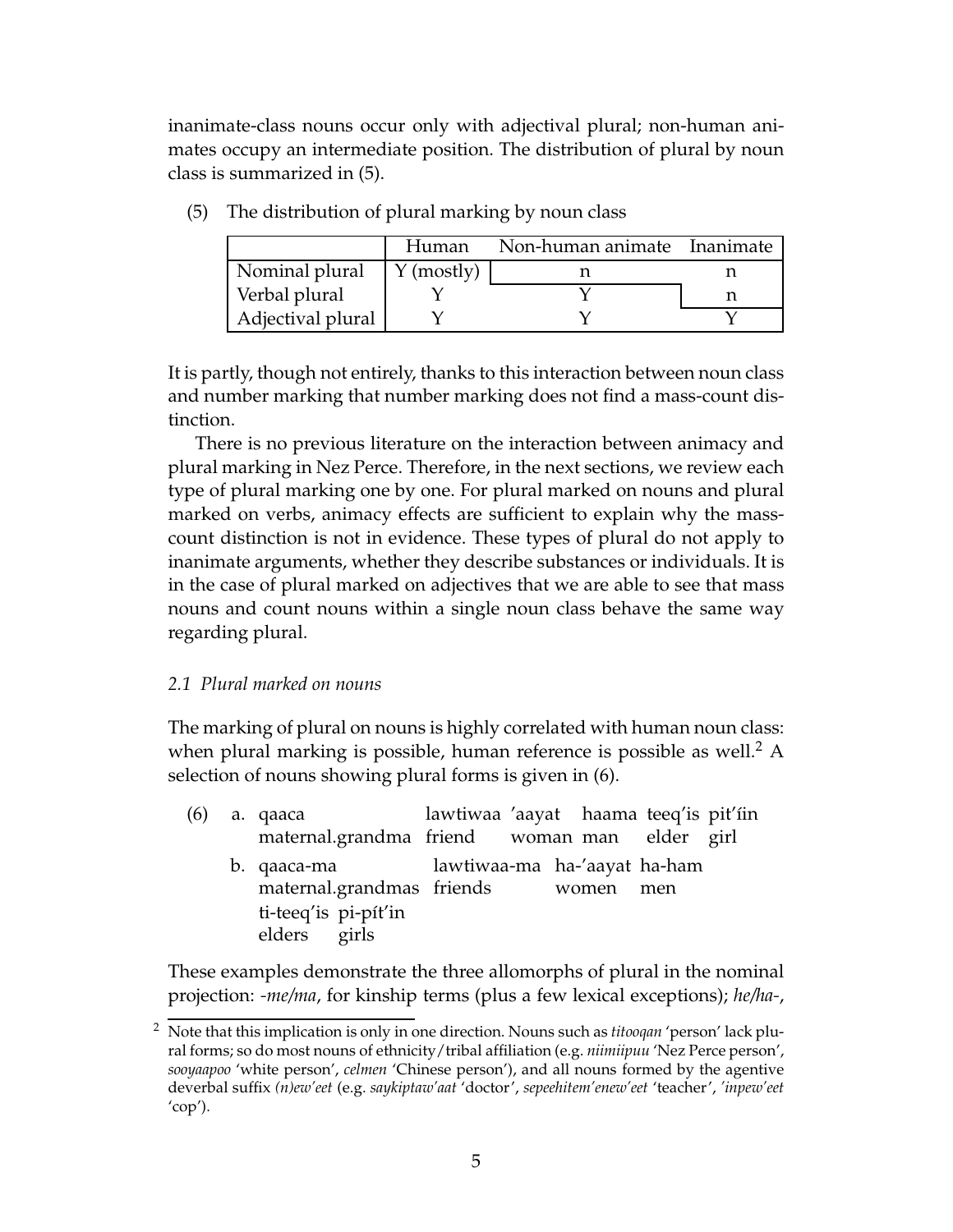otherwise for nouns beginning with glottal segments (/h/ or /'/); and *Ci-*, where C reduplicates the initial consonant, otherwise.

In some languages allowing noun plurals only for human-class nouns, plural markers encode definiteness along with plurality. It is famously so in Chinese and Japanese, for instance. (An accessible introduction to those data is provided by Kurafuji (2004).) But this is not the case in Nez Perce. Nez Perce lacks articles, and bare nouns may generally have definite or indefinite interpretations. Plural nouns are no exception. Definite and indefinite interpretations are shown in (7) for bare singular nouns, and in (8) for bare plurals.

- (7) haama kaa 'aayat hi-pa-'ac-0-a. man and woman 3SUBJ-S.PL-enter-P-REM.PAST A man and a woman came in. haama hii-we-s man 3SUBJ-be-PRES.SG tall woman 3SUBJ-be-PRES.SG DEG kuhet, 'aayat hii-we-s qetu kahat'o. short The man is tall, the lady is short.
- (8) hi-w-siix 3SUBJ-be-PRES.PL PL-man and PL-woman outside ha-ham kaa ha-'aayat 'eemtii, There are men and women outside,

kaa paa-tk'ay-cix and 3/3-watch-IMPERF.PL PL-man-OBJ PL-woman-ERG ha-ham-na ha-'aayato-nm. and the women are watching the men.

The facts are the same for nouns which mark plural via the suffix *-me/ma*, rather than via a prefix.

Nouns outside the human noun class do not possess plural forms.<sup>3</sup> This is shown for non-human animates in (9) and inanimates in (10).

| (9)  | Non-human animates     |                                           |                                                         |          |
|------|------------------------|-------------------------------------------|---------------------------------------------------------|----------|
|      | 'iceyeeye picpic 'imes | $covote(s)$ cat(s) deer (sg or pl) dog(s) | ciq'aamqal sik'em                                       | horse(s) |
| (10) | Inanimates             |                                           |                                                         |          |
|      |                        | tiim'en'es piswe timaanit tiim'es         |                                                         | 'iniit   |
|      |                        |                                           | $pencil(s)$ rock(s) apple(s) book(s)/ paper(s) house(s) |          |

<sup>3</sup> There are three exceptions to this pattern reported in the *Nez Perce Dictionary* (Aoki 1994): *(pi)pohol* 'ravine(s)', *(he)'iskit* 'road(s)', *(he)'iyeeq'ispe* 'hotspring(s)'. My consultants report a varying degree of familiarity with the plurals of these words, but are not comfortable using them in sentences. They are comfortable with plural forms only for the human-class nouns discussed in the main text.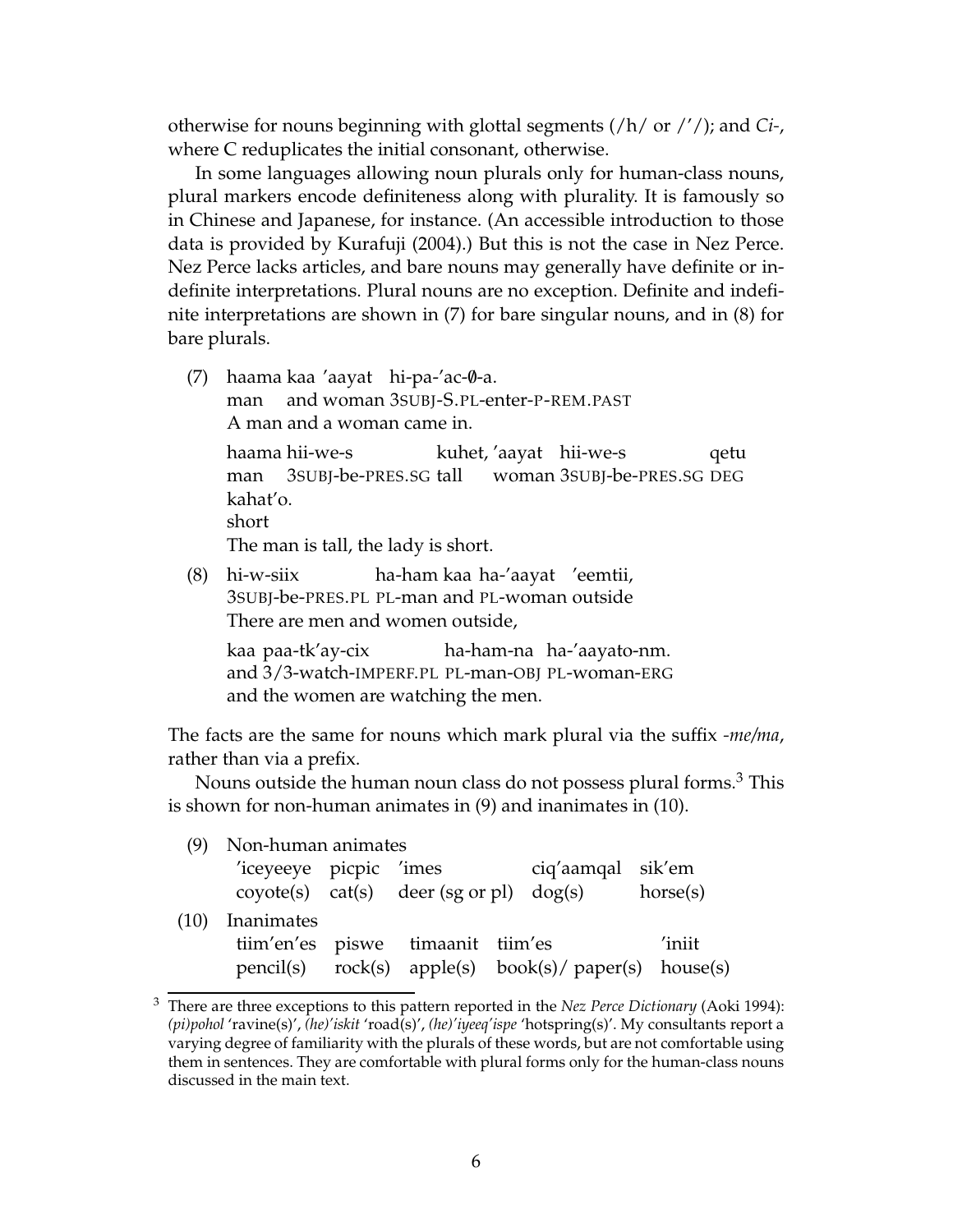There are no mass nouns with plural forms, and this fact should now be unsurprising. The fact that mass nouns don't take plural suffixes follows immediately from their membership in the inanimate class.

## *2.2 Plural marked on verbs*

Plural marking on verbs also shows an animacy effect. It is found only with animate arguments. The argument itself need not mark plural overtly; it only needs to belong to the animate class. Because the plural subject in (11) belongs to the animate class, verbal agreement in plural is obligatory.<sup>4</sup>

(11) lep-it two-SUF cat picpic hi-w-siix 3SUBJ-be-PRES.PL / \*3SUBJ-be-PRES.SG house-LOC / \*hii-we-s 'iniit-pe Two cats are in the house.

In (12), on the other hand, the subject belongs to the class of inanimates, and verbal agreement in plural is rejected.

(12) lep-it two-SUF pie cepeepy'ux̂tin' hii-we-s 3SUBJ-be-PRES.SG / \*3SUBJ-be-PRES.PL / \*hi-w-siix 'iniit-pe house-LOC Two pies are in the house.

The animacy constraint on verbal number agreement is highly consistent across a number of test conditions. Nez Perce has distinct verbal affixes for agreement with plural subjects and with plural objects; both subject and object agreement are subject to the same animacy restriction. The restriction is furthermore insensitive to the choice of verb, the definiteness of the arguments, and the presence of a numeral. Verbs other than the copula are shown in (13) and (14); in both cases the speaker specifically comments on the plural form's restriction to animate arguments. In a first case, she rejects the use of plural subject agreement with an inanimate subject (pencils):

(13) 'uyleptix tiim'en'es hi-tq'ewi-s-0 both pencil 3SUBJ-fall-P-PRES / \*3SUBJ-S.PL-fall-P-PRES / \*hi-pe-tq'ewi-s-0 Both pencils fell. Comment: "*hipetq'ewis* is more for people or animals."

In a second case, she rejects the use of plural object agreement with an inanimate object (eggs):

 $(14)$  \*hi-naac-'yaaqi-n- $\emptyset$ 3SUBJ-O.PL-find-P-PRES egg-OBJ tam'aam-na intended: He found (the) eggs. Comment: "That's more to people or animals."

<sup>4</sup> The suffix *-Vt* appearing on the numeral here is discussed in section 3.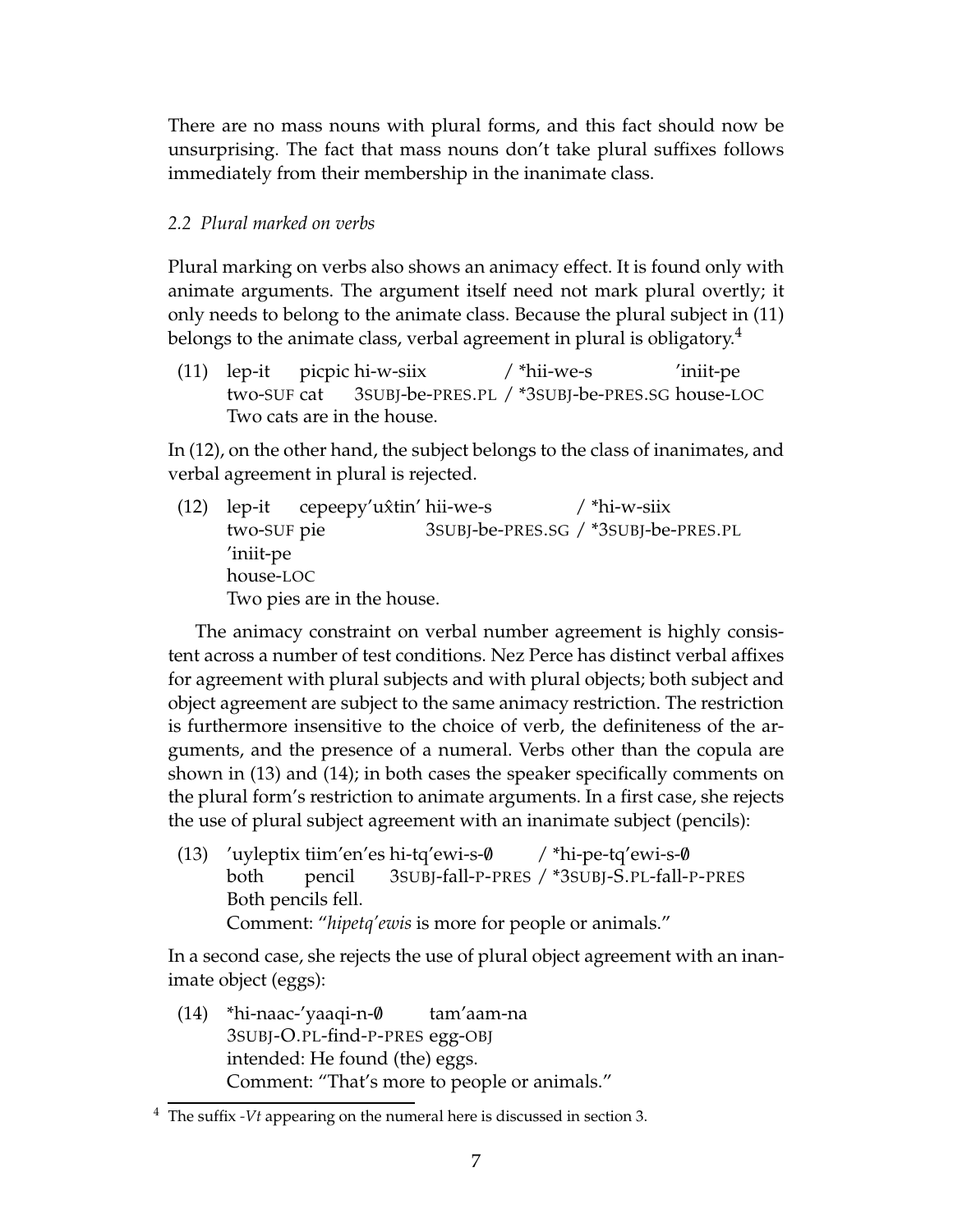Against this backdrop, the facts on mass nouns are once again unsurprising. There are no mass nouns known to control verbal plural agreement. This simply follows from the fact that mass nouns belong to the inanimate class, and inanimate nouns quite generally do not control verbal plural agreement in Nez Perce.

## *2.3 Plural marked on attributive adjectives*

This brings us to the third and final type of plural marking, namely plural marking on noun modifiers; let us focus specifically on the case of adjectives. Many (though not all) adjectives have plural forms, and plural marking on attributive adjectives is unrestricted by noun class. <sup>5</sup> We see a plural adjective modifying a human-class noun in (4b) above. In (15), the same behavior is seen with nouns of the non-human animate class. (Note that plural marking in (15a) appears on more than one adjective, as is common in concord systems.)

- (15) Non-human animates
	- a. ki-kuckuc ci-cmux-ci-cmux picpic PL-small PL-black cat small black cats
	- b. yu's-me 'iceyeeye poor-PL coyote poor coyotes

Unlike the other forms of plural marking, concordial plural on adjectives is compatible with nouns of the inanimate class, as we see in (16).

## (16) Inanimates

- a. ki-kuhet ti-tíyaw'ic wix̂si'likeecet'es PL-tall PL-sturdy chair tall, sturdy chairs
- b. *'*ilex̂ni ki-kuckuc capaaqt'awka's a.lot PL-small towel a lot of little towels

<sup>5</sup> The adjectives without plural forms appear to be an idiosyncratic class, including *'iyeq'is* 'hot', *hatok'ic* 'expensive' and *lammat'ic* 'annoying'. Adjectives that do show plural take the same affixes as nouns do: *-me/ma*, in a few, listed cases (e.g. *yu's-me '*pitiful<sub>PL</sub>') ; *he*- otherwise for nouns beginning with glottal segments (e.g. *he-hete'ew* 'valuable<sub>PL</sub>'); otherwise *Ci-*, where C reduplicates the initial consonant (e.g. *qi-qepsi's* 'bad<sub>PL</sub>'). There is one suppletive pair of singular and plural adjective: *himeeq'is* 'large<sub>SG</sub>'  $\sim$  *titilu* 'large<sub>PL</sub>'.

Note that many adjectives are fully reduplicated in the singular, e.g. *yoosyoos* 'blue', *'ilp'ilp* 'red', *likoylikoy* 'slender'. As Aoki (1963) observed, many of these adjectives take the plural prefix on each reduplicant. Thus the plural of *yoosyoos* 'blue' is *yi-yos-yi-yos* and the plural of *'ilp'ilp* 'red' is *he-'ilp-e-'ilp*.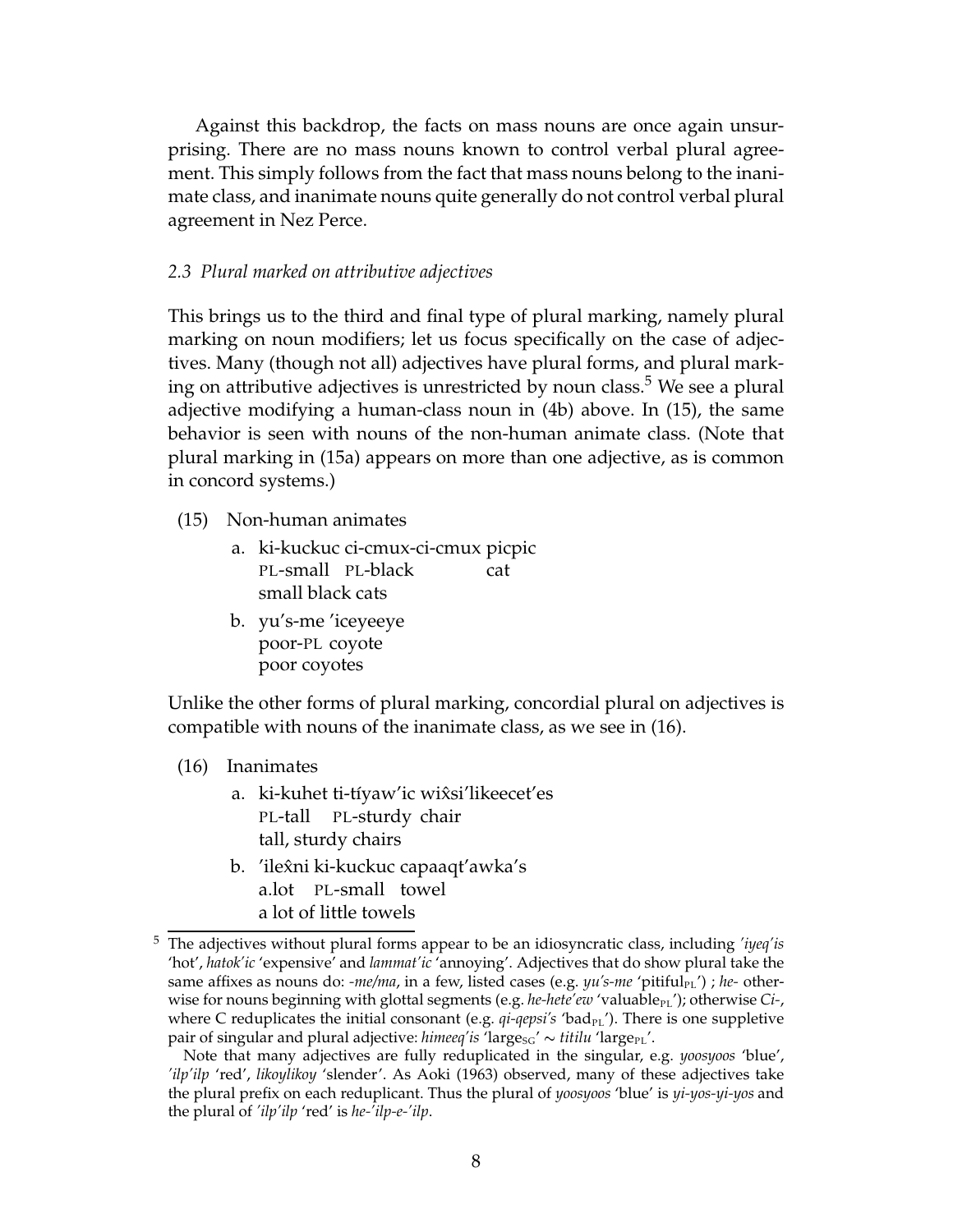These facts put us in a position to assess whether (holding noun class constant) mass and count nouns are distinguished by their ability to combine with plural. What we find is that they are not. Nominals with mass nouns allow plural adjectives just as readily as their counterparts with count nouns do. When mass nouns combine with plural adjectives, the resulting interpretation is one best rendered in English with a pseudopartitive.

We see this first for a nominal headed by the mass noun *mayx* 'sand'. This sentence might be uttered in a craft store in requesting materials for an art project.

(17) yi-yos-yi-yos **mayx** wewluq-se-/0 PL-blue sand want-IMPERF-PRES I want quantities of blue sand.

It is tempting to think of this example as involving packaging of a mass denotation, as perhaps might occur with *blue sands* in a similar context in English. Crucially, this is not the only type of context that supports plural adjectives with mass nouns; the co-occurrence of mass nouns and plural adjectives indeed quite generalized. The following sentence, for instance, might be asked in a fabric store. Speakers did not feel that the question presupposed the existence of prepackaged pieces of fabric or any sort of standardized measure; nor did they feel that the question inquired about new fabric kinds.

(18) Weet wi-w-se-0 Y.N DIST-have-PRES PL-new fabric ki-kimti **samq'ayn**? Do you have any new pieces of material?<sup>6</sup>

A third example demonstrates most clearly of all the possibility of apportionment into quantities which correspond neither to packages nor to subkinds. This example was elicited in discussion of how spots of mud can make road construction slippery in bad weather. The plural here goes along with apportionment of mud into discrete areas or puddles on the road.

(19) he-'ilp-e-'ilp **sitxˆ** hii-we-s PL-red mud 3SUBJ-be-PRES.SG slippery road-LOC xuys ˆ xuys ˆ 'iskit-pe There are red muddy spots that are slippery on the road.

These examples provide a first indication of the partial concealment of the mass-count distinction in Nez Perce, and of the generalized apportioned readings that mass nouns are able to show in this language. These themes recur in the combinations of nouns with numerals, and will be given an analysis in section 6.

 $6$  This example contains a distributive verbal affix, which typically indicates a plural argument. See Deal (2010, 73-78).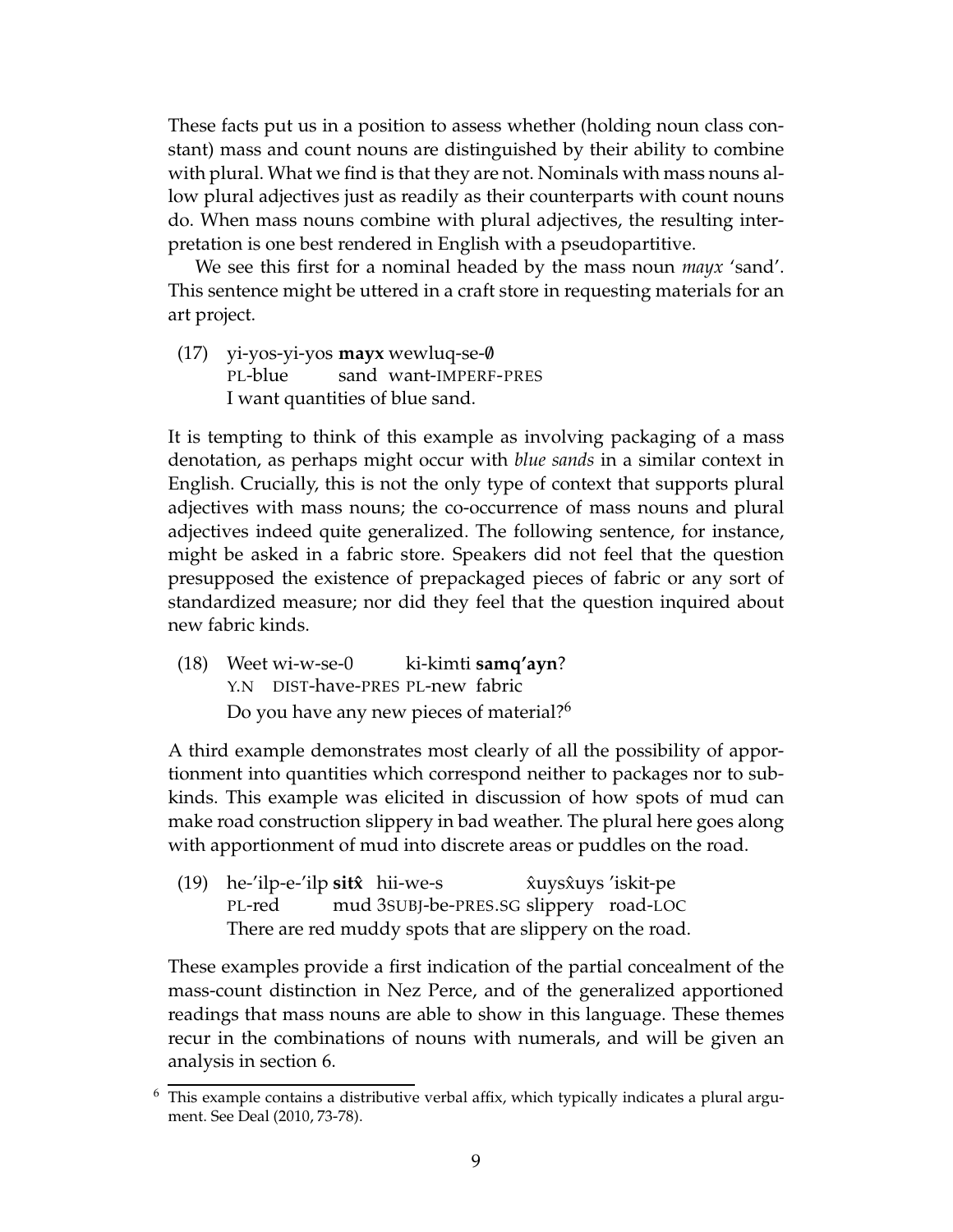## **3 Nouns and numerals**

The structure of noun-numeral combinations is an area where languages vary quite notably, with two major typological classes standing out. In languages like English, mass nouns do not combine with numerals directly, but count nouns do. By contrast, in classifier languages of the type common in east Asia, neither count nor mass nouns combine with numerals directly. There must always be a classifier between the numeral and the noun.

Nez Perce occupies a middle ground between these two types. On one hand, its numeral constructions present no outward sign of any distinction between mass and count nouns. Both combine with numerals in the same order and with the same numeral morphology. On the other hand, the language does not possess a classifier system – or so I will argue. To make this point we will need to consider the details of the morphological structure of Nez Perce numerals.

## *3.1 Basic facts*

Let us first consider the basic facts on noun-numeral combinations and their interpretation. Examples with count nouns are given in (20). The numerals here are bimorphemic; each obligatorily bears a suffix *-(V)t*.

|                |  | (20) a. lep-it nicka'niicka' |          | b. puutim-t piswe |  |
|----------------|--|------------------------------|----------|-------------------|--|
|                |  | two-SUF strawberry           |          | ten-SUF rock      |  |
| 2 strawberries |  |                              | 10 rocks |                   |  |

Mass nouns combine with numerals presenting the same bimorphemic composition. Once again, mass nouns show apportioned readings, and this apportionment need not reflect packing or sorting. In the following, decontextualized example, the consultant suggests that counting of sand be carried out by grains.

 $(21)$  'iin-im 1SG-GEN have-PRES.SG two-SUF sand wee-s lep-it **mayx** I have two (pieces of) sand Comment: "That doesn't sound like much! Two little grains."

In the following examples, clay is counted by the salient pieces or lumps present in the local environment. The speaker was toying with two nearly identical pieces of white modeling clay during the elicitation session, which furnished a natural context of apportionment.

(22) 'ee 2SG.CLITIC have-PRES.SG two-SUF clay, this and that wee-s lep-it 'itx<sup>\*</sup>, kii kaa yox<sup>\*</sup>. You have two pieces of clay, this one and that one.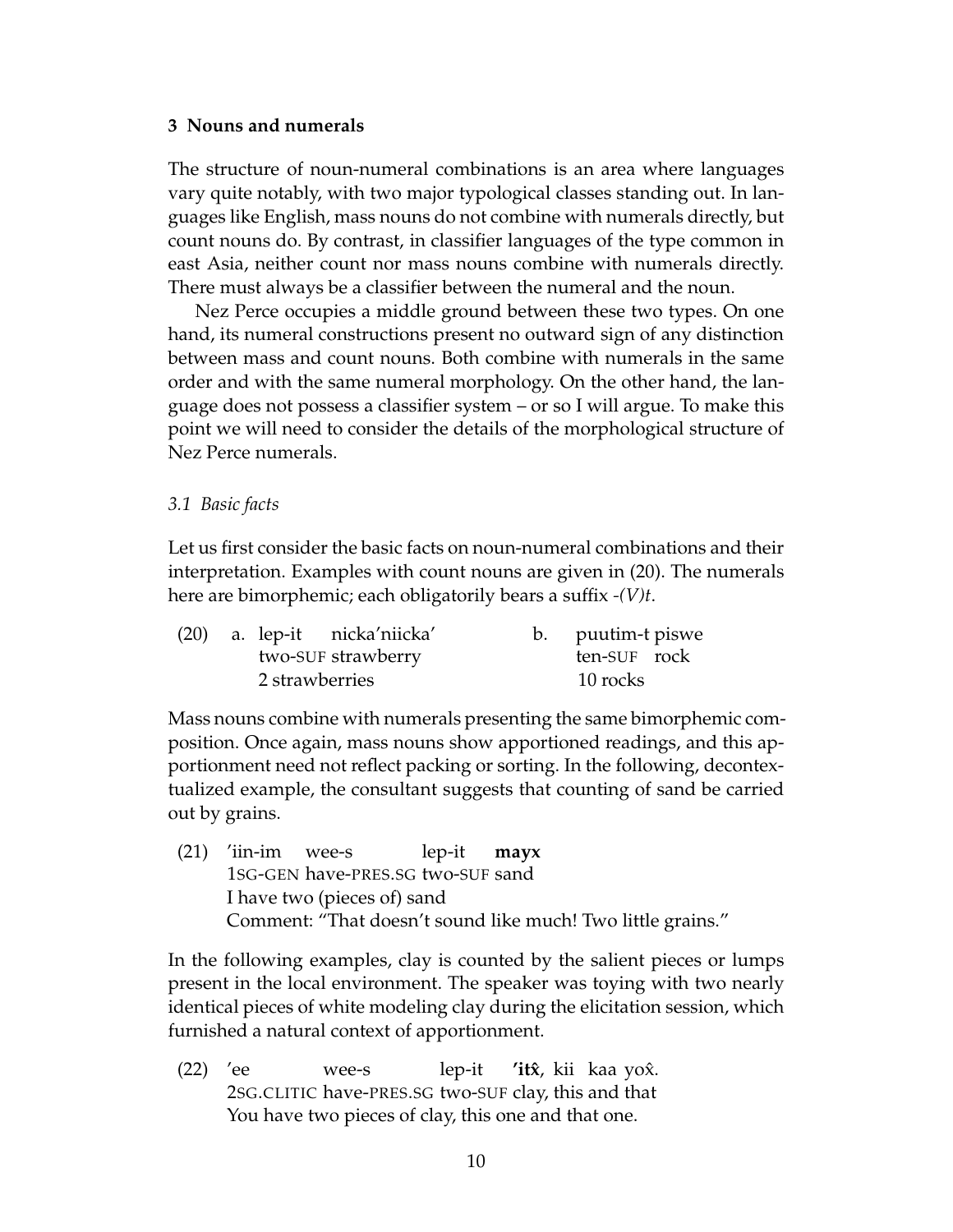(23) hipinwees-pe lep-it table-LOC two-SUF PL-white x̂i-x̂ay-x̂i-x̂ayx̂ **′itx̂** hii-we-s clay 3SUBJ-be-PRES.SG 'inik-iin'. place-PASSIVE.PART There are two pieces of white clay placed on the table

A final case is contextualized in a discussion of a nosebleed. In this context, blood is readily counted by drops.

(24) lep-it two-SUF blood 3SUBJ-fall-P-REM.PAST **kikeet** hi-sew-n-e. 2 drops of blood fell.

Semantically, these examples are of a piece with their counterparts involving mass nouns in combination with plural. Morpho-syntactically, they are parallel to the examples in (20), which feature numerals in combination with count nouns, along with a consistent numeral suffix, *-(V)t*.

What is the nature of this persistent suffix? Its basic distribution with numerals 1 to 10 is shown below.

(25) General forms of low numerals

| naaqc         | one   | 'oylaaqc   | $\sin$ |
|---------------|-------|------------|--------|
| lep-it        | two   | 'uyneep-t  | seven  |
| mitaa-t       | three | 'oymaata-t | eight  |
| piilep-t four |       | k'uyc      | nine   |
| paax̂-at      | five  | puutim-t   | ten    |

The forms given in this table are the citation forms of numerals, and can be used for counting with nouns of any animacy class. There is a morphophonological generalization to be made. Every general numeral either ends in the affricate /c/, or bears the suffix *-(V)t* we have seen above.

Alongside the general numerals is a distinct class of numerals used only for counting humans. These numerals are strictly bimorphemic; the numeral root (regardless of its phonology) bears a suffix replacing *-(V)t*. The most consistent allomorph of this suffix is *we*.

(26) Human forms of low numerals

| naaqc-wa     | one   | 'oylaaqc-wa | six   |
|--------------|-------|-------------|-------|
| $lep$ - $u'$ | two   | 'uyneep-we  | seven |
| mitaa-w'     | three | 'oymaat-oo  | eight |
| piilep-u'    | four  | k'u'ic-we   | nine  |
| paax-loo     | five  | puutim-we   | ten   |

Nouns in the human class may be counted either with forms in (25) or with forms in  $(26)$ .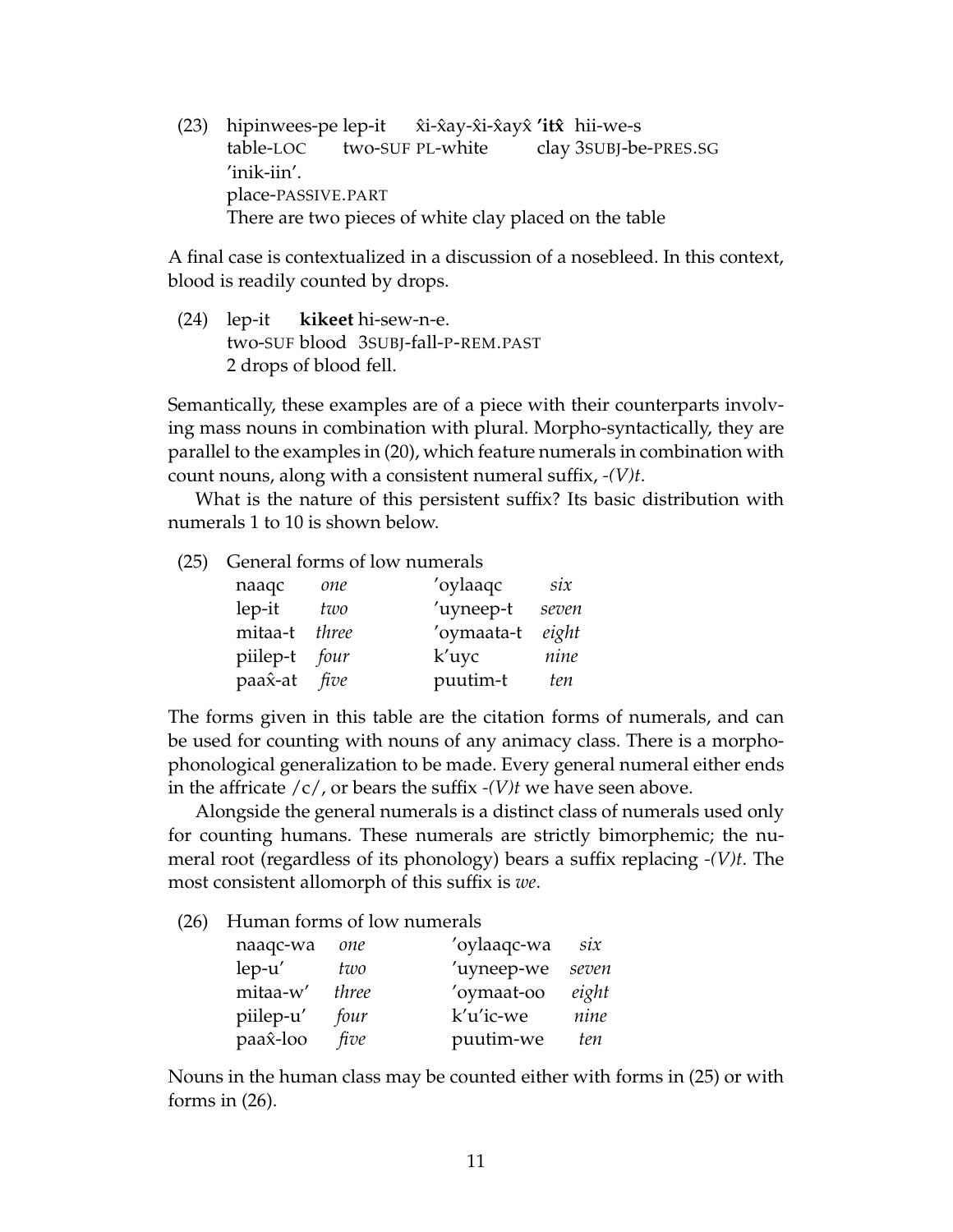#### *3.2 Against a classifier analysis*

To understand the nature of apportioned readings for mass nouns in combination with numerals, we must understand the semantic contribution (if any) of the numeral suffixes. There are two initially plausible ways the Nez Perce pattern of numeral morphology could be described.

On one hand, the facts meet the basic definition of classifiers routinely offered in the typological literature (e.g. Gil 2011): numerals and nouns only combine in this language with an additional morpheme in between. We might thus consider that *-(V)t* and *-we* instantiate, respectively, general and human classifiers. This indeed is how numeral suffixes are described in the major reference work on Nez Perce, Aoki (1994)'s *Nez Perce Dictionary*.

An alternative is also plausible, though. There is independent reason to think that Nez Perce has morphosyntactic rules of concord, which spread the features associated with a noun throughout the nominal projection.<sup>7</sup> And we have encountered some reason to think that Nez Perce singles out a subset of nouns as belonging to the human noun class. These observations together suggest that human numerals might be analyzed as numeral words simply showing noun-class concord for the feature [human]. Such an analysis draws a connection between Nez Perce numeral forms and other cases of noun-numeral concord in noun class. In the Bantu language Chichewa, for instance, numerals from one to five agree in gender with the noun, which may belong to any of a lengthy list of classes (Corbett 1991). Compare class 6 noun *mapiri* 'mountains' with class 8 noun *zipewa* 'hats':

(27) Noun-numeral concord in noun class: Chichewa (Corbett 1991, 107)

| a. mapiri a-wiri |  |          | b. zipewa zi-wiri |
|------------------|--|----------|-------------------|
| mountains 6-two  |  |          | hats 8-two        |
| two mountains    |  | two hats |                   |

This type of pattern is also found in a more limited way in Romance and Germanic languages, where the numeral 'one' shows distinct masculine and feminine forms.

If the human numeral suffix *-we* is analyzed as a concordial class marker – i.e., a piece of inflection resulting from morphosyntactic rules applying in the nominal projection<sup>8</sup> – an only slightly different analysis is required for the alternative suffix, *-(V)t*. The general numerals containing this suffix are acceptable with nouns of any noun class, so the suffix presumably does not reflect any particular class feature. It seems plausible that it instead serves as a morphological default, appearing to support bound numeral roots when the human concord suffix does not appear. On this approach, the

 $7$  We've seen this for plural; it also holds for case, as is shown in Deal 2010, pp 33-34.

<sup>8</sup> The nature of concord rules is explored by Baker (2008) and Norris (2011).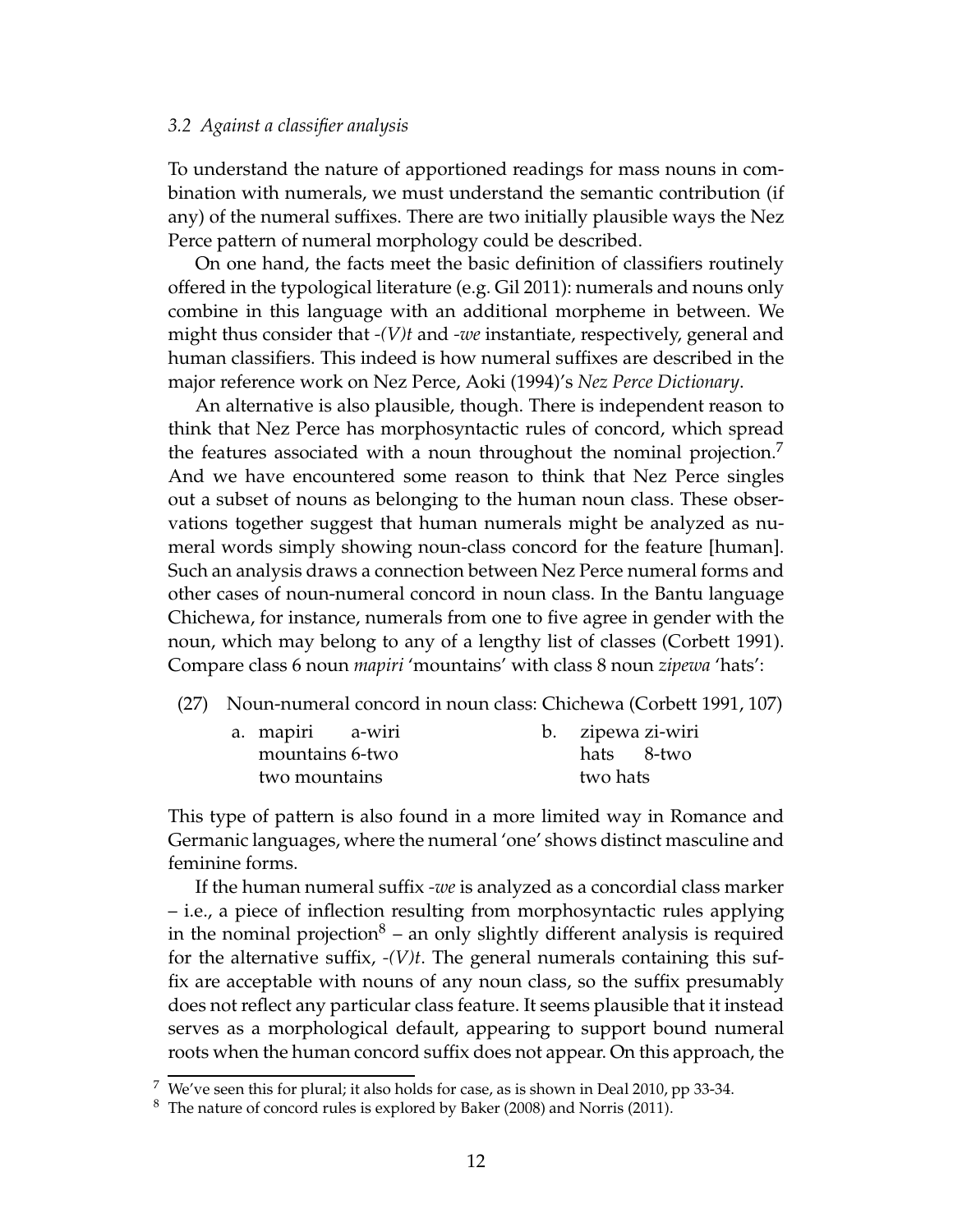morphophonological generalization takes center stage: all numeral roots in the language either are bound roots, or end in  $\frac{\ell}{c}$ .

There is a straightforward argument to be made in favor of this second approach over the classifier analysis. The argument turns on the complementarity between classifiers and measure nouns in classifier languages.

Research on classifiers frequently observes a relationship between the classifiers that appear when counting by units (sometimes called "sortal classifiers") and the measure nouns used in pseudopartitive constructions (sometimes called "mensural classifiers"). In Mandarin, *ke* is a sortal classifier appropriate for counting cherries; but cherries may also be counted by boxes or pounds, using appropriate measure nouns.

(28) san ke three CL*unit* / pound / box cherry / bang / he yintao (Jiang 2012) three cherries / three pounds of cherries / three boxes of cherries

Sortal classifiers and pseudopartitive measure nouns are in complementary distribution. Each may occur only once per numeral-noun combination.

(29) \* san { ke three {  $CL_{unit}$   $CL_{unit}$  } / {  $CL_{unit}$  pound } / { box pound } cherry ke } / { ke bang } / { he bang } yintao

This combinatoric restriction can be explained by the semantics of classifier and measure constructions on various approaches. On Krifka (1995)'s approach, for instance, a classifier denotes a function which takes a number as its argument and returns a property of individuals. The combination *san ke* of numeral and classifier therefore denotes a property of individuals – not a denotation that a further classifier or a measure noun can tolerate for its complement.

All this makes it quite telling to observe that Nez Perce pseudopartitive constructions show no complementarity or competition between measure nouns and the suffix *-(V)t*. This suffix remains entirely obligatory in pseudopartitives, provided the numeral does not end in  $/c/$ . The following examples show this fact in counting with the measure word *temiinewit* (used for all units of weight) and with *'ipselipt* 'handful'.

- (30) mitaa\*(-t) temiinewit three-SUF weight.measure strawberry nicka'niicka' three pounds of strawberries
- (31) lep\*(-it) 'ipselipt nicka'niicka' 2-SUF handful strawberry two handfuls of strawberries

The morphological approach gives a straightforward analysis to these facts. The suffix *-(V)t* is required in these examples simply because numeral roots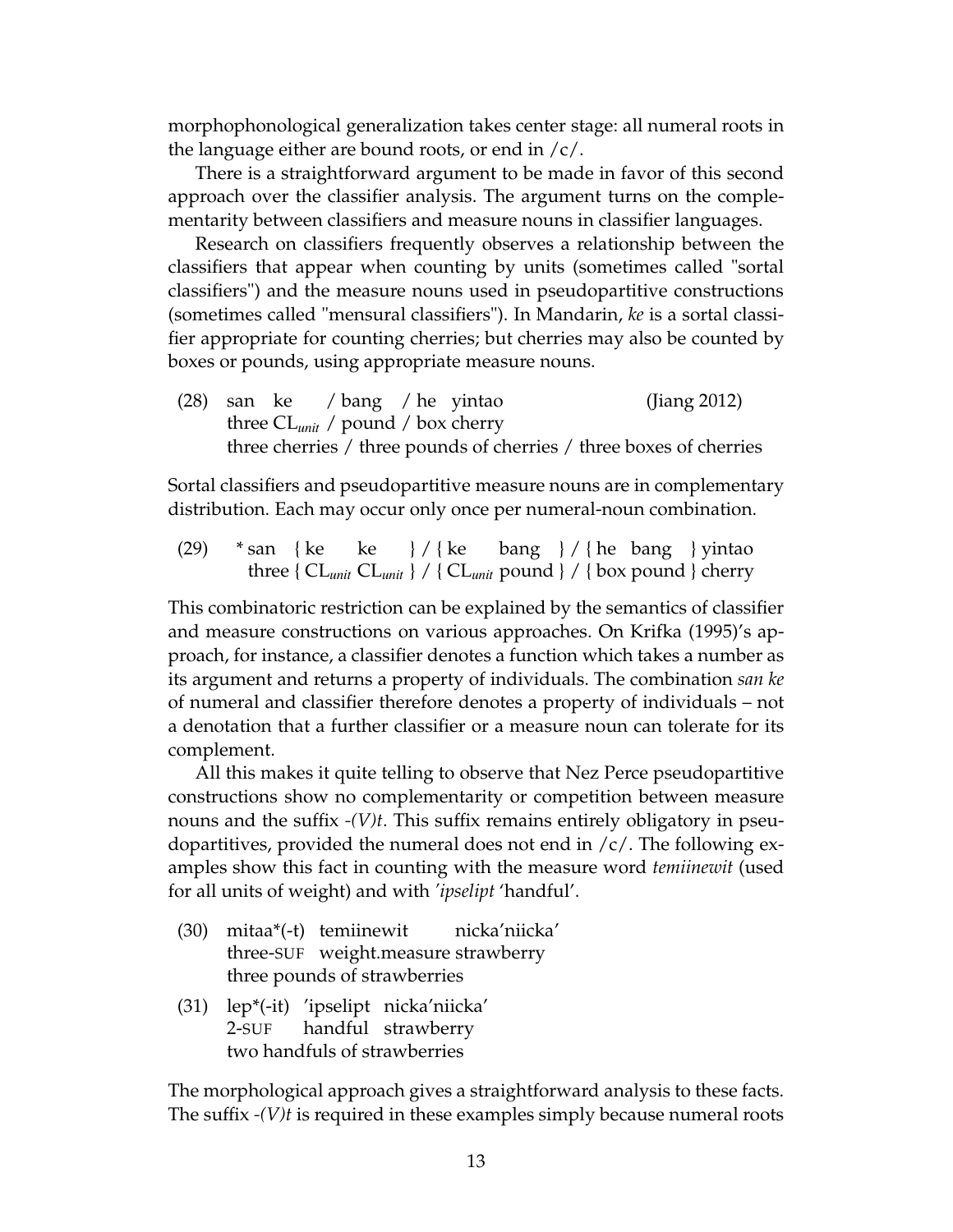*mitaa-* 'three' and *lep-* 'two' are not morphologically well-formed words of Nez Perce. They are bound roots, requiring morphological support. *-(V)t* itself has no semantic content, and thus there is no reason to expect it to disappear in the context of a measure word.

This analysis has the consequence of bringing Nez Perce in line with a crosslinguistic pattern discussed by T'sou (1976), Chierchia (1998) and Borer (2005). These authors note that classifiers and number marking are typically in complementary distribution both within and across languages. In Armenian, for instance, both plural marking and classifiers are optional in numeral constructions, but the two may not be present at the same time.

(32) Complementarity of plural and classifier: Armenian (Borer 2005)

- a. Yergu hoanoc(-ner) uni-m two umbrella-PL have-1SG I have two umbrellas.
- b. Yergu (had) hovanoc uni-m two CL umbrella have-1SG I have two umbrellas.
- c. \* Yergu had hovanoc-ner uni-m two CL umbrella-PL have-1SG

Nez Perce numeral suffixes do not behave like Armenian classifiers in disappearing when plural is present. Rather, nouns with plural forms consistently take those forms when combining with numerals higher than one. The numerals show their standard morphology; in the following examples, they show human markers.

- (33) mitaa-w' pi-pit'in hi-pa-'ac-0-im-a three-HUM PL-girl 3SUBJ-S.PL-go.in-P.ASP-CISLOC-REM.PAST Three girls came in.
- (34) hi-nees-hex-te-nu' 3SUBJ-O.PL-see-go.to-PROSP two-HUM-OBJ PL-woman-OBJ lep-u'-ne ha-'ayat-ona She will go see two women

Plural marking on adjectives is similarly possible with numerals higher than one. In the following examples, plural adjectives co-occur with numerals suffixed *-(V)t*.

- (35) lep-it two-SUF PL-small cat ki-kuckuc picpic haacwal hi-wewluq-se-0 boy 3SUBJ-want-IMPERF-PRES The boy wants two little cats
- (36) Context: a discussion of production of various batches of frosting wi-hany-0-a DIST-make-P-REM.PAST two-SUF PL-blue lep-it yi-yos-yi-yos tiipip frosting Speaker: "You made two bowls of blue frosting."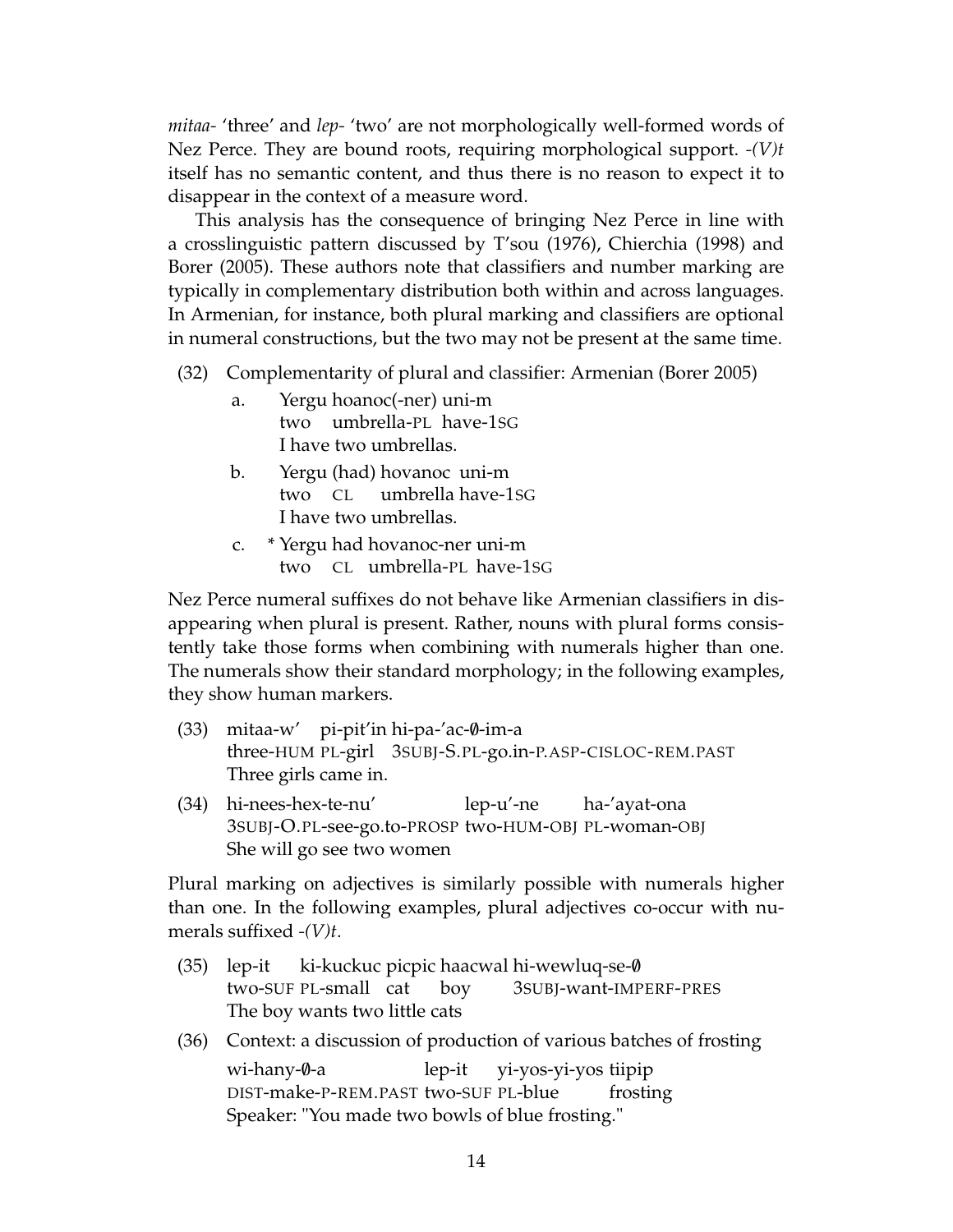These facts make it clear that numeral suffixes and plural marking are not in complementary distribution. If the T'sou-Chierchia-Borer generalization holds up on a universal basis – a proposition which has engendered some controversy<sup>9</sup> – then this pattern furnishes an additional argument against a classifier analysis of the numeral suffixes.

We move on from numeral constructions now with several conclusions in hand. We have seen that the ways that nouns combine with numerals does not differ in Nez Perce between mass and count nouns. Nouns of all stripes combine with numerals directly, in the sense that a classifier is not involved. The road we have had to take to that conclusion points to a more general moral concerning the ways that classifiers and classifier languages can be diagnosed. The Nez Perce facts remind us that there are multiple reasons why languages might require morphemes to appear between numerals and nouns. In some languages, like Mandarin, these reasons are plausibly semantic. In other languages, like Nez Perce, it is morphosyntactic and even morphophonological factors that play the leading role. In a slogan: Not everything that is needed between a numeral and a noun is really a classifier!

## **4 Quantifiers and cumulativity**

The stage is now set for the investigation of quantificational constructions – an area in which the mass-count distinction finally shows its face.

Quantifiers in English diagnose the mass-count distinction in two ways. First is a pattern of selection: quantifiers like *many* and *few* occur only with count nouns, whereas *much* and *little* occur only with mass nouns. There is no pattern like this in Nez Perce. What is found in Nez Perce is the second pattern found in English: selective imposition of plurality requirements. This pattern is seen in English with the quantifiers *all* and *most*. These quantifiers combine with both mass and count nouns, but require only their count noun complements to be plural.

(37) a. all sand / sofas /  $*$ sofa b. most blood / bikes /  $*$ bike

Similar facts are found with a range of quantifiers crosslinguistically. In French, for instance, a mass or plural complement is required with quantifiers including *combien* 'how many/much', *moins*'fewer/less', *peu* 'few/little' and many others, as Doetjes (1997, ch 4) discusses.

There is a natural basis to this grouping of mass nouns and plural count nouns together. We know from Link (1983) that mass properties and plural

 $9$  On theoretical grounds, Bale and Khanjian (2008) propose an analysis of the Armenian facts which predicts that classifiers and plural may in principle co-occur within the same nominal. On empirical grounds, Vázquez Rojas Maldonado (2012) and Dalrymple and Mofu (2012) argue that this situation obtains in Purépecha and Indonesian.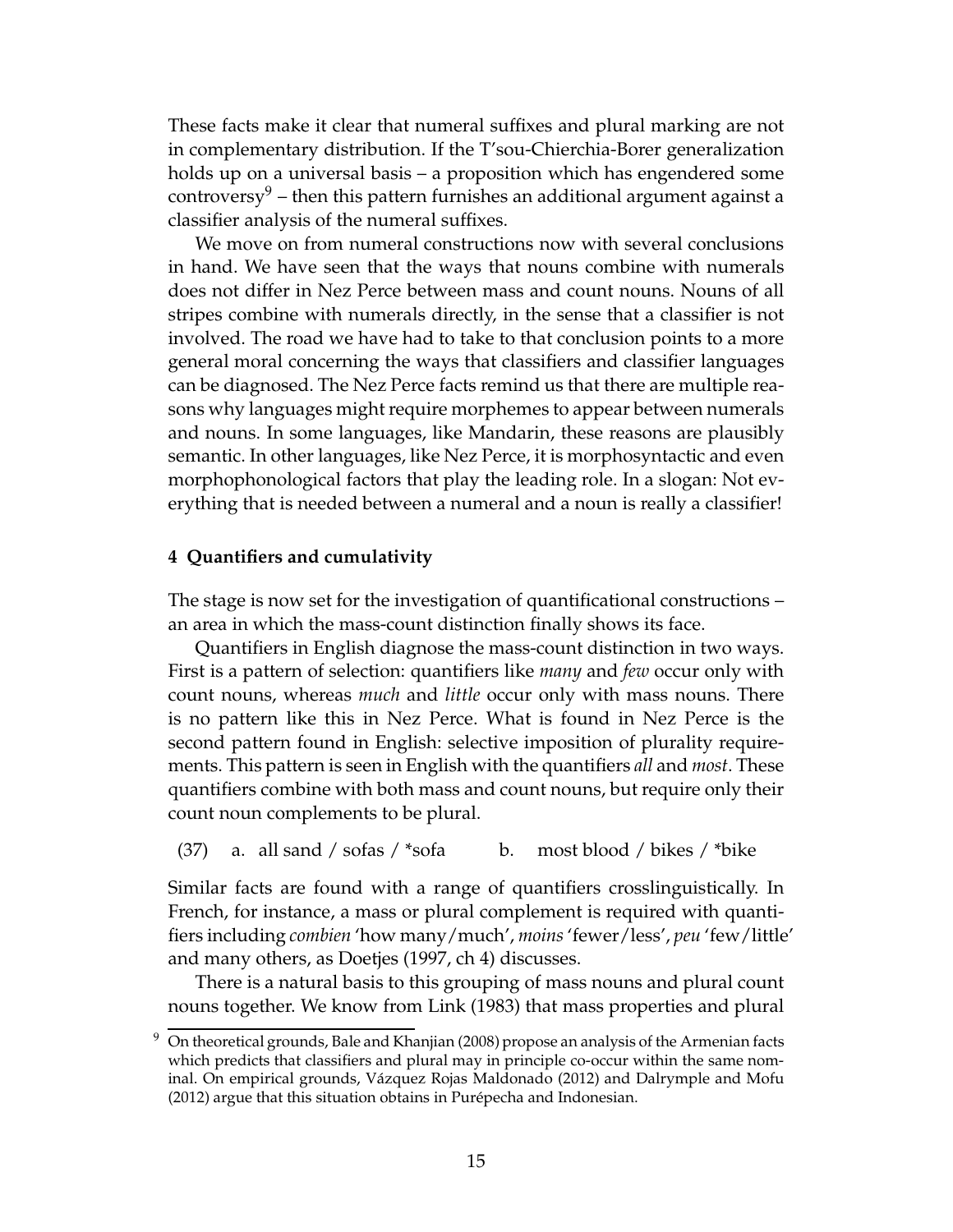count properties are those that support inferences of cumulativity – that is:

(38) *Cumulativity.* A property *P* is cumulative iff for any *x* and *y* that are *P*, the sum of the two,  $x + y$ , is also *P*.

The shared property of cumulativity has led to both mass and plural count denotations being standardly described in terms of join semilattices.<sup>10</sup> That is to say that these denotations, first, are structured by a part-of relation  $\leq$ , and second, contain a unique maximal element (the supremum) as identified by this relation. There is an interesting and difficult question as to which aspects of this structure are decisive in determining the behavior of quantifiers like *all* and *most*. Regrettably, I have little to add on the lexical semantics of those quantifiers and others that are like them in requiring plural or mass complements.<sup>11</sup> What I want to demonstrate instead is that every nonnumeral quantifier of Nez Perce is a member of this cumulativity-requiring class.

Nez Perce has a variety of quantifier words, which are like numerals in showing noun-class agreement for the feature [human]. Two of these are universal quantifiers (the difference between which is not immediately clear); others are translation equivalents of 'a lot', 'a few' or 'a little', 'how many' or 'how much', and a partitive 'some'.

|         |                                        |  | mac                           | tato's                                                                                                                                                                           |
|---------|----------------------------------------|--|-------------------------------|----------------------------------------------------------------------------------------------------------------------------------------------------------------------------------|
|         |                                        |  |                               |                                                                                                                                                                                  |
|         |                                        |  |                               |                                                                                                                                                                                  |
|         |                                        |  |                               |                                                                                                                                                                                  |
| $all_1$ |                                        |  |                               |                                                                                                                                                                                  |
|         | (39) General forms<br>(40) Human forms |  | 'oykala la'am 'ilex̂ni mil'ac | $all_1$ all <sub>2</sub> a lot a few/little how many/much some (of)<br>'oykal-o la'am-wa 'ilx̂nii-we mil'ac-wa mac-wa tato's-ma<br>$\text{all}_2$ a lot a few how many some (of) |

All of these quantifiers combine with all nouns, mass and count alike. When a quantifier combines with a noun possessing a plural form, the noun must take that form. Given the distribution of plural forms for nouns, this is a pattern we see only in the human noun class.

(41) 'oykal-o ha-'aayat/\*'aayat all<sub>1</sub>-HUM PL-woman/\*woman all the women

 $10$  See Link (1983), Landman (1989), Pelletier and Schubert (1989/2003).

 $11$  In principle, a particular quantifier might require either of the two definitional attributes of a join semilattice. A quantifier that operated over the part-whole structure of its complement could simply require that a relation be non-trivially defined for its complement. Alternatively, Matthewson (2001) has proposed that quantifiers like *all* and *most* are those that operate over natural kinds, which are naturally related to the supremema of cumulative properties. To tell these explanations apart, it will be necessary to probe in some depth the lexical semantics of the various quantifiers that require mass or plural complements.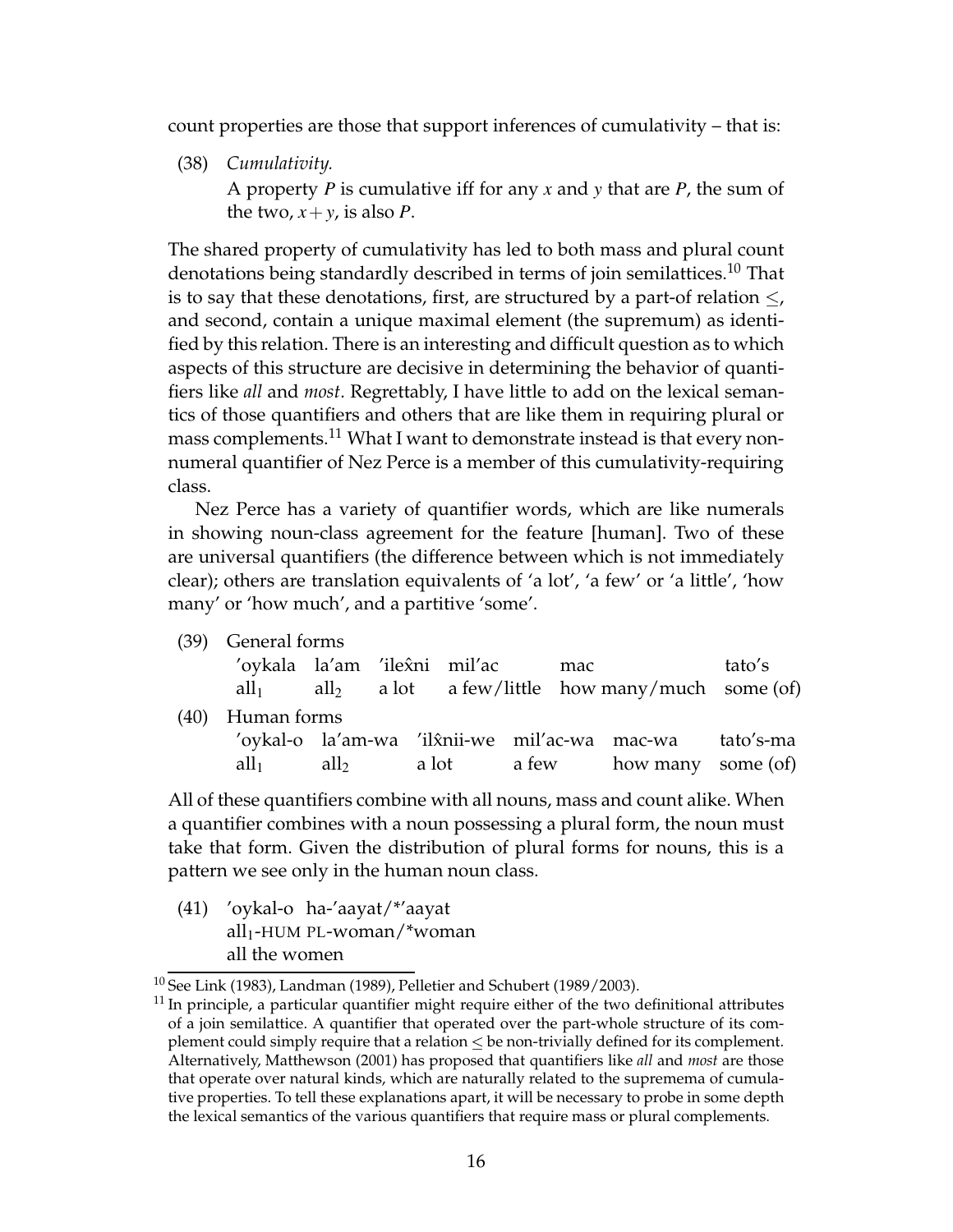- (42) la'am-wa ha-'aayat/\*'aayat all2-HUM PL-woman/\*woman all the women
- (43) 'ilexni ha-ham/\*haama a.lot PL-man/\*man a lot of men
- (44) mil'ac-wa few/little-HUM PL-man/\*man ha-ham/\*haama a few men
- (45) tato's ha-'aayat/\*'aayat some PL-woman/\*woman some of the women
- (46) mac-wa how.much/many-HUM PL-child/\*child ma-may'ac/\*miya'c wee(s)? have.PRES.SG How many kids do you have?

Must mass nouns also be plural when they combine with quantifiers? Our discussion of number morphology teaches us where we must look for the crucial data. An adjective must be present to serve as a host for plural marking. The next set of examples therefore compares count and mass inanimate nouns in quantifier-adjective-noun configurations, which proves to be the decisive data set in establishing a mass-count distinction in Nez Perce. The pattern is highly consistent. When a quantifier is combined with a mass noun modified by an adjective, speakers provide a singular form of the adjective (a examples). But when a quantifier combines with a count noun plus adjective, speakers either prefer or require the adjective to take its plural form (b examples).

| (47) | a. 'oykala ta'c hipt, 'oykala cimuuxcimux sit $\hat{x}$                                                           |
|------|-------------------------------------------------------------------------------------------------------------------|
|      | $all_1$ good food, $all_1$ black mud                                                                              |
|      | b. 'oykala <sup>??</sup> k'uupnin' / k'i-k'uupnin' tiim'en'es<br>$all_1$ broken / PL-broken pencil                |
| (48) | a. la'am x̂ayx̂ayx̂ 'ipeex̂, la'am tiiwenin' c'ayn<br>all <sub>2</sub> white bread all <sub>2</sub> stinky manure |
|      | b. la'am <sup>??</sup> kuckuc / ki-kuckuc tiim'en'es<br>$\text{all}_2$ small / PL-small pencil                    |
| (49) | a. 'ilexni cimuuxcimux samq'ayn, 'ilexni yoosyoos tiipip<br>a.lot blue frosting<br>a.lot black fabric             |
|      | b. 'ilexni <sup>'?'</sup> tiyaaw'ic / ti-tiyaw'ic wix̂si'likeecet'es<br>a.lot sturdy / PL-sturdy chair            |
| (50) | a. mil'ac cimuuxcimux lal $\hat{x}$ , mil'ac x̂ayx̂ayx̂ mayx<br>few/little black coffee few/little white sand     |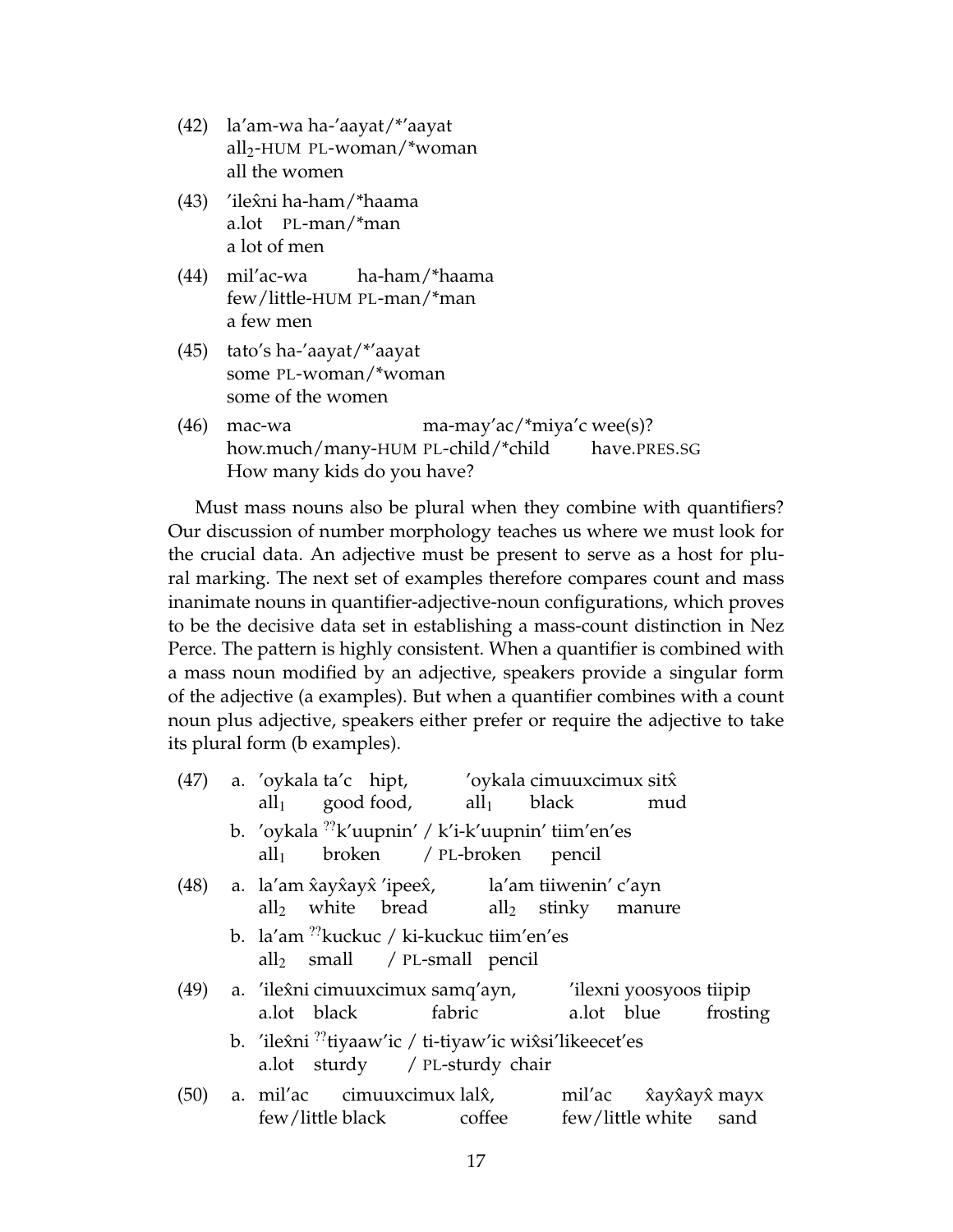|                                 |  | b. mil'ac $\frac{77}{10}$ ta'c / ti-t'ac wix̂si'likeecet'es |  |  |  |
|---------------------------------|--|-------------------------------------------------------------|--|--|--|
| few/little good / PL-good chair |  |                                                             |  |  |  |

- (51) a. tato's ta'c hipt some good food
	- b. tato's <sup>??</sup>himeeq'is / titilu laatis some big.SG / big.PL flower
- (52) a. mac how.much/many red 'ilp'ilp samq'ayn fabric how much red fabric
	- b. mac how.much/many<sup>??</sup>red ??'ilp'ilp / he-'ilp-e-'ilp 'aatamoc / red.PL car how many red cars

The somewhat graded unacceptability of singular forms in the (b) examples here contrasts with the clear unacceptability of singular forms for nouns showing N-level plurals. It seems plausible that this difference reflects a small degree of optionality in the morphosyntactic process responsible for spreading a plural feature to adjectives. It should not be taken to reflect inconsistency in consultants' judgments on the crucial facts: the preference for plural adjectives with count nouns is consistent between the two consultants, across elicitations conducted in 2012 and 2013, and across a range of count nouns, adjectives and quantifiers. It makes for a clear difference between mass and count nouns.

One consistent attribute of the mass-count distinction across languages is that it is somewhat elastic. In English, count nouns may take on the syntax of mass nouns in contexts supporting Pelletier (1979)'s "universal grinder". Having found an area of Nez Perce grammar where count and mass nouns differ, we can now see that the same obtains in this language. In the following example, *tamsaswaako's* 'tomato' describes a substance (tomato matter) and behaves as a mass noun in taking a singular adjective in combination with the quantifier.

(53) Context: you were cleaning up a tomato with some good bits and some bad bits, and you accidentally threw away some good bits along with the bad bits.

mil'ac few/little good-OBJ tomato-OBJ ta'as-na tamsaswaako's-na 'e-wqii-n-e 3OBJ-throw.away-P.ASP-REM.PAST I threw away a little bit of good tomato.

In a context where *tamsaswaako's*'tomato' describes individual tomatoes, the preference for a plural adjective re-emerges.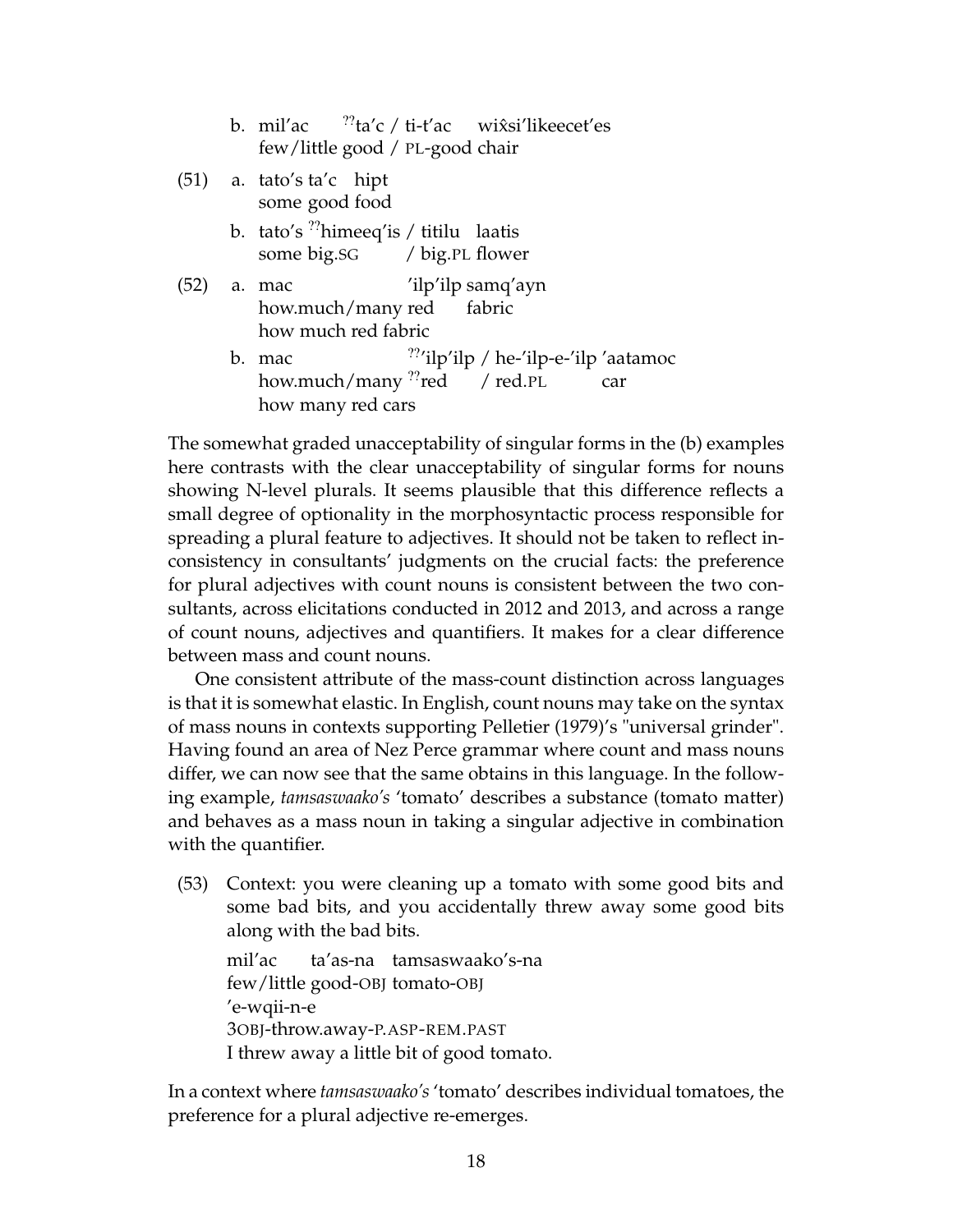(54) Context: you were throwing away some bad tomatoes, and you accidentally threw away some good tomatoes with them.

mil'ac few/little PL-good-OBJ tomato-OBJ ti-ta'as-na tamsaswaako's-na 'e-wqii-n-e 3OBJ-throw.away-P.ASP-REM.PAST I threw away a few good tomatoes.

Because foodstuff nouns lend themselves readily to grinding contexts, consultants' judgments on adjective plurality with quantifiers and foodstuff nouns are sometimes flexible. Matters are different for nouns like *tiim'en'es* 'pencil' (47/48), *wixsi'likeecet'es ˆ* 'chair' (49) and *'aatamoc* 'car' (52). These are count nouns which require highly unusual contexts for grinding interpretations, and with these nouns, the preference for plural adjectives with quantifiers is consistently observed.

There is also flexibility of mass nouns in Nez Perce, and this is of a type that will by now be familiar. Consultants accept plural adjectives in combination with quantifiers and mass nouns only when asked for quantification over mass nouns that are apportioned. Thus a plural form of *cimuuxcimux* 'black' is rejected in quantifying over black fabric directly, but accepted when quantifying over apportioned quantities of that substance:

- (55) a. 'ilexni cimuuxcimux samq'ayn a.lot black fabric lots of black fabric
	- b. *'*ilex̂ni ci-cmux-ci-cmux samq'ayn a.lot PL-black fabric a lot of pieces of black fabric

The contrast in interpretation of these examples comes as no suprise in view of what we have seen on the interpretation of plural mass nouns in Nez Perce. These facts complete the picture on combinations of quantifiers and number marking: mass nouns, modulo apportionment, combine with quantifiers within singular NPs, whereas count nouns, modulo grinding, always occupy plural NPs when they combine with a Nez Perce quantifier.

Overall, what quantificational constructions with adjectives show us is a set of properties familiar on multiple grounds. Nouns for substances are typically found in one type of morphosyntactic arrangement and nouns for individuals are typically found in another. There is a certain amount of flexibility in both directions when the context supports it. All this sounds very much like a mass-count distinction.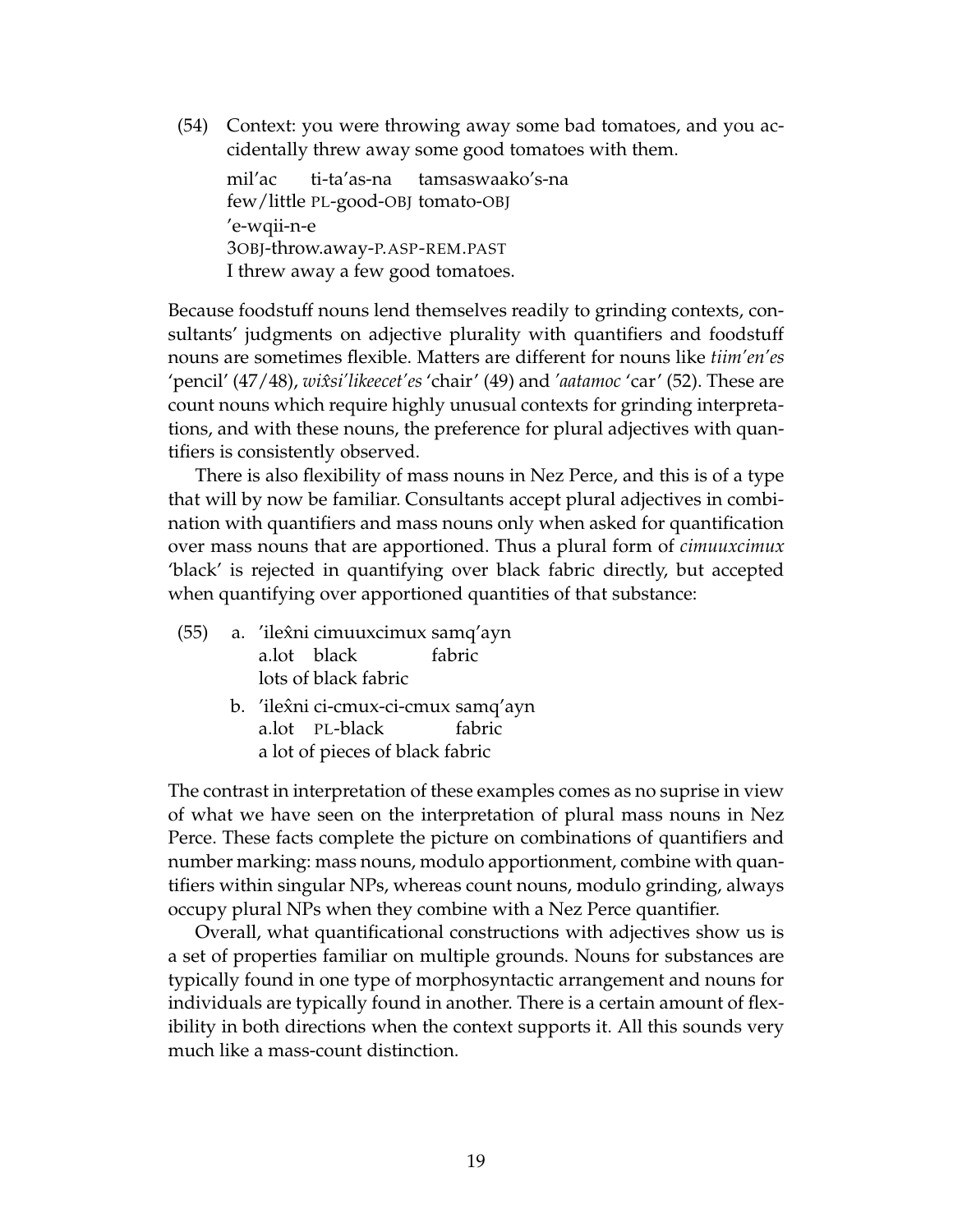#### **5 Ramifications for linguistic universals**

The bottom-line message from quantificational constructions is simple: Nez Perce does not falsify Cheng & Sybesma and Chierchia's proposed universal of Encoding. It distinguishes mass and count nouns. This distinction may not be visible in the distribution of number marking or in the combination of nouns with numerals, but it is nevertheless observed in quantificational constructions with adjectives.

This situation poses a clear puzzle for language acquisition. Faced with a language like English, the child is confronted with a variety of clues to the mass-count distinction. In addition to the facts of number marking and numerals, mass nouns may appear bare in argument positions, for instance, whereas singular count nouns may not. Children become sensitive to these distinctions around the age of 2 1/2, and subsequently, as much research has shown, they make extensive use of them in zeroing in on the meaning of mass and count nouns.<sup>12</sup> The child acquiring Nez Perce is faced with a learning challenge that is considerably more difficult. This language lacks articles, and nominals of all types overwhelmingly consist of only a single N; number marking is of no help; neither are constructions with numerals. Nevertheless, adult Nez Perce speakers have somehow figured out that substance nouns are distinguished in the grammar of their language. That knowledge comes out in elicitation of quantifier-adjective-noun combinations, which are extraordinarily rare in conversation and corpora. It also, as we will see in section 8, comes out in the rare pseudopartitive construction, and this in an even more subtle form. It is hard to imagine how children could have exposure to these constructions and their various nuances that would be sufficient to let them learn the mass-count distinction from linguistic input alone.

Where, then, does Nez Perce speakers' knowledge of the mass-count distinction come from? Chomsky (2005) writes of two additional types of factors which shape linguistic competence, beyond what can be learned from the input to the individual acquirer. One is the narrowly linguistic genetic endowment which is essentially invariant across humans and encodes information that need not be in any sense acquired or learned. The other is "principles not specific to the faculty of language", to include, for instance, principles of data analysis that might be used in language acquisition.

The first type of analysis is hardly plausible for the case of mass and count – that is, the genetic endowment could hardly specify, without any need for further learning, that words for sand are mass, words for people are count, words for rabbits are count, words for blood are mass, and so on for the entire range of possible nouns. Beyond the mere inelegance

<sup>&</sup>lt;sup>12</sup> See Gordon (1985), Soja (1992), and many others following.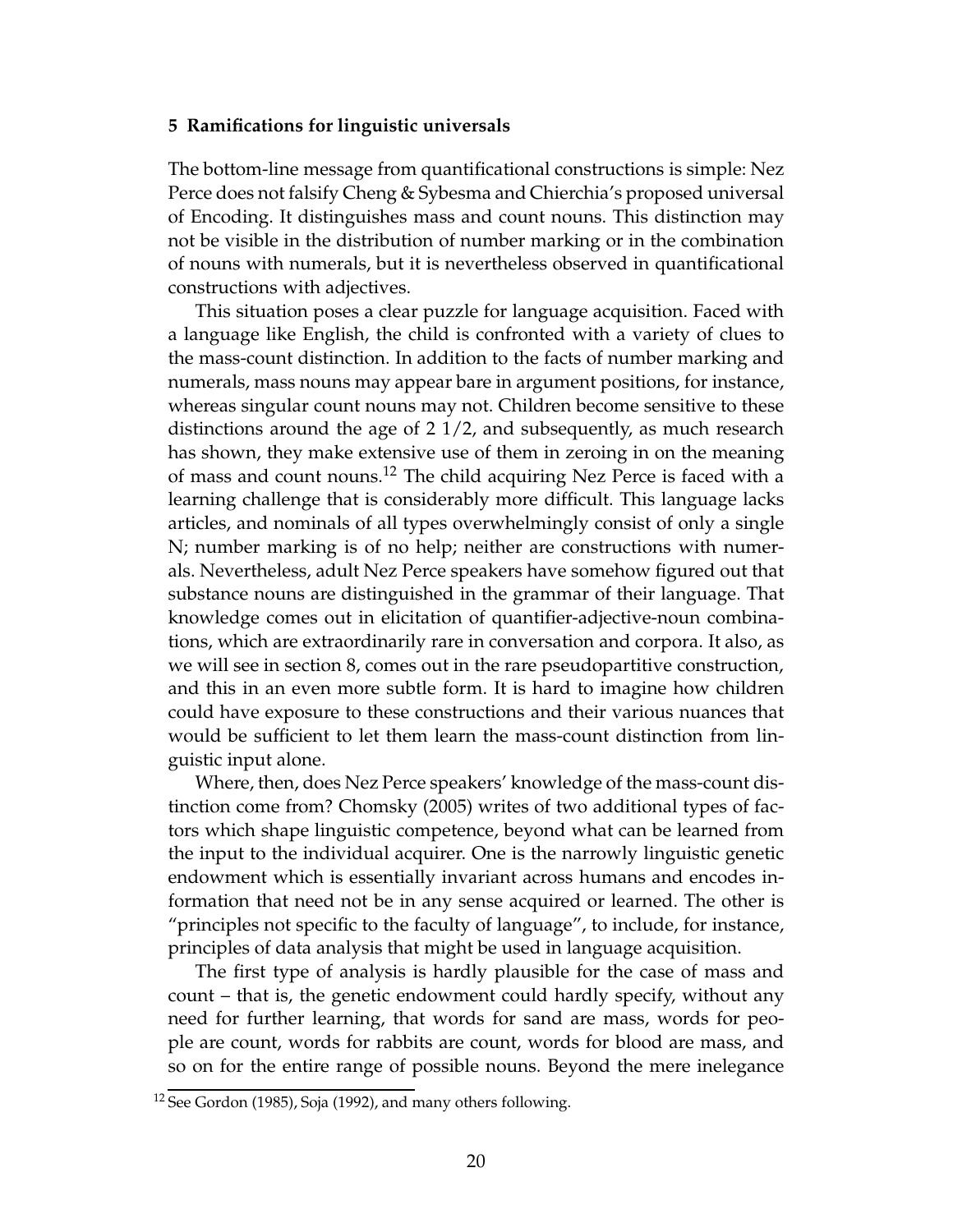of such a proposal, there is a body of facts demonstrating far more arbitrariness and crosslinguistic variation than such a view leads us to expect. Chierchia (2010) observes, for instance, that *hair* in English is mass, whereas its translation equivalent *cheveux* in French is count; Rothstein (2010) points out a similar contrast between *advice* in English, which is mass, and its Hebrew translation *etza*, which is count. These facts underline the challenge in treating the mass-count distinction as a linguistic universal in any fully hard-wired sense of that term.

What is much more plausible is that the distinction arises due to the second type of innate knowledge: acquisition strategies that are common to human beings, but also sensitive to factors external to language proper. An experimental investigation of such strategies was conducted by Soja, Carey, and Spelke (1991). Their experiments demonstrate that 2-year-olds acquiring English make decisions about word meaning based on physical properties of the stimuli which are paired with novel nouns. Children come to the task of language acquisition with a basic cognitive distinction between objects and substances already in place, they propose, and this distinction forms the basis for two central acquisition procedures:

(56) Procedure 1

Test to see if the speaker could be talking about a solid object; if yes, conclude the word refers to individual whole objects of the same type as the referent.

### Procedure 2

Test to see if the speaker could be talking about a non-solid substance; if yes, conclude the word refers to portions of substance of the same type as the referent.

If strategies along this general line reflect a universal of language acquisition, it is no longer a mystery how Nez Perce speakers could have arrived at a special representation for substance nouns in the absence of either useful linguistic input or lexical hard-wiring. They have simply followed an innate strategy of language acquisition which predisposes them to adopt distinct semantic profiles for individual- and substance-denoting nouns.

The particular way the mass-count distinction shows up in Nez Perce is compatible with a simple and conservative conclusion about what these profiles boil down to. What we see in quantificational constructions in this language is that mass nouns are cumulative either in the singular or in the plural, whereas count nouns are cumulative only in the plural. This state of affairs is readily handled on the view we inherit from Link (1983) and many others. Count noun roots denote sets of ordinary, non-overlapping individuals (and thus are not cumulative); singular is simply an identity function, and thus singular count nouns are not cumulative, either. Con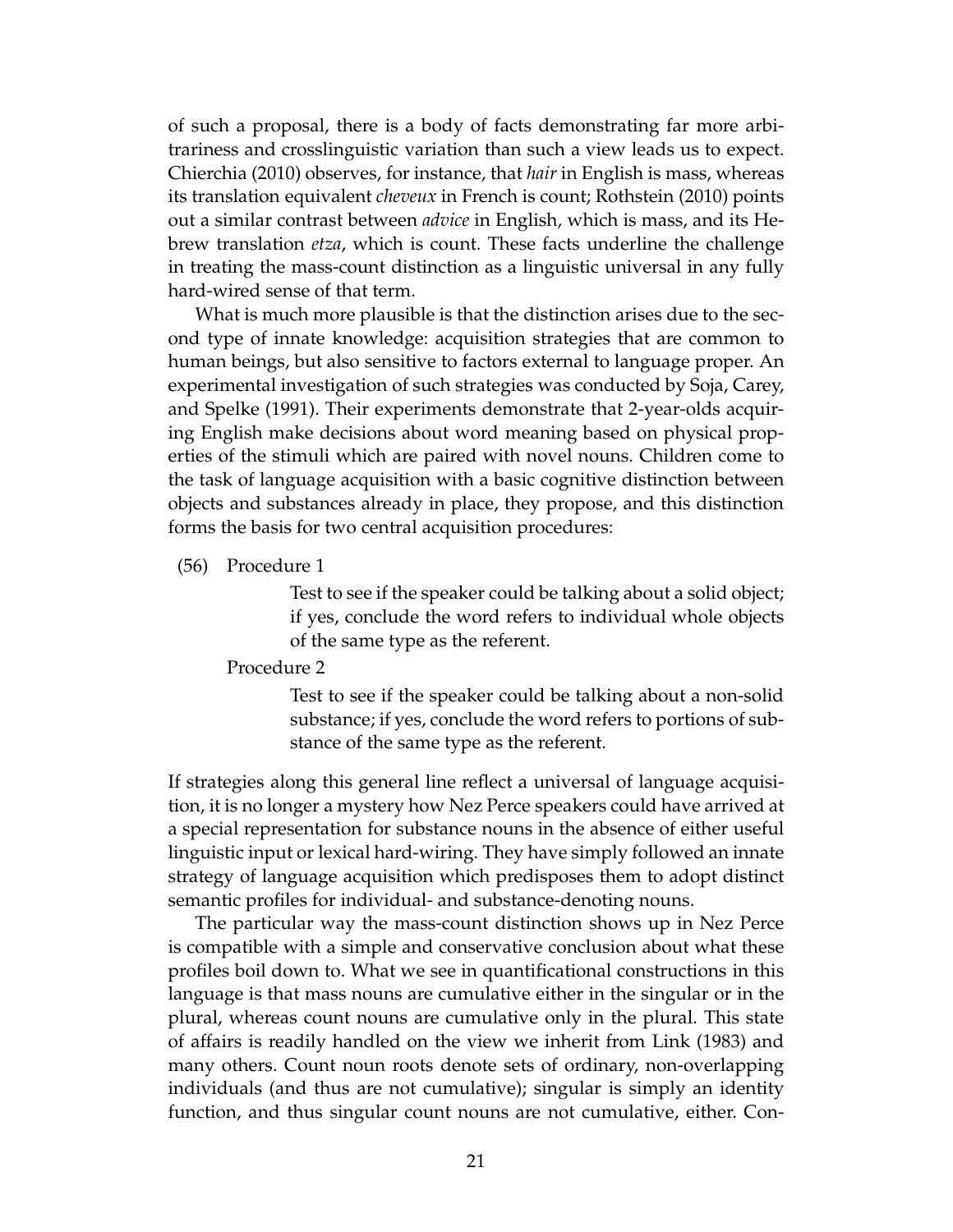sider the count noun *picpic* 'cat': <sup>13</sup>

(57) 
$$
TR(\sqrt{\text{PIC}PIC}) = TR(\text{SG } \sqrt{\text{PIC}PIC}) = cat
$$
  
\n $\llbracket cat \rrbracket = \{Tiger, Felix, Barnes, Calvin, ... \}$ 

Since Nez Perce quantifiers require cumulativity, they cannot combine with singular count nouns. Plural changes the picture by taking the closure of the noun root's denotation under sum. This provides for cumulativity, allowing plural count nouns to combine with quantifiers.

 $(TR(PL \sqrt{PICPIC})) = *cat$  $\llbracket *cat \rrbracket = \{Tiger, Felix, Barney, Calvin, Tiger + Felix, Tiger + Barnes,$  $Tiger + Felix + Barnes, Tiger + Felix + Barnes + Calvin...$ 

All this is simply an application of Link's view on count nouns.

Mass nouns are different in that they come from the lexicon already cumulative, possessing the structure of a join semilattice. In combination with singular (which contributes only an identity function), they retain this structure. Consider *mayx* 'sand'.

(59) 
$$
TR(\sqrt{MAX}x) = TR(SG \sqrt{MAX}x) = sand
$$
  
\n
$$
[sand] = \{ \dots, s_4 + s_{19} + s_{41}, s_4 + s_{18} + s_{19}, s_{23} + s_{29}, \dots \}
$$

Mass nouns may therefore combine with quantifiers in the singular, where their inherent cumulativity simply shines through. This explanation draws on a proper part of Link's view about mass nouns – the inherent cumulativity of these nouns being the only crucial factor in the explanation of Nez Perce quantificational constructions.<sup>14</sup>

Only a slight restatement of the Soja et al. acquisition procedures is needed to accommodate the Linkean approach. The child uses a new noun's relationship to things in the world, along with various of those things' physical properties, to infer whether or not the noun's denotation shows cumulativity:

 $13$  The "root" notation here is borrowed from the tradition of Distributed Morphology. I use it merely to indicate the distinction between a noun itself and the noun in combination with singular morphology.

 $<sup>14</sup>$  An important aspect of Link's view that I leave aside here concerns the question of whether</sup> mass nouns and count nouns denote in the same domain, or whether (as Link proposes) mass nouns draw their denotations from a separate domain of "portions of matter". See Chierchia (1998) for discussion. The issue is related to a long-running debate on whether mass denotations are merely cumulative or whether they are also divisive, in the sense that any element in a mass denotation has proper parts which are also in that mass denotation. A helpful discussion of what is at stake can be found in Gillon (1992).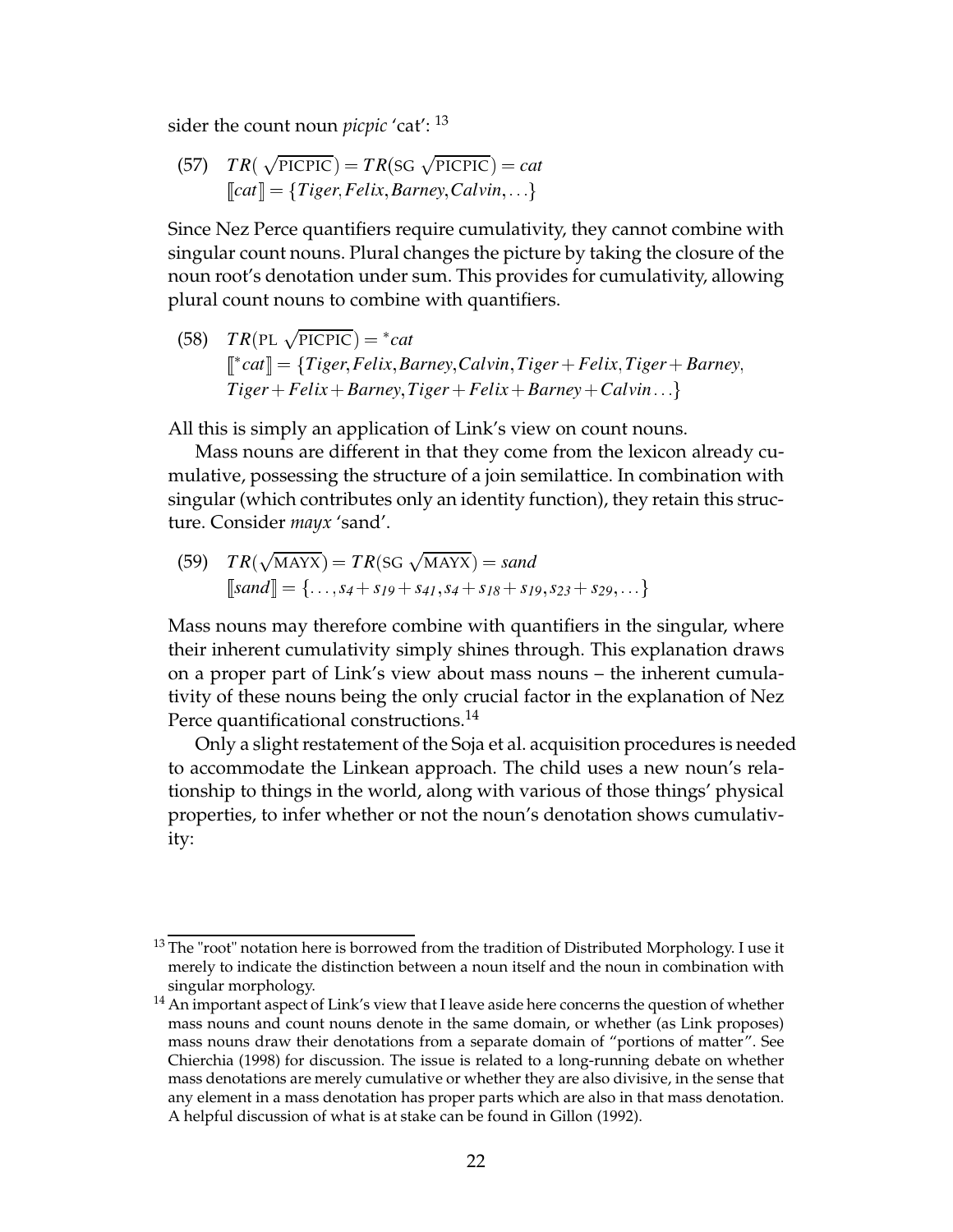## (60) Procedure 1'.

Test to see if the speaker could be talking about an ordinary object; if so, conclude that the extension of the noun root is a set of atoms of the same type as the referent (i.e., conclude that the noun root is count)

Procedure 2'.

Test to see if the speaker could be talking about a substance; if so, conclude that the extension of the noun root is cumulative, a join semilattice of stuff of the same kind as the referent (i.e., conclude that the noun root is mass).

This formulation follows very closely the restatement of the two procedures by Chierchia (1994).

In a language with ample syntactic clues to the mass-count distinction, the strategies in (60) are capable in principle of being overruled or complemented by language-specific choices that a child can learn from the input. An English-speaking child must somehow learn, for instance, that *rice* is mass but *bean* is count. It may be that language-specific choices emerge here due to the borderline status of rice and beans as concerns the folk-physical distinction between individuals and substances; or, as Clausen et al. (2010) have discussed, cultural factors could be involved. This makes room for some arbitrariness in the mass-count distinction, along with the persistent connection between this linguistic distinction and the cognitive difference between substances and individuals. If, in the absence of evidence to the contrary, learners simply apply the strategy in (60), the result will be that every language has some count nouns and some mass nouns, and that the difference tracks the cognitive distinction in broad terms, but nothing further – as seems correct.

## **6 Accounting for apportionment**

It is time to turn directly to the major novelty of the Nez Perce facts: generalized apportionment of mass nouns. We have seen a variety of examples of this apportionment already in the discussion of number, numerals and quantifiers. These examples make it clear that the apportionment of mass nouns in Nez Perce is more general than its most immediate counterpart in English, namely packaging and sorting of mass nouns. Mass nouns may be apportioned in a broad variety of ways in Nez Perce. It will be helpful to review this variety on our way to an analysis of apportionment.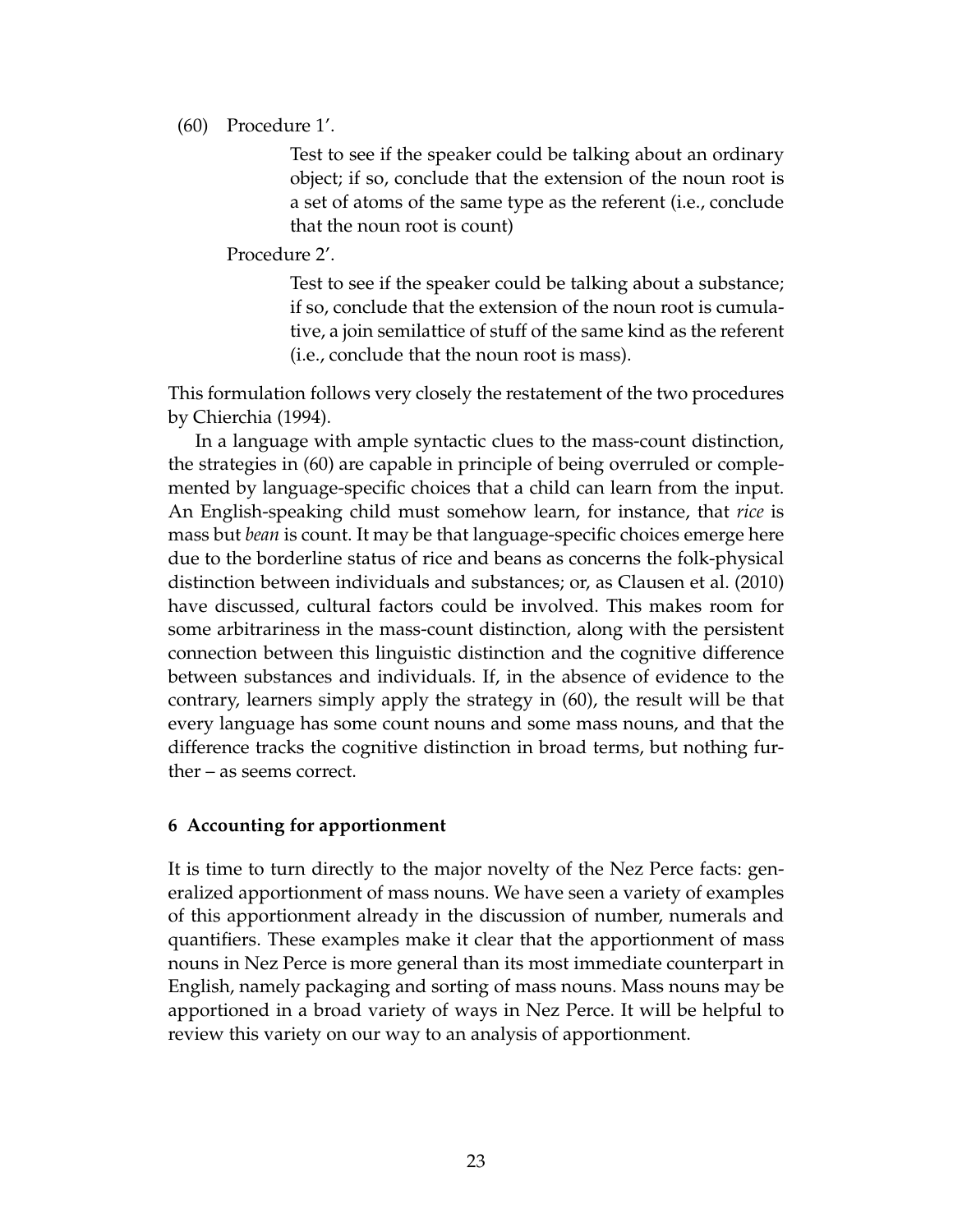| Example   | Context summary     | Gloss                 | Free translation                |
|-----------|---------------------|-----------------------|---------------------------------|
| (17)      | Art store           | blue.PL sand          | quantities of blue sand         |
| (18)      | Fabric store        | new.PL fabric         | new pieces of material          |
| (19)      | Road construction   | red.PL mud            | spots of red mud                |
| (21)      | (decontextualized)  | two sand              | two grains of sand              |
| (22)/(23) | Playing with clay   | two (white.PL) clay   | two pieces of (white) clay      |
| (24)      | Nosebleed           | two blood             | two drops of blood              |
| (36)      | Batches of frosting | two blue.PL frosting  | two bowls of blue frosting      |
| (55b)     | (decontextualized)  | a.lot black.PL fabric | a lot of pieces of black fabric |

Table 1: Nine initial examples of apportionment for mass nouns

## *6.1 The nature of apportioned readings*

The nine examples of apportionment we have seen thus far are summarized in Table 1, along with the elicitation contexts (if any) that speakers were presented with. These examples show that substances may be apportioned in various ways, depending in part on contextual factors. Sand, for instance, is apportioned into reasonably sizable quantities when it is for sale in an art store; but in an out-of-the-blue context, a speaker suggests instead that sand be apportioned by grains. This pair of examples is indicative of a broader pattern in the interpretation of apportioned mass nouns. The way a mass noun is apportioned is not fixed, but flexible. It is constrained only by contextual factors and world knowledge.

The impact of context and world knowledge is seen in the following pair of examples using the mass noun *'ipeexˆ* 'bread'. In an out-of-the-blue context, the speaker apportions bread by loaves. But when making sandwiches, a request for two portions of bread is naturally understood as involving apportionment by slices.

(61) a. Out of the blue:

'iin-im wee-s 1SG-GEN have-PRES.SG four-SUF bread piilep-t 'ipeexˆ lit. I have four bread. Linguist: Would you think I have four slices or four loaves? Speaker: Four loaves.

b. Context: we are making sandwiches and I say:

pii-'ni-m 2/1-give-CISLOC.IMPER two-SUF bread lep-it 'ipeex! lit. Give me two bread! Linguist: What would you give me? Speaker: If I heard that, I'd probably figure you wanted slices.

What holds for bread also holds for blood. In the context of a nosebleed,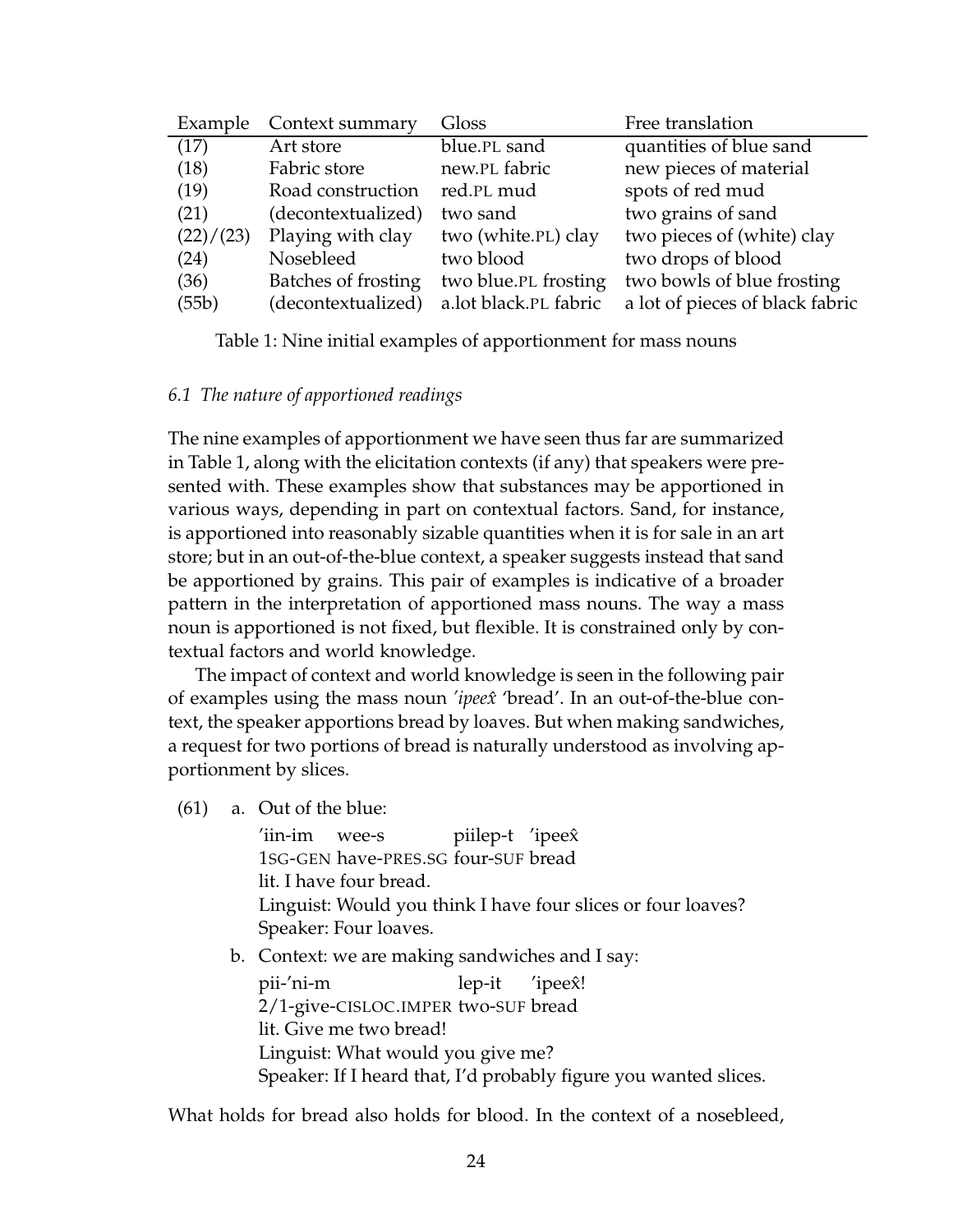blood is naturally apportioned into drops; that's what we saw in (24). But when the workers at a bloodbank apportion blood, they might naturally do so by kinds.

(62) Context: a bloodbank

wi-siix have-PRES.PL two-SUF blood, O and A lep-it kikeet, O kaa A We have two blood types, O and A

Water, likewise, may be apportioned by drops (as in discussing a roof leak); but out of the blue, a speaker suggests that apportionment could equally well be done by puddles or streams.

- (63) a. lep-it kuus hi-sew-n-e two-SUF water 3SUBJ-fall-P.ASP-REM.PAST 2 drops of water fell. Speaker: "Like from a leaky roof!"
	- b. ki-kuckuc kuus PL-small water Speaker: "Like little puddles. Little streams."

This broad range of apportionments makes it no surprise that Nez Perce mass nouns can indeed be apportioned in the way their English counterparts can – by kinds and by packages. *Mitaat qahas* 'three milks' may describe three identical containers of coffee creamer; it may also describe three kinds of coffee creamer, packaged in more than three total containers.

- $(64)$  a. wi-siix have-PRES.PL three-SUF milk mitaa-t qahas We have 3 things of creamer
	- b. wi-siix have-PRES.PL three-SUF milk different (taste) mitaa-t qahas penex̂sep (kiinewit) We have three creamers of different tastes (three kinds of creamer).

In this last example, the sub-kind reading is facilitated by the modifier *penexsep ˆ (kiinewit)* 'different (in taste)'. Apportionment into kinds without such a modifier is seen in (62) above.

# *6.2 Variables over partitions*

The best English translations of Nez Perce apportioned mass nouns feature pseudopartitive constructions. One way of describing the variation we see between Nez Perce and English is that Nez Perce expresses with no overt marking a reading which in English typically requires the pseudopartitive.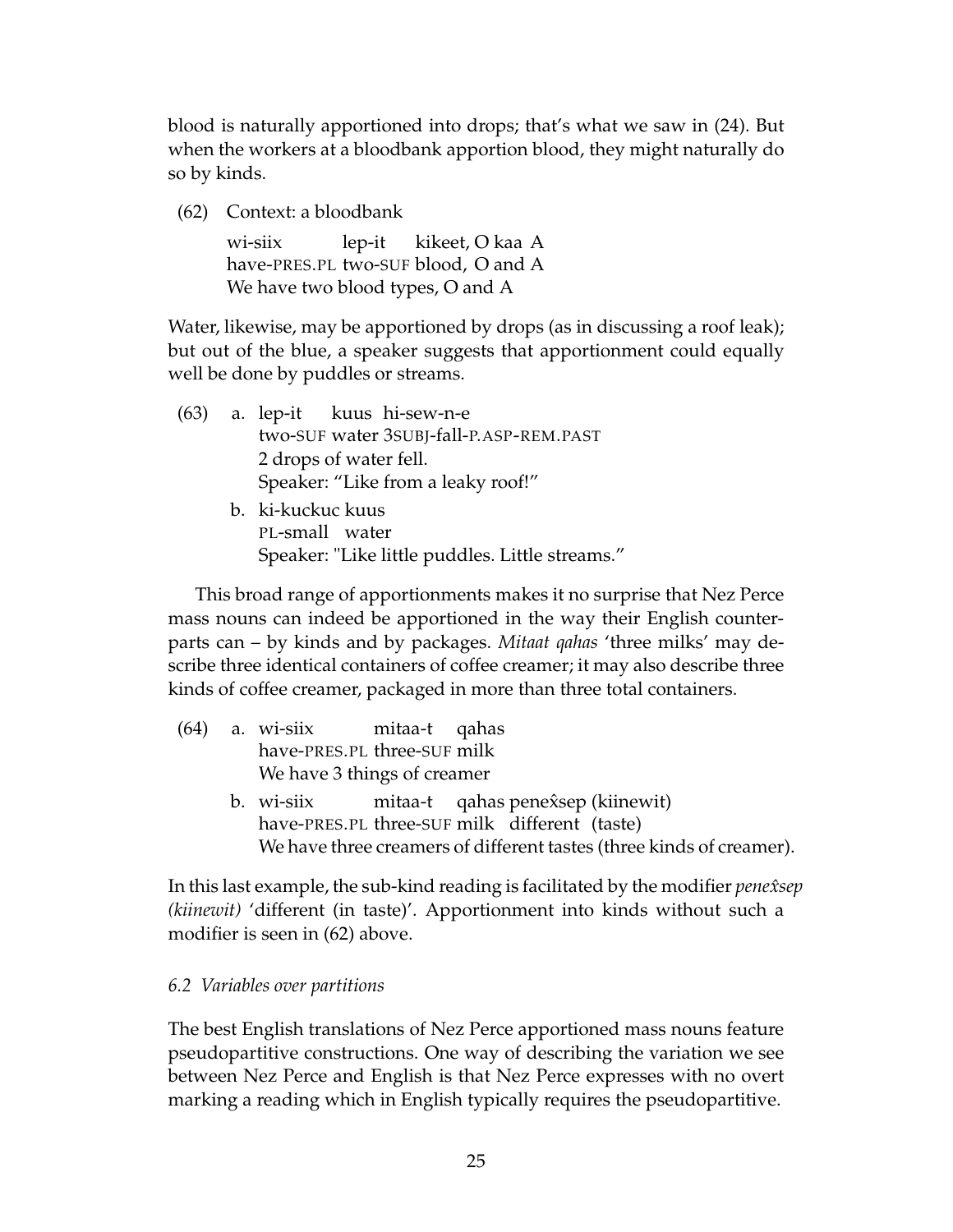What then does the pseudopartitive do? The types of pseudopartitive constructions which appear as translations of Nez Perce apportioned mass nouns are those that Brasoveanu (2008) and Chierchia (2010, 2013) have approached in terms of apportionment by partition functions. A partition function is a function Π of type <et,et> which, when applied to a property P, meets the following conditions:

(65) a. 
$$
\Pi(P) \subseteq P
$$
  
b.  $+\Pi(P) = +P$   
c.  $\forall x, y \in \Pi(P)$ .  $x \neq y \rightarrow \neg \exists z [z \le x \& z \le y]$ 

This is to say that (a) the partition of a set is a subset of the original set; (b) the sum of the partition is the sum of the original set; and (c) (most crucially) no two members of the partition overlap.

There are typically many distinct partition functions that can be applied to a particular property. In pseudopartitives, various types of partition functions are associated with various measure nouns; *handful* in *two handfuls of strawberries* partitions the set of strawberry-pluralities into handfuls, *pile* partitions it into piles, and so on. Nez Perce apportioned mass nouns do not specify particular partition functions, as we have seen in the previous section. The partition applied to a mass denotation is a function of the context and of world knowledge. That suggests that Nez Perce nominals contain *variables* over partition functions. If free variables are generally introduced by pieces of syntactic structure, we will need a partitioning head in the nominal projection. As we will see, a natural place for that head, which I call  $\alpha^{prt}$ , is immediately above the noun root in NP.



The semantics of  $\alpha^{prt}$  itself center on the introduction of a variable,  $\Pi_n$ , which ranges over partition functions.

(67) 
$$
TR(\alpha^{prt}_n) = \lambda P.\Pi_n({}^*P)
$$

This translation is essentially equivalent to Chierchia (2010)'s analysis of English *quantity of*. (The difference is the Linkean star, which I'll justify in section 7.) It is notable that Nez Perce does not have any words like *quantity* or *unit* which may be used in pseudopartitives with generalized apportioning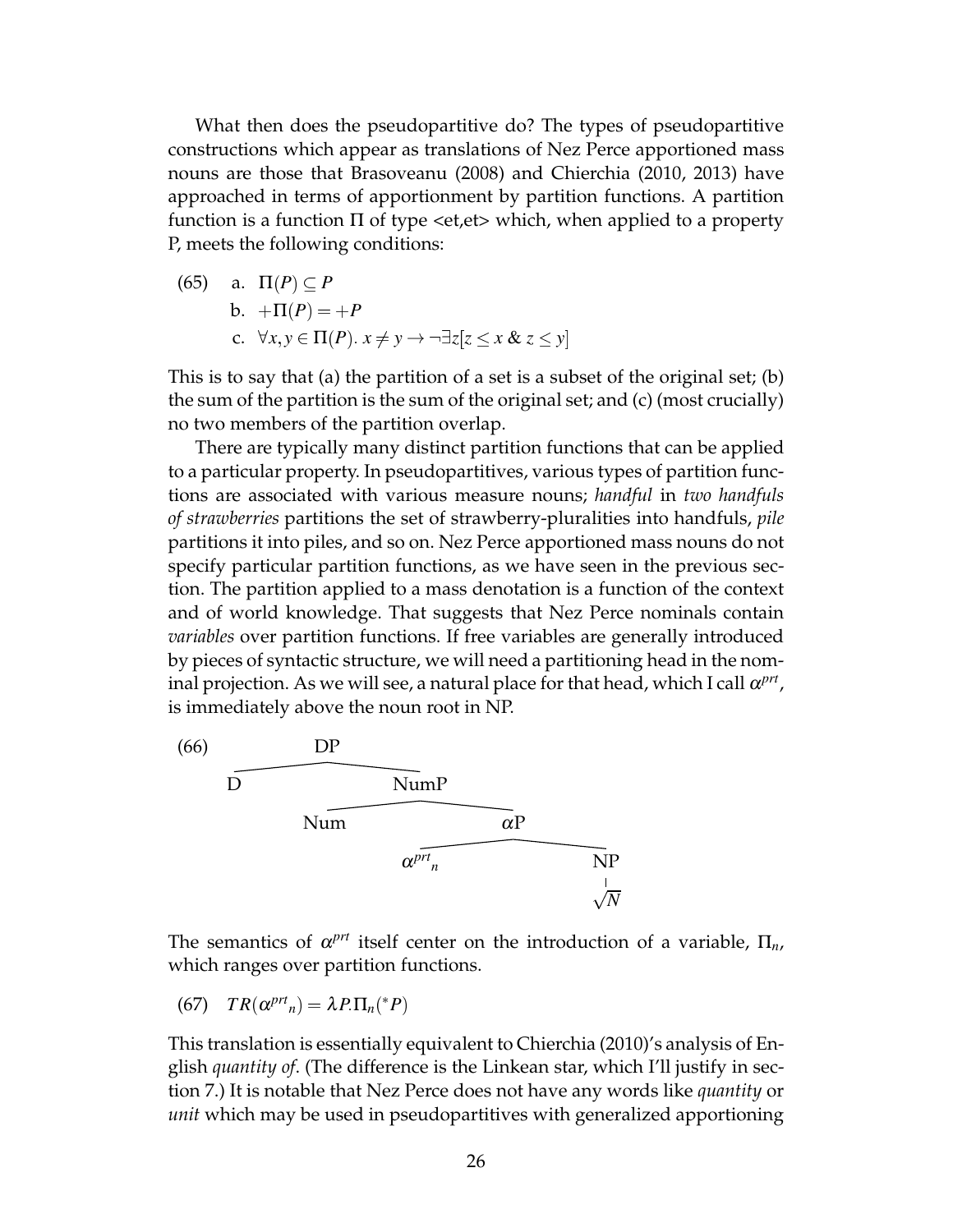readings. What is done by these very general pseudopartitives in English is simply done by  $\alpha^{prt}$  in Nez Perce.

Here is an example to clarify how this analysis works. Let us take a mass noun like *samq'ayn* 'fabric'. The denotation of such a noun is a cumulative property.

 $(68)$   $TR(\sqrt{\text{SAMQ}' \text{AYN}}) = fabric$  $[fabric] = [ *fabric] = {a, b, c, a+b, a+c, b+c, a+b+c}$ (where *a*; *b*; *c* stand for potentially non-atomic elements)

To produce the apportioned reading, this noun root combines with <sup>α</sup> *prt* bearing a particular index. In context, this index determines the partition function that will be applied to the NP denotation. In one case, we might find  $\Pi_I({}^*fabric)$ , denoting  $\{a+b, c\}$ ; in another,  $\Pi_2({}^*fabric)$ , denoting  $\{a, b, c\}$ . These are denotations for  $\alpha P$ , and serve as input to the compositional semantics of number and higher heads.

The result of combining the mass noun with a partition function is a denotation which presents important parallels to that of a count noun. Like a count noun denotation, a partitioned mass denotation is not closed under sum. This means it can be non-trivially pluralized, just like a count noun can be.

(69) a.  $TR(\text{SG }\alpha^{prt} \text{1 }\sqrt{\text{SAMQ'AYN}}) = TR(\alpha^{prt} \text{1 }\sqrt{\text{SAMQ'AYN}}) = \Pi_1(^*fabric)$ Let  $[\![\Pi_I({}^*fabric)]\!] = \{a+b, c\}$ 

b. 
$$
TR(PL \ \alpha^{prt}_1 \sqrt{SAMQ'ANN}) = {}^{*}\Pi_1({}^{*}fabric)
$$

$$
[{}^{*}\Pi_1({}^{*}fabric)] = \{a+b, c, a+b+c\}
$$

The most useful partition functions divide a set into at least two cells; for any such function  $\Pi$ ,  $\Pi$ <sup>\*</sup> $P$ ) and  ${}^* \Pi$ <sup>\*</sup> $P$ ) will not be equivalent. This makes for a crucial respect in which apportioned mass nouns contrast with nonapportioned mass nouns. Mass nouns come from the lexicon cumulative, inherently closed under sum. If singular is an identity function, and plural takes closure under sum, then both the singular and plural of a nonapportioned mass noun will have the same denotation as the mass noun root itself.

(70) a.  $TR(\sqrt{\text{FABRIC}}) = fabric$ b.  $TR(\text{SG }\sqrt{\text{FABRIC}}) = fabric$ c.  $TR(PL \sqrt{FABRIC}) = *fabric$ d.  $[[fabric]] = [{}^*fabric]] = \{a, b, c, a+b, a+c, b+c, a+b+c\}$ 

The preference for singular over plural with non-apportioned mass nouns presumably reflects a preference for the more transparent route to this invariant denotation – a preference for singular, which is *always* an identity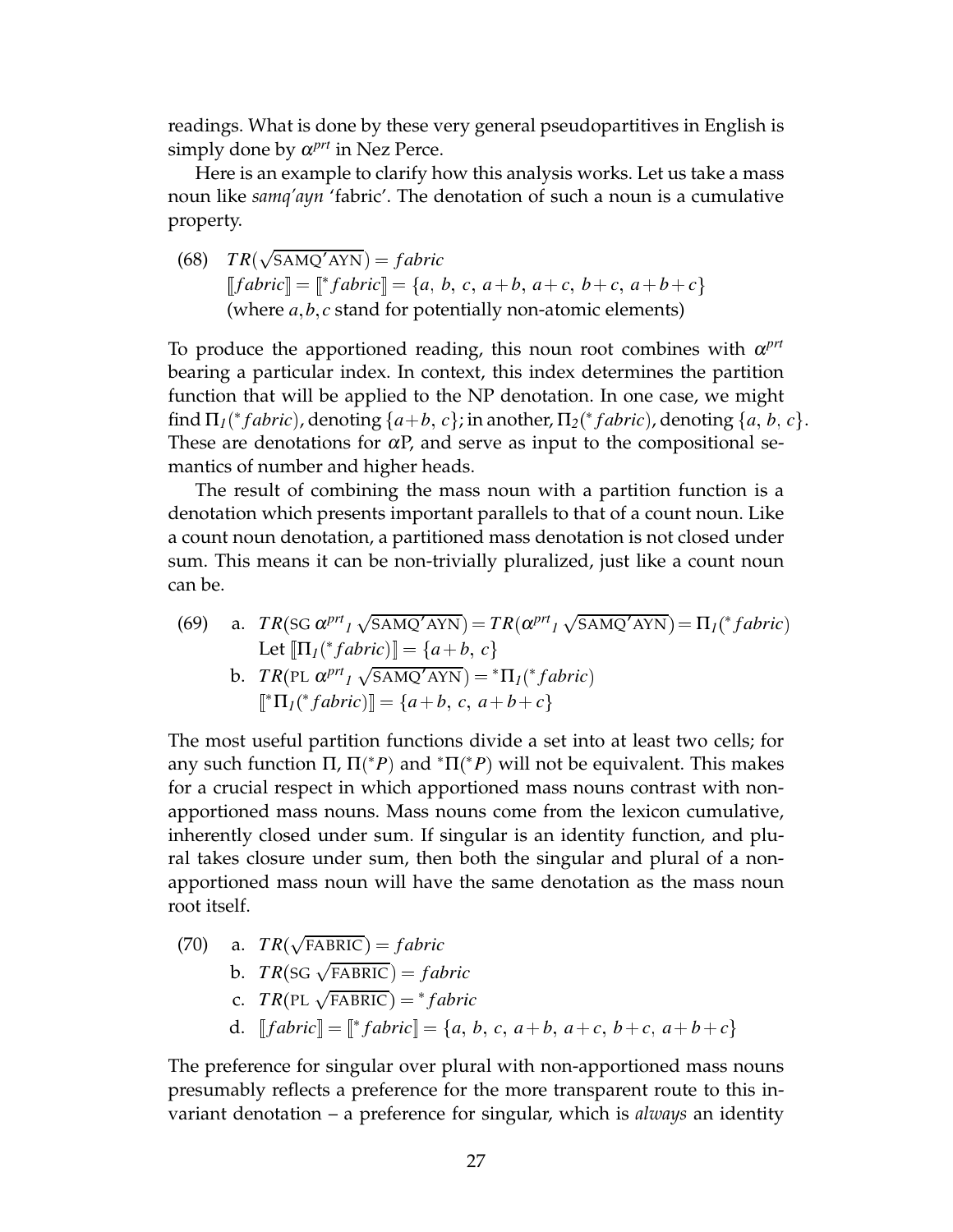function, over plural, which is only an identity function when applied to (non-apportioned) mass nouns.<sup>15</sup>

A partitioned mass denotation is also like a count noun root denotation in that it is a set whose members do not overlap – an essential condition for counting. No surprise, then, that apportioned mass nouns, unlike nonapportioned ones, may combine with numerals. We see this for *'itxˆ* 'clay' in (23), for instance.

(23) hipinwees-pe lep-it table-LOC two-SUF PL-white x̂i-x̂ay-x̂i-x̂ayx̂ **′itx̂** hii-we-s clay 3SUBJ-be-PRES.SG 'inik-iin'. place-PASSIVE.PART There are two pieces of white clay placed on the table.

We see here that the numeral combines with a mass noun in combination with plural. The essentials of a translation for this example are given in (71).

 $(71)$   $\exists x \left[ placed on.the. table(x) \& ^* \Pi_n(^* white-clay)(x) \& |x| = 2 \right]$ 

The sentence tells us that there is an entity placed on the table which is a member of the pluralized partition of white clay and which consists of two elements which are atomic in terms of that partition.

The essential thing in this analysis is that the presence of a partitioning element in the syntax immediately above the noun fully semantically obscures the mass-count distinction for higher structure – for number marking, that is, and also for numerals. As far as everything above the  $\alpha P$  level is concerned, an apportioned mass noun is semantically indistinguishable from a count noun that did not combine with  $\alpha^{prt}$ .

Variation between Nez Perce and English thus can be described in either of two ways. On one hand, what divides the languages is a simple matter of lexical inventory:  $\alpha^{prt}$  is present in the lexicon of Nez Perce, but not in the lexicon of English. Alternatively, the variation can be seen in terms of how variables over partitions are lexically encoded. English uses general functional nouns like *quantity*, which appear in pseudopartitive constructions, as Chierchia (2010, 2013) discusses. Nez Perce arrives at the same readings via a different syntactic configuration – one that features  $\alpha^{prt}$ .

Overall, the variation at stake can be described in terms that localize language differences in a familiar place – in the syntax, and in the lexicon. That distinguishes the present analysis from a potential alternative that replaces the head  $\alpha$  with a type-shifting rule, operating purely in the semantics as N combines with other material. Given that apportionment of the Nez Perce

 $15$  This is a variant of the approach from Chierchia (1998), who reasons that mass nouns do not combine with plural because they are already lexically plural.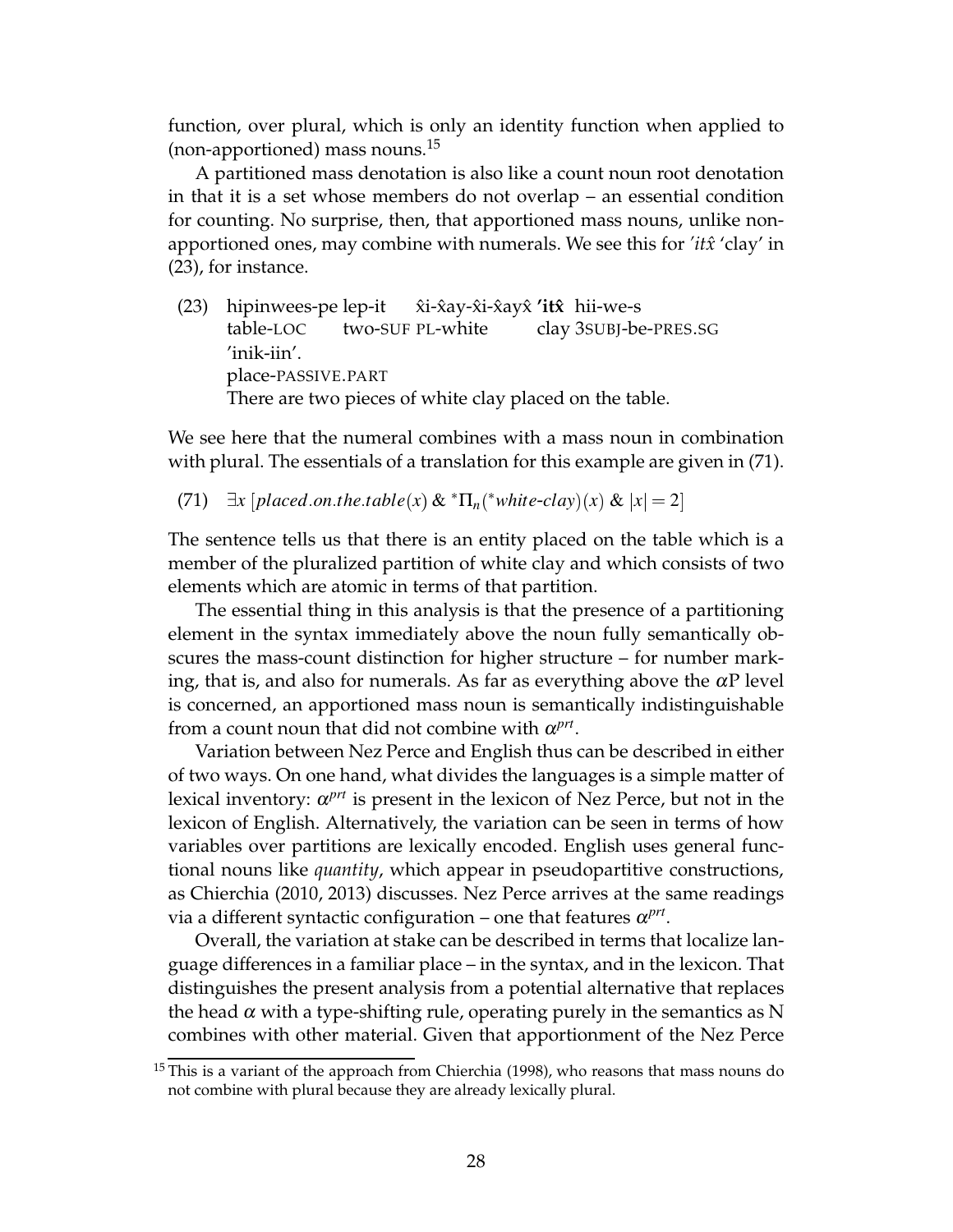style is not universally available, this type of alternative requires us to extend the theory of variation to include variation in type-shifting rules in addition to variation in syntax. By contrast, adopting the syntactic approach allows us to maintain the strong hypothesis that compositional operations purely internal to the semantics are invariant across languages.<sup>16</sup>

## **7 Apportionment of count nouns**

Is the presence of  $\alpha$  in the nominal a generally available possibility in Nez Perce? Or is apportionment via  $\alpha$  a kind of repair strategy, akin to coercion, which is called on when mass nouns are faced with number and numeral structures with which they cannot otherwise compose?

One way to show that apportionment is not a repair strategy is to show that it may be used for both mass and count nouns. In English, count nouns and mass nouns alike may be partitioned in pseudopartitive constructions featuring words like *unit, group* and *quantity*. Nez Perce lacks such words. In Nez Perce, mass and count nouns alike may be variably partitioned with the help of the covert  $\alpha P$  structure. For count nouns, this allows counting by aggregations, or non-natural atoms. This strategy is explored in this section and compared to the pseudopartive in section 8.

Counting by aggregations is easily observed in the case of objects that come in pairs, such as gloves or shoes. Consider sentence (72), uttered in a context where someone is faced with a pile of shoes. Consultants report that the most natural interpretation of this sentence is that the speaker has two pairs of shoes in the pile, not two individual shoes.

(72) kii wee-s DEM have-PRES.SG 1SG-GEN two-SUF shoe 'iin-im lep-it 'iléepqet Those are my two pairs of shoes.

In other cases, the noun *'ileepqet* 'shoe' may be counted by individual shoes. This reading becomes more plausible to consultants in cases where not all salient shoes are paired.

(73) mitaa-t 'iléepqet wee-s, three-SUF shoe have-PRES.SG, two-SUF right(-for) lep-it wepsúuxkin'ikay(-'ayn) kaa naaqc cáky'axkin'ikay and one left I have three shoes, two for the right and one for the left.

The count noun *'iléepqet* 'shoe' thus may be counted either by natural atoms (individual shoes) or by salient non-natural ones (pairs of shoes).

<sup>&</sup>lt;sup>16</sup> Antecedents of this hypothesis are discussed by von Fintel and Matthewson (2008, §3).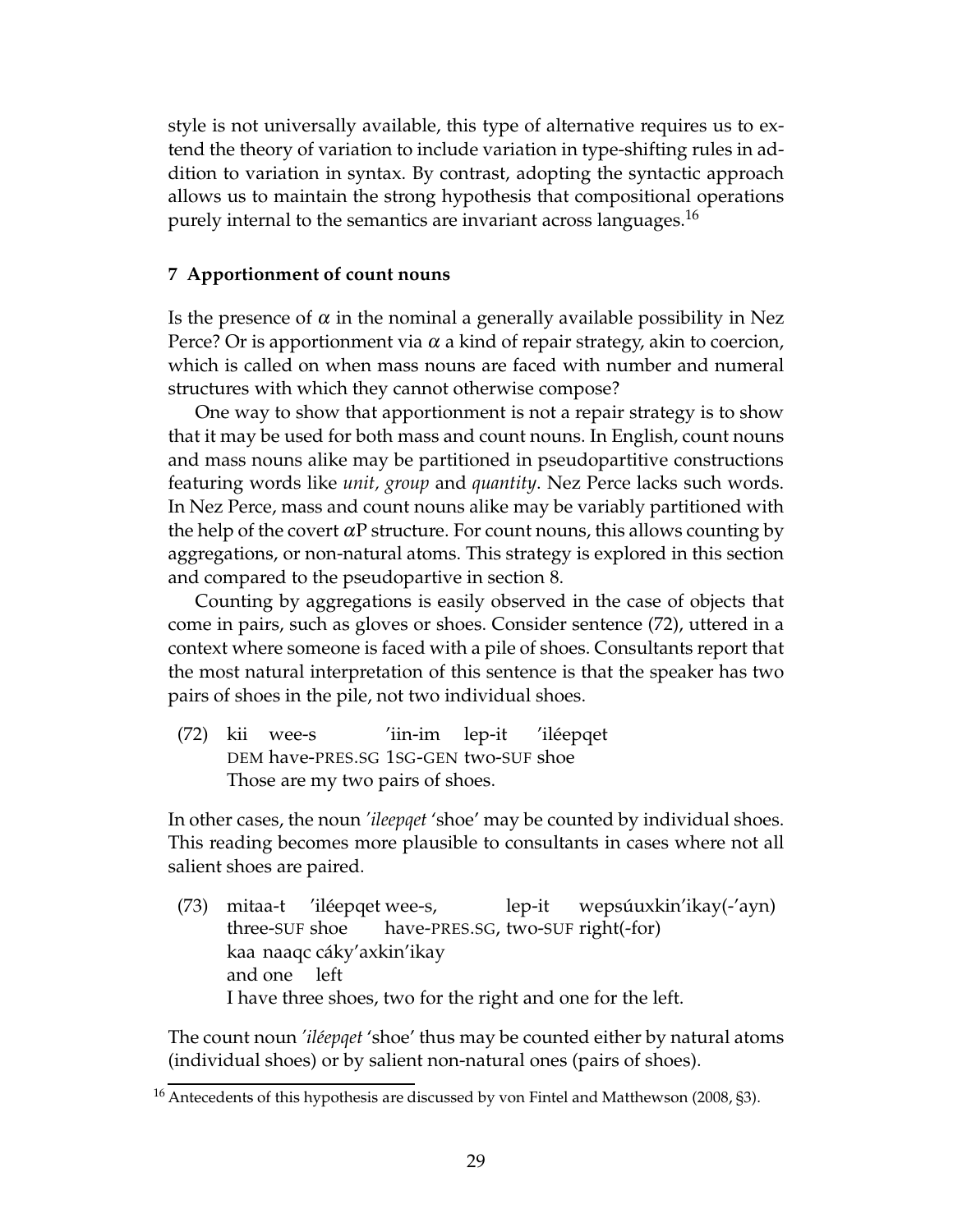Counting by non-natural atoms is also readily observed for small objects like cherries and strawberries which are frequently handled in aggregations. In examples (74) and (75), attributive measure phrases are used to help bring out the desired readings. It is of course much more plausible that an aggregation of cherries should weigh a pound than that a single cherry should.

- (74) wee-s have-PRES.SG two-SUF one lep-it naaqc temiinewit weight.measure cherry tims I have two 1-lb things of cherries
- $(75)$  wewluq-se- $\emptyset$ want-IMPERF-PRES one five-SUF weight.measure strawberry naaqc paax̂-at temiinewit nicka'niicka' I want one five-lb thing of strawberries

Here, too, the context matters. While aggregations are salient in some contexts, natural atoms are always salient, too. Examples like these therefore also show the rather absurd, non-aggregated readings.

- (76) wee-s have-PRES.SG three-SUF one mitaa-t naaqc temiinewit weight.measure pencil tiim'en'es I have three 1-lb pencils
- (77) naaqc puutim-t temiinewit one ten-SUF weight.measure apple timaanit one 10-lb apple Speaker: "That would be in the Guinness book!"

In general, count nouns may be counted by natural atoms with no contextual support; but in supportive contexts, they may also be counted by nonnatural atoms. Such apparently direct counting is the major way Nez Perce speakers produce aggregated readings for count nouns.

The readings of these examples that feature counting by non-natural atoms are produced when  $\alpha$  is present. The nominal syntax of (74), along with its logical translation at the  $\alpha$ P level, is shown in (78).<sup>17</sup>



 $17$  This structure follows Longobardi (2001), Watanabe (2006) and Chierchia (2013) in locating numerals in the specifier of the phrase responsible for number marking (NumP).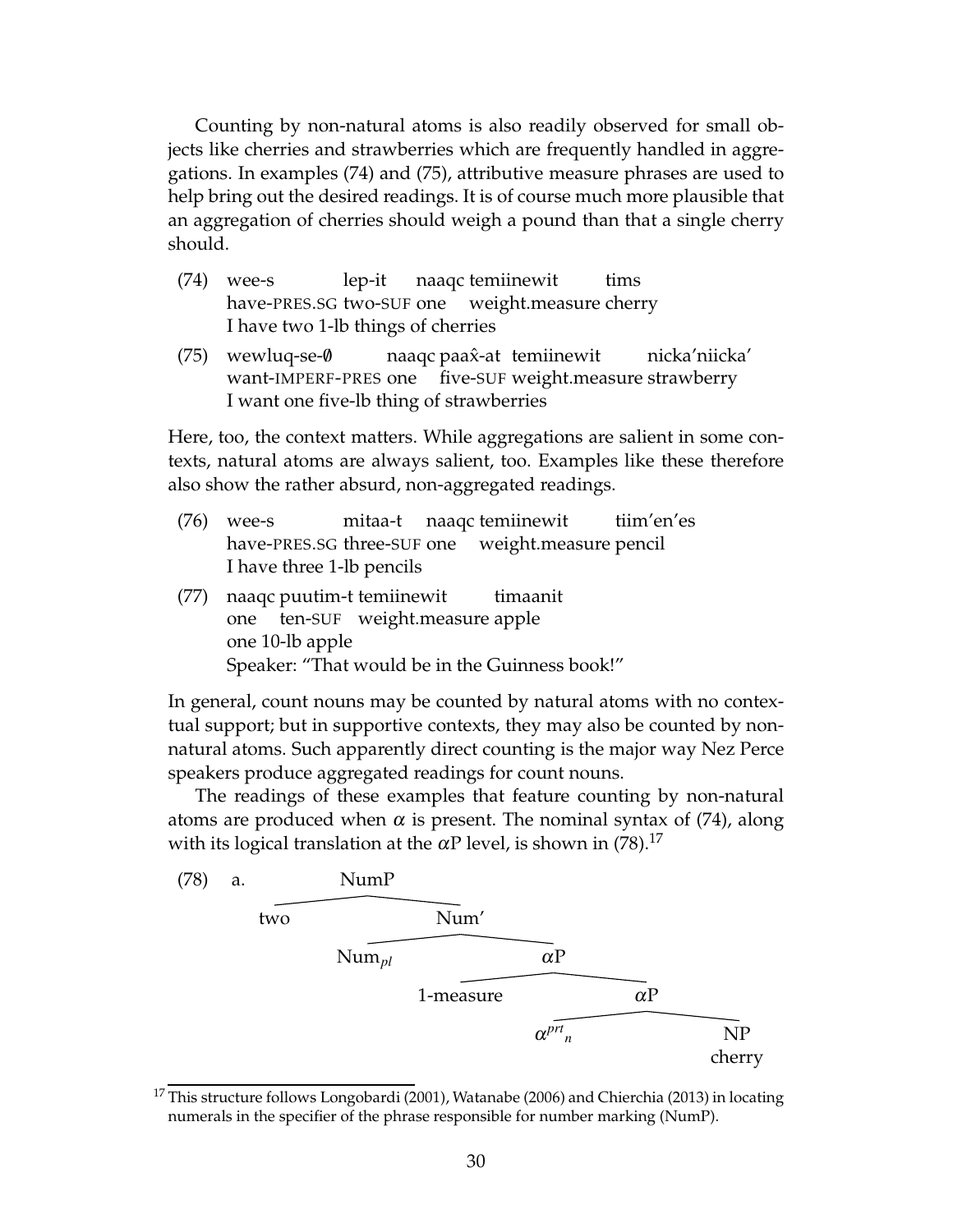b.  $TR(\alpha P) = \Pi_n({}^*cherry)$ 

The  $\alpha$  head introduces a variable partition over the plural cherry property, with the precise partition function to be filled in by context. In a grocery store context, there is a plausible partition of this property that does not involve partitioning into individual cherries, but rather into cherryaggregates. Similarly, when shoes are paired, there is a plausible partition of the plural shoe property that partitions into pairs, not individual pieces.

There are two ways the natural-atom readings could be derived. On one hand, it could be that  $\alpha P$  does not always have semantic content in Nez Perce, or is not always syntactically present in the nominal. When a meaningless version of  $\alpha$  is present, or when  $\alpha P$  is absent, there will be no way for the count noun to be counted by anything other than its natural atoms. On the other hand, these readings are still derivable even if  $\alpha^{prt}$  is present in the relevant structures. Examples like (76) and (77) could, that is, have exactly the syntax of (78a); in that case, their semantics involves the contextual partitioning of the plural pencil property and the plural apple property, respectively. The difference is simply what is salient in the context. A partition of apples into apple-atoms or pencils into pencil-atoms will be plausible and salient in nearly any context. And so it is no surprise that the absurd readings in (76) and (77) should be attested.

When speakers want to be clear about counting by aggregates, rather than by natural atoms, their major strategy is to introduce a nominal modifier such as *'itet'espe* 'in containers, in boxes'. This is the locative case form of *'itet'es* 'box, container', and its syntactic position within the nominal is rather free. It may appear in a variety of positions, including pre-numeral (79), immediately post-numeral (80), and post-noun (81).

- (79) wi-siix have-PRES.PL box-LOC three-SUF one **'itet'es-pe** mitaa-t naaqc temiinewit weight.measure cracker kałkał We have three 1-lb things of crackers, in boxes. (i.e. three boxes of crackers)
- (80) wi-siix have-PRES.PL three-SUF box-LOC one mitaa-t **'itet'es-pe** naaqc temiinewit weight.measure cracker kałkał. We have three 1-lb things of crackers, in boxes. (i.e. three boxes of crackers)
- (81) wi-siix have-PRES.PL four-SUF fifty-SUF weight.measure pencil piilep-t paqa'pt-it temiinewit tiim'en'es **'itet'es-pe** box-LOC We have 4 50-lb things of pencils in containers

The locative case marking of *'itet'espe* 'in containers, in boxes' gives a first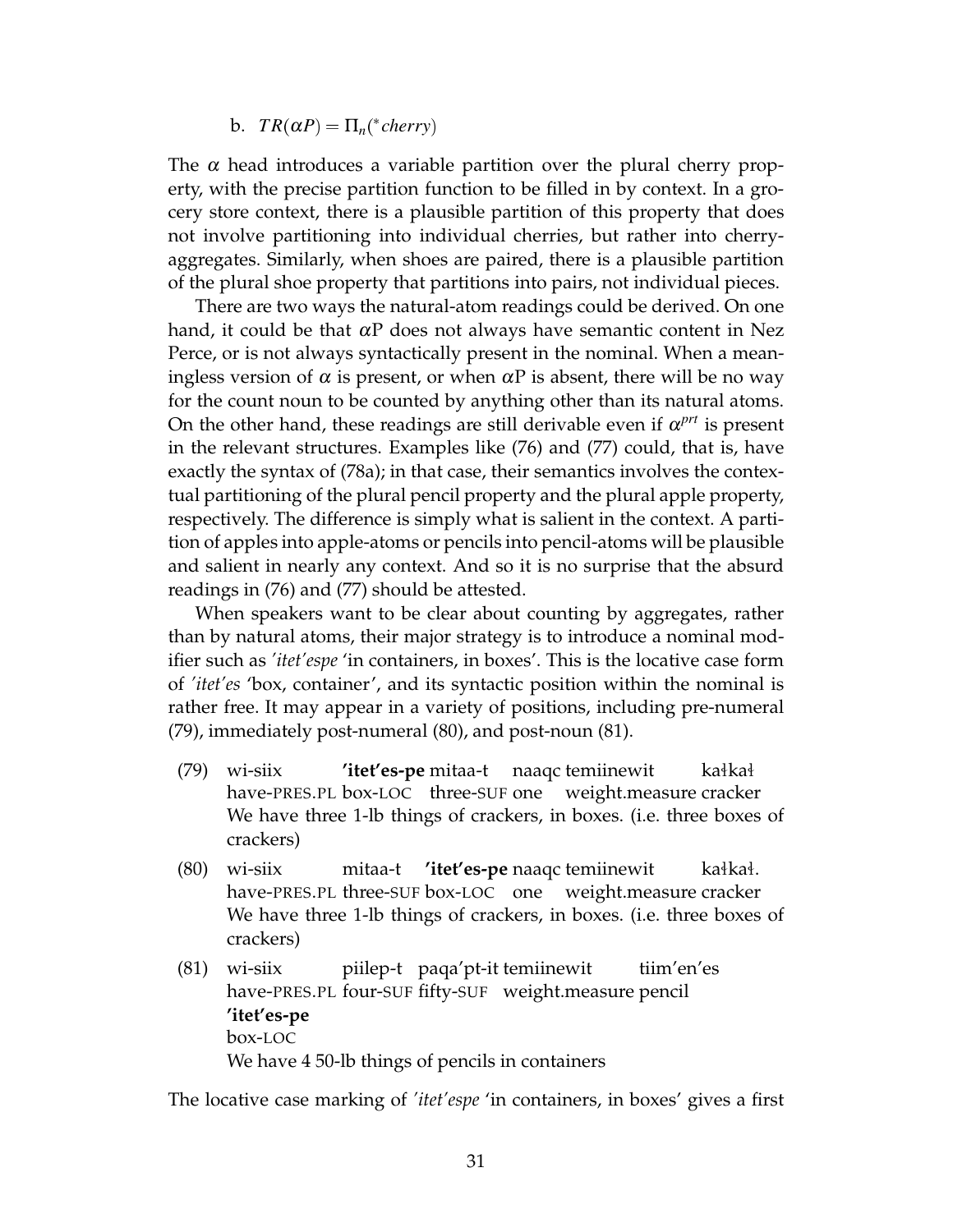piece of evidence that these examples are not pseudopartitives. In the pseudopartitive structure, the head noun does not bear the locative case.

(82) a. naaqc 'ipselipt(-\*pe) tims one handful(-\*LOC) cherry one handful of cherries

The flexible placement of *'itet'espe* 'in containers, in boxes' is quite similar to what is found with adjectives; more ordering flexibility is seen here than consultants typically allow in pseudopartitive constructions. Overall, this phrase appears to be a modifier, optionally added to clarify the apportioned reading desired for the examples. The apportionment itself is not due to this modifier, but to  $\alpha^{prt}$ .

A final crucial detail in apportionment of count nouns concerns plurality. In all examples discussed in this section, it is clearly plural properties that are partitioned, not singular ones. Here, the Linkean star in the denotation of  $\alpha$ <sup>prt</sup> makes itself known. Because pluralization is built in to the contribution of  $\alpha$ , no syntactic plural feature need appear in a structure where partitioning is done in this way. This explains why consultants reject plural adjectives in cases like (83) and (84). A basic structure for (84) is given in (85).

- (83) Wee-s have-PRES.SG one naaqc 'itet'espe (\*ki)-kimti timaanit box-LOC (\*PL)-new apple I have a box of new apples. ("I have one boxed new-apple aggregation")
- (84) naaqc 'itet'es-pe (\*si)-sayaq'ic cepeeletp'et hii-we-s one box-LOC (\*PL)-beautiful picture 3SUBJ-be-PRES.SG There's a box of beautiful pictures.

("There's one boxed beautiful-picture aggregation.")



While the *semantics* of pluralization is contributed by  $\alpha$ , there are no syntactic plural features introduced in these sentences, and thus no source for the plural adjectival forms. This fact is key as we compare the  $\alpha P$  partitioning strategy to the pseudopartitive in the next section.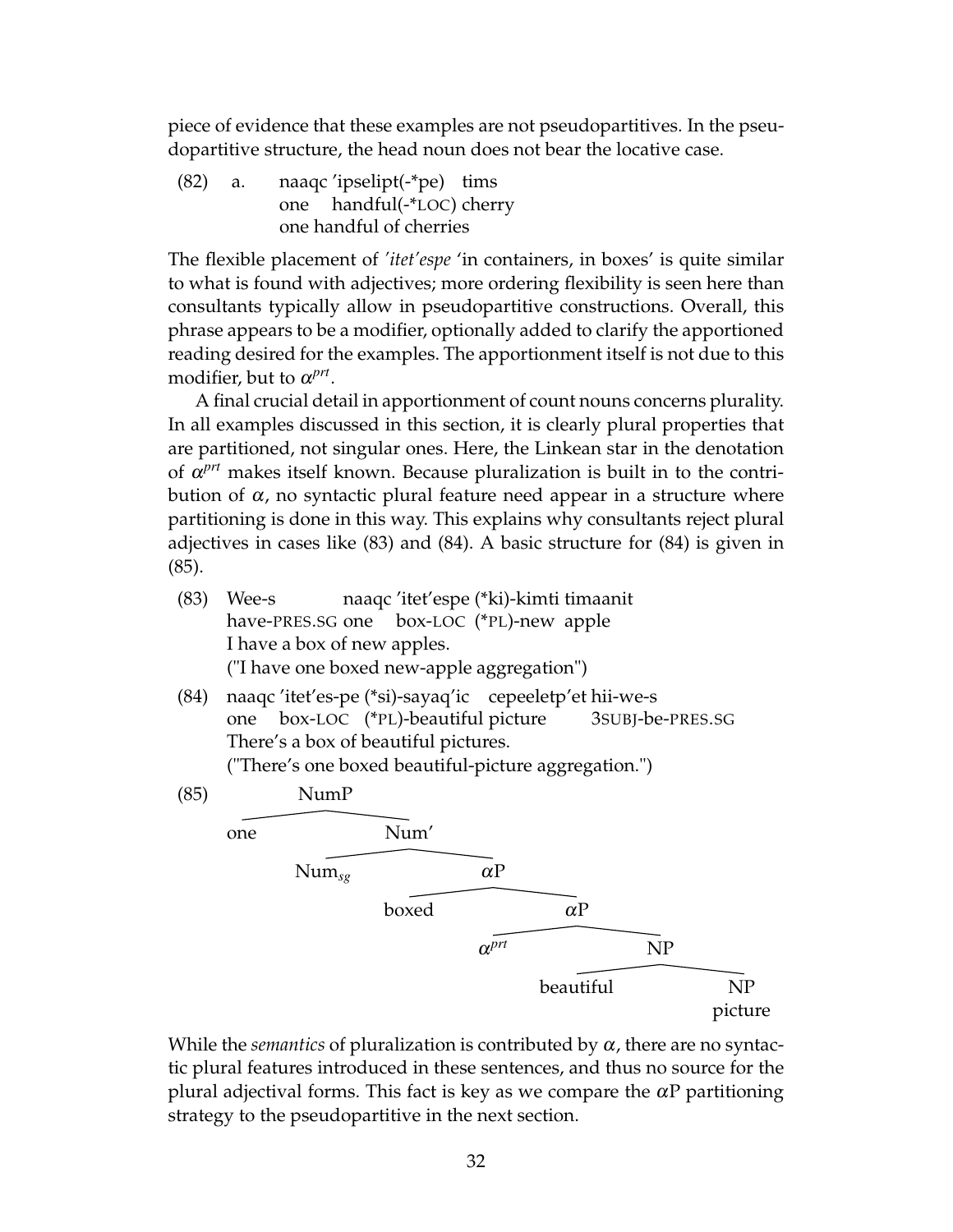## **8 A comparison with the pseudopartitive**

Nez Perce avails itself of a piece of low nominal functional structure to express certain readings which require pseudopartitives in English. This strategy does not entirely displace the pseudopartive construction, though. While the pseudopartitive is often not the preferred way of expressing partitioning and measure,<sup>18</sup> the construction does exist, as we have already encountered in (30) and (31). Basic examples of the pseudopartitive feature a numeral and two nouns, the first of them describing a measure. The second noun may be mass or count.

(86) lep-it two-SUF weight.measure strawberry / sand temiinewit nicka'niicka' / mayx two pounds of strawberries / sand

In the details of this construction, equipped with what we have learned about apportionment of count nouns, we uncover some subtle but confirming evidence for a mass-count distinction in Nez Perce.

Let us first directly contrast pseudopartitives with  $\alpha P$  structures. There are two important differences. We have already encountered Chierchia's and Brasoveanu's proposal that pseudopartitives introduce partitions. Semantically, this partitioning strategy is distinguished at least in that the partitions it introduces are not entirely contextually determined, but rather lexically constrained by the measure noun. A further important difference between the  $\alpha$ P structure and the pseudopartitive concerns the plural. Whereas the semantics of plural is built in to the partitioning head  $\alpha$ , it is not built in to pseudopartitive measure nouns. Rather, these measure nouns combine with nominal phrases which may include syntactically represented plural. This explains the plural adjective in (87). Compare the minimally different <sup>α</sup>P structure in (88), where no measure noun is present; *'itet'espe* is a modifier.

- (87) naaqc temiinewit one weight.measure PL-beautiful rock si-sayaq'ic piswe [pseudopartitive] one pound of beautiful rocks (88) naaqc 'itet'es-pe (\*si)-sayaq'ic cepeeletp'et [ $\alpha$ P structure]
- one box-LOC (\*PL)-beautiful picture one boxed beautiful-picture aggregation

 $18$  Speakers use verbal constructions instead of pseudopartitives when available:

<sup>(</sup>i) hi-hilamk-sa 3SUBJ-be.piled.up-IMPERF-PRES there egg kona taam'am There's a pile of eggs. (lit. Eggs are piled up there.)

Speakers also disprefer pseudopartitives using *'itet'es* 'box' as a measure noun in favor of <sup>α</sup>P structures containing *'itet'espe* 'in boxes' as a modifier.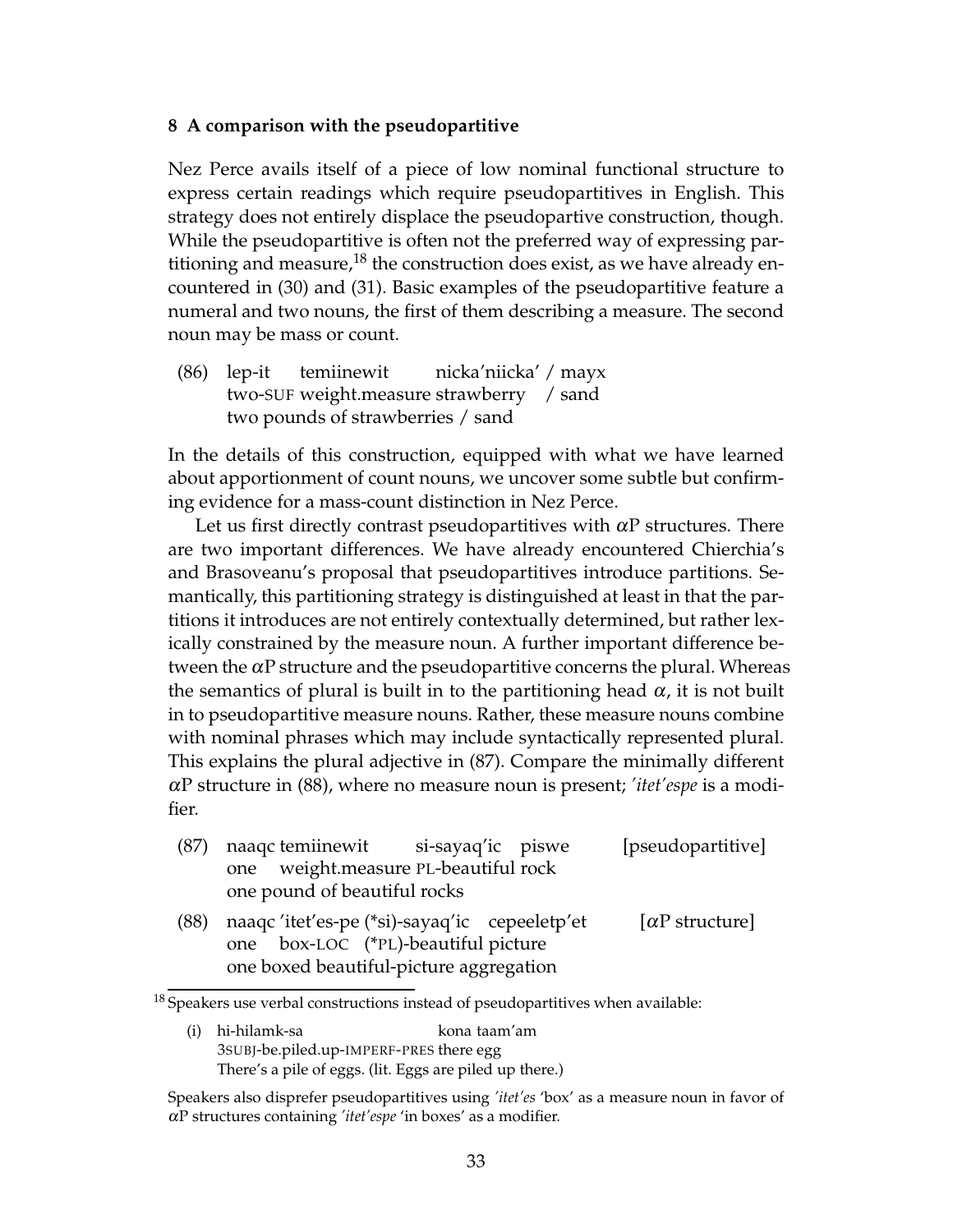This difference shows that generalized apportionment in Nez Perce should not be treated as resulting from an elliptical pseudopartitive construction, as Higginbotham (1994) has suggested for packaging and sorting of mass nouns in English. The pseudopartitive has at least a different syntax than the  $\alpha$ P structure, with consequences for the distribution of plural adjectives.

The behavior of count and mass nouns in the pseudopartitive mimics what we see in quantificational constructions. Just like in English, the pseudopartitive measure noun in (87) takes a count noun complement which is plural. By contrast, the complement of the pseudopartitive measure noun remains singular when the second noun is a mass noun (modulo apportionment, of course).

| (89) naaqc hiik'ay cimuuxcimux / *ci-cmux-ci-cmux mayx |  |               |             |                                               |                                                             |  |
|--------------------------------------------------------|--|---------------|-------------|-----------------------------------------------|-------------------------------------------------------------|--|
|                                                        |  | one cup black | / *PL.black |                                               | sand                                                        |  |
| one cup of black sand                                  |  |               |             |                                               |                                                             |  |
|                                                        |  |               |             |                                               | (90) piilep-t sepiinewit yoosyoos / *yi-yos-yi-yos samq'ayn |  |
|                                                        |  |               |             | four-SUF length.measure blue /*PL.blue fabric |                                                             |  |

four yards of blue fabric

This pattern suggests that measure nouns in the pseudopartitive, like Nez Perce quantifiers, call for a complement which is cumulative. If mass and count nouns differ regarding plurality in the pseudopartitive, then there is confirming evidence for a mass-count distinction in these facts. There is just one wrinkle to the argument showing that this is so.

The wrinkle turns on the fact that pseudopartitive constructions and  $\alpha P$ structures are ultimately highly semantically similar. Both structures introduce partitions; both apply to count and mass nouns alike. Generally, whatever can be expressed by the pseudopartitive can also be expressed in the  $\alpha$ P structure using an attributive measure phrase. Five pounds of apples is an aggregation of apples that weighs five pounds – less fluently, a fivepound apple aggregation. One pound of broken pencils is also a one-pound broken-pencil aggregation.

Those equivalences are important in view of a difference in count noun behavior between quantificational constructions and measure constructions. In quantificational constructions, plural adjectives with count nouns are reliably preferred to their singular counterparts.

(91) 'oykala k'i-k'uupnin' / <sup>??</sup>k'uupnin' tiim'en'es  $all<sub>1</sub>$ PL-broken / broken pencil

But this is not so clearly the case in measure constructions. In examples of this type, consultants produce and accept both singular and plural adjectives with count nouns, with no clear difference in interpretation.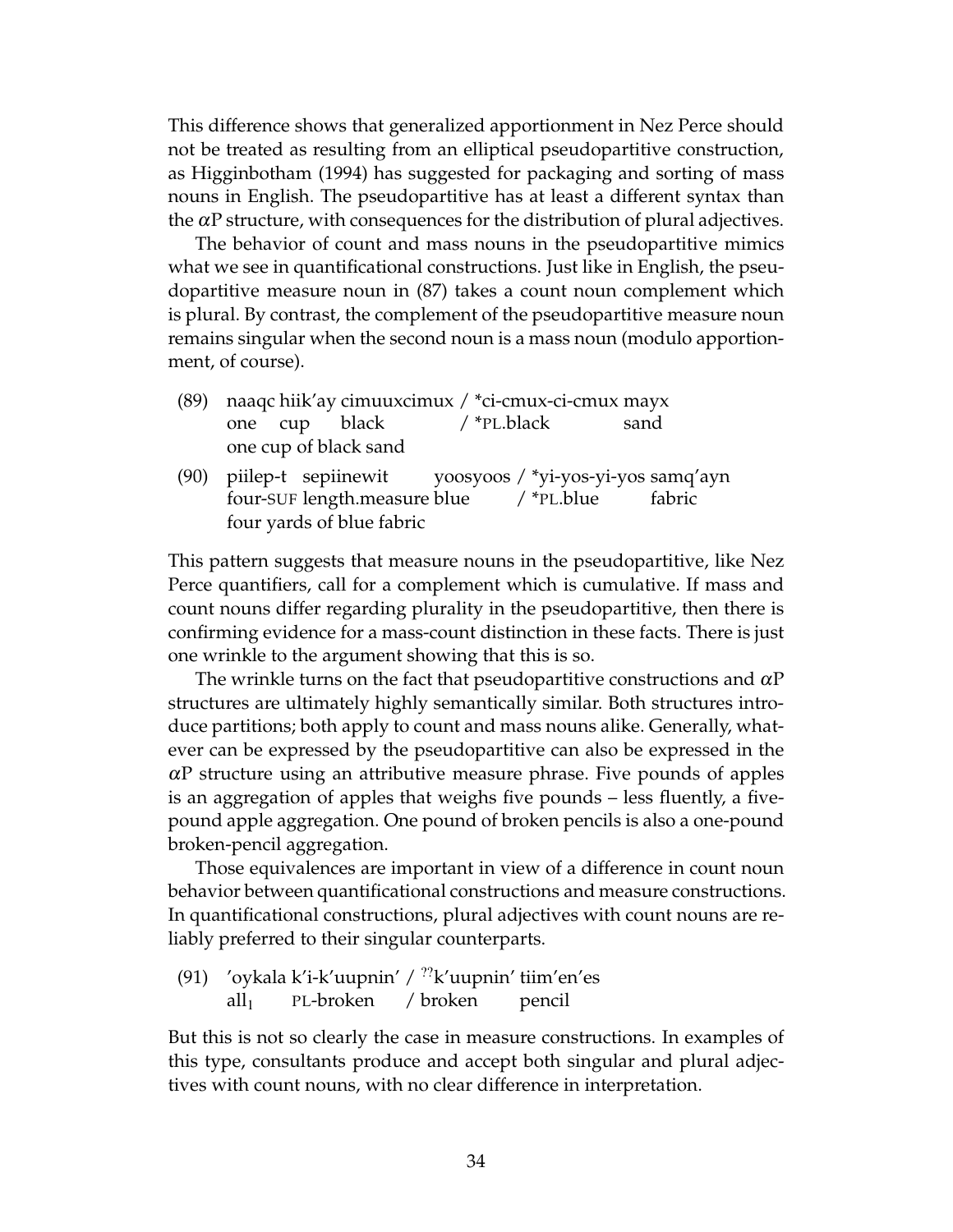- (92) 'ipew-itx find-IMPER.PL one weight.measure PL-broken / broken naaqc temiinewit k'i-k'upnin' / k'uupnin' tiim'en'es pencil Go find one lb of broken pencils!
- (93) wee-s have-PRES.SG five-SUF weight.measure PL-rotten paax̂-at temiinewit mi-maacin' / maacin' / rotten timaanit apple I have five lbs of rotten apples.

This optionality complicates the argument from pseudopartitives for a mass-count distinction. It turns out to be precisely as expected, however, in view of the equivalences discussed above. Examples like (92) and (93) can be parsed either as a pseudopartitive, or as an  $\alpha P$  structure with an attributive measure phrase. The pseudopartitive parse requires an adjective modifying the count noun to take the plural form. In structure (94), partitioning is carried out by measure noun *temiinewit* 'pound'. Plural is required in the complement of the measure noun.

(94) Pseudopartitive parse of (92):

[ naaqc [ temiinewit [ one [ weight.measure [ PL-broken pencil [ k'i-k'upnin' tiim'en'es ] ] ] ] ] ] one lb of broken pencils

But when the example is parsed with *naaqc temiinewit* 'one pound' as an attributive measure phrase, partitioning is done by  $\alpha$ P. In such a structure, like in the unambiguous example (88), there is no syntactic representation of plural; the semantics of plural are built into the contribution of  $\alpha$ . The adjective must take a singular form.

(95)  $\alpha$ P parse of (92) with attributive measure phrase:

[ naaqc temiinewit [ one weight.measure ] [  $\alpha$  [ broken  $\,$ ] [  $\alpha$  [ k′uupnin′ tiim′en′es ] ] pencil ] ] a one-lb broken-pencil aggregation

No surprise, then, that both singular and plural adjective forms are admissible in (92), and that consultants do not perceive an important semantic difference.

There is not a similar choice between singular and plural adjectives for mass nouns, and that fact also falls naturally into place. Parallel examples with mass nouns are equally structurally ambiguous between a pseudopartitive and an  $\alpha$ P structure with an attributive measure phrase:

(96) Pseudopartitive parse of (89):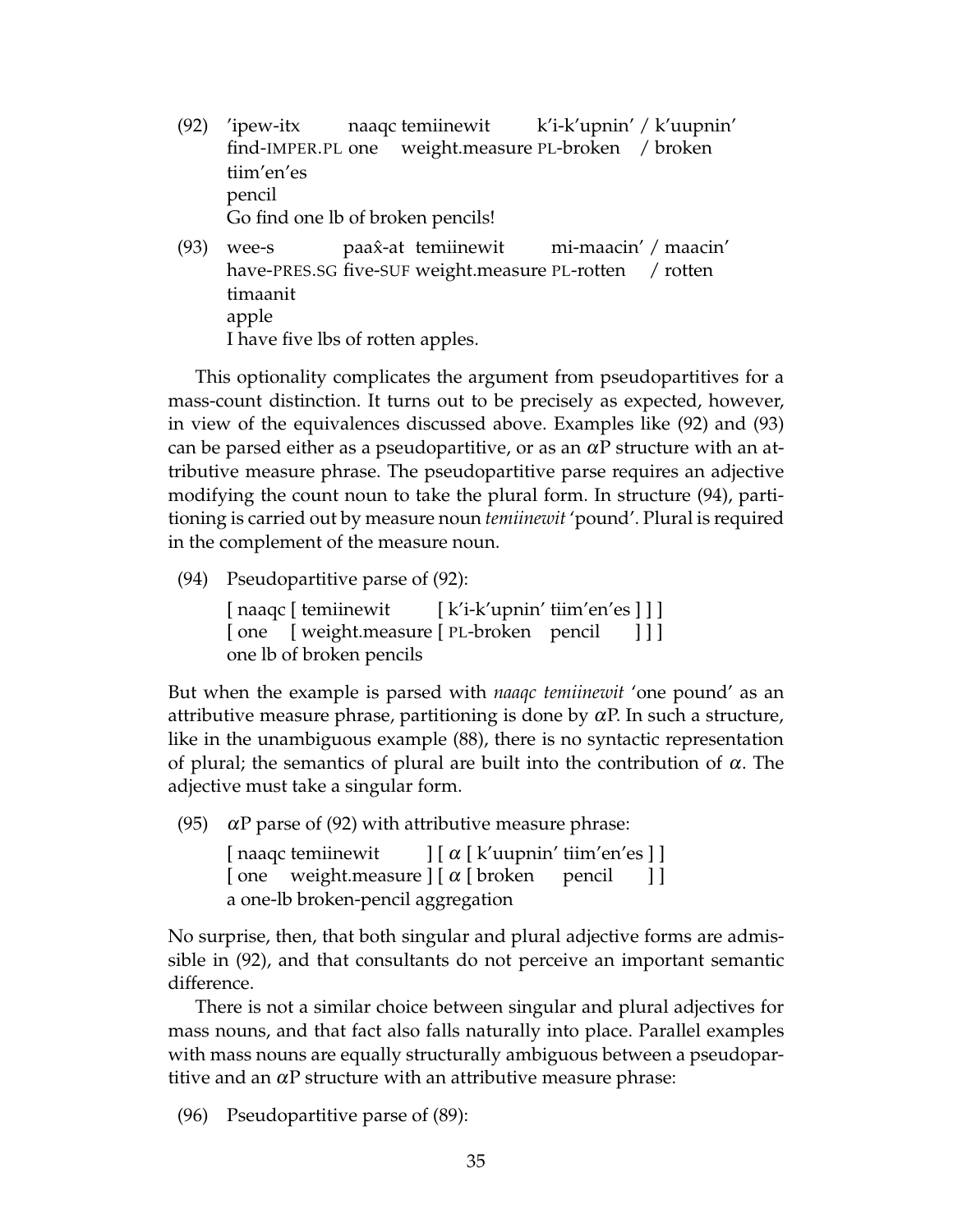[ naaqc [ hiik'ay [ cimuuxcimux mayx ] ] ] [ one [ cup [ black sand ] ] ] one cup of black sand

(97)  $\alpha$ P parse of (89) with attributive measure phrase:

[ naaqc hiik'ay ] [ α [ cimuuxcimux mayx ] ] [one cup ] [ α [ black sand ] ] a one-cup black-sand aggregation

In the case of a mass noun, this difference does not affect adjective plurality. That is because mass nouns figure in pseudopartitive structures in the singular.

The evidence for a mass-count distinction in measure constructions is quite subtle, then. Preceded by a numeral and a measure noun, both mass nouns and count nouns may appear with singular adjectives. Count nouns are distinguished in that they *may* combine with plural adjectives here – not in that they *must*. And indeed that situation is precisely what we expect to find in a language with both a pseudopartitive construction and an  $\alpha P$ partitioning structure.

### **9 More on the locus of apportionment**

I've proposed that partitioning functions are introduced in Nez Perce in two of the various logically possible ways: via a pseudopartitive structure, and via a low functional projection <sup>α</sup>P. A further logical possibility to be considered is that partitioning is introduced by the plural number head. That is the approach to plural advocated by Borer (2005), and in the present context, it can be seen in the light of arguments by Bale and Khanjian (2008), Gillon (2010) and Dalrymple and Mofu (2012) that there is cross-linguistic variation in precisely what the plural denotes. In Nez Perce but not in English, the plural introduces apportionment along with closure under sum;  $\alpha$ P need not be posited – or so the argument would go.

In this section I argue against this alternative on two grounds. The first concerns the semantic consistency within particular languages between partitioning in the plural and partitioning in the singular. The second draws from Schwarzschild's (2006) discoveries concerning attributive measure phrases.

The first argument centers on the fact that apportionment is not restricted to the plural; it is also possible in the singular. We have seen that count nouns may be partitioned into aggregations in the singular in examples like (88). The same is possible with mass nouns like *weeqit* 'rain'.

(98) naaqc weeqi-nm hi-ssewlikeece-0-ye one rain-ERG 3SUBJ-fell-P.ASP-REM.PAST One raindrop fell on me. Speaker: "One rain drip."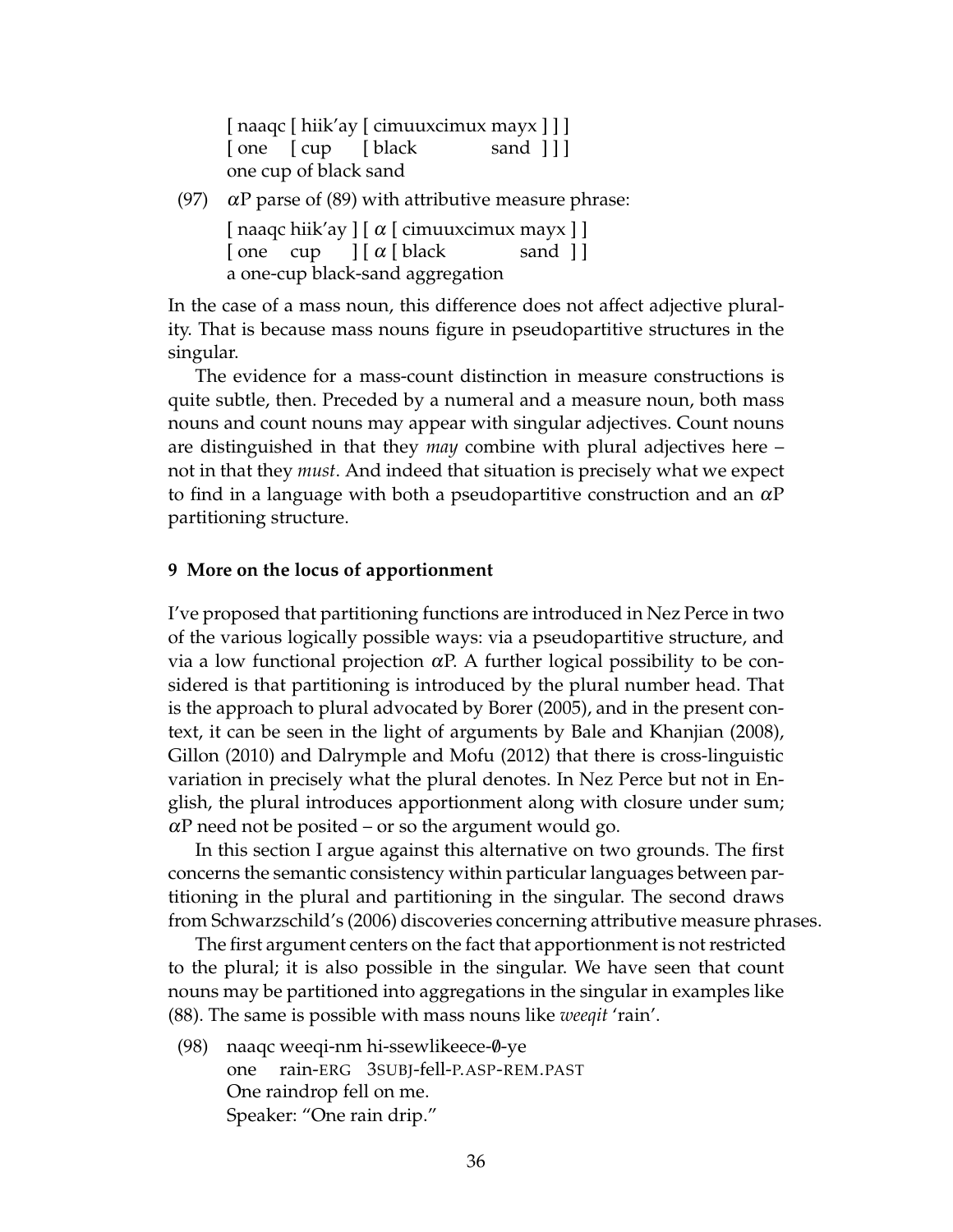Just as before, apportionment of mass nouns with the numeral *naaqc* 'one' is flexible and context sensitive. This can be seen below for the mass noun *tam'aamiin* 'cake'.<sup>19</sup>

- (99) a. 'ew-'ni- $\emptyset$ 3OBJ-give-IMPER one cake naaqc tam'aamiin Give me one (piece of) cake. Speaker: "If you had a cake cut and you said this, you would just infer it's one piece"
	- b. pit'iin hi-wewluq-se-0 girl 3SUBJ-want-IMPERF-PRES one big naaqc himeeq'is tam'aamiin cake The girl wants one big cake. Linguist: Does it sound like a big cake, or a big piece? Speaker: Sounds like a large cake, out of the blue.

If there is no partitioning head  $\alpha$  here, and singular number is strictly an identity function, the partition in such examples must be introduced by the numeral. That is what Borer (2005) concludes, in consideration of packaging and sorting examples in English. On her approach, partitioning ("dividing of stuff") for the mass denotation of *beer* has distinct loci in (100a) and (100b). In (100a), partitioning is done by the plural number head; in (100b), it is done by the numeral 'one'.

- (100) a. After work we will get beers.
	- b. I drank one beer.

One would need to conclude that both Nez Perce and English allow both plural and the numeral 'one' to introduce partition functions.

What is not explained on this approach is why the available partitions are consistently restricted in English to pick out conventional packages (or subkinds, in cases of sorting), whereas they are never thus restricted in Nez Perce. If apportionment represented independent facts about plural and the numeral 'one', there would be no reason not to expect a language in which the partitions introduced by 'one' are purely contextually determined, whereas those introduced by plural are restricted to ranging over packages or subkinds. We haven't captured the generalization that partitioning is always up to context and world knowledge in Nez Perce, but not in English.

<sup>19</sup> This Nez Perce word is somewhat different from its English translation equivalent. *Cake* in English has a function as the name of a general shape-based unit (e.g. *a cake of mud*), suggesting a core lexical representation as a count noun. By contrast, *tam'aamiin* in Nez Perce would be most literally translated into English as 'eggy stuff'; it is composed of *taam'am* 'egg' plus the attributive nominalizing suffix *-hiin*, and does not have a role as a shape word.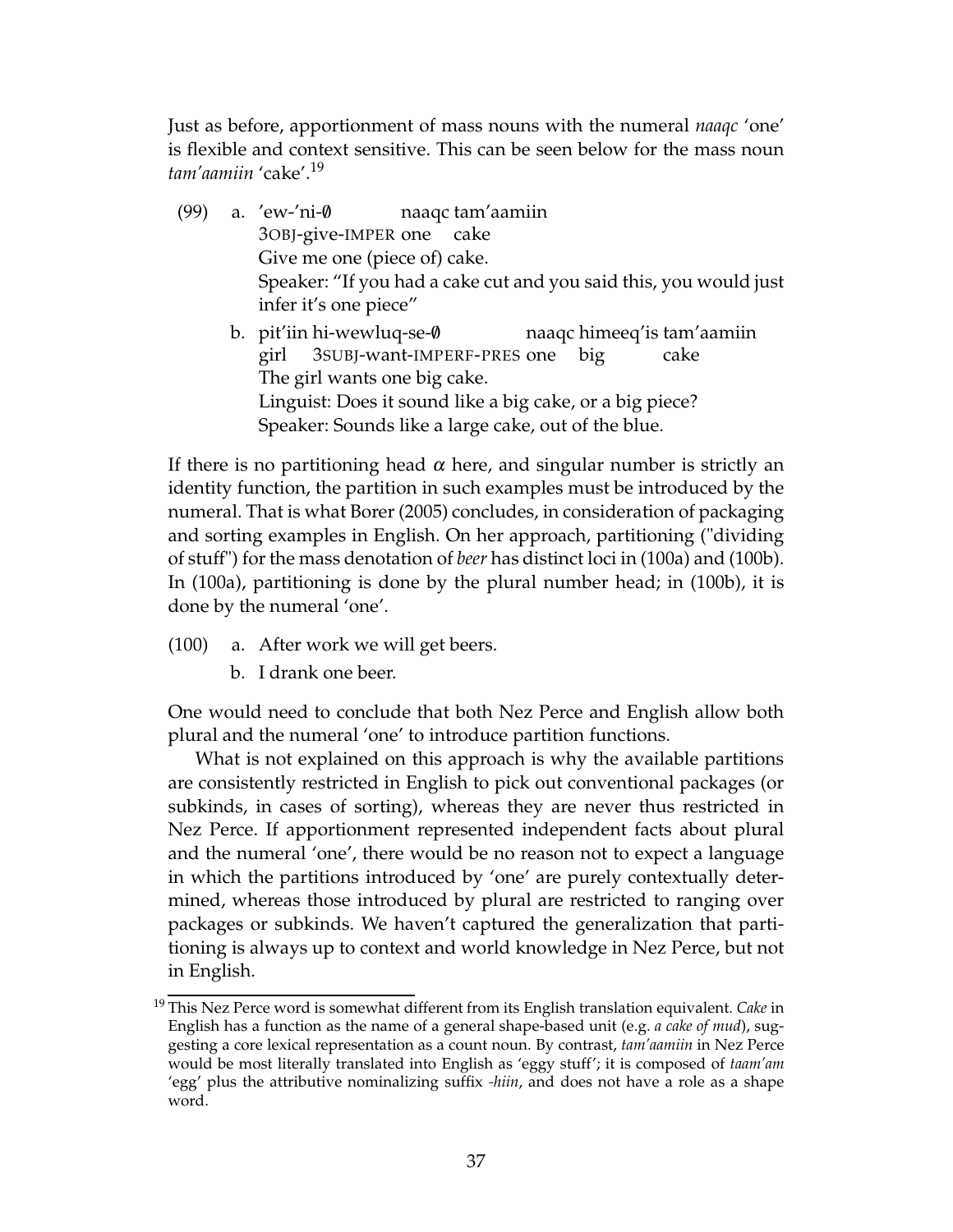That generalization is straightforwardly captured, of course, if partitioning in Nez Perce always traces to the presence of  $\alpha^{prt}$ , which may occur below either plural or singular. Packaging effects in English like (100) have an alternative source, consistent across the contexts in (100) – most likely a lexical rule applying to noun roots, given the lexical specificity and high level of conventionalization exhibited by packaging effects in English, as well as their restriction to mass nouns.

The second argument in favor of apportionment at the  $\alpha P$  level comes from evidence that partition functions are present in the compositional semantics of Nez Perce nominals below the point at which plural is introduced. This argument draws from the findings of Schwarzschild (2006) on the grammar of attributive measure phrases.

Schwarzschild observes that when a measure phrase is used attributively, it must measure on a dimension that does not track the part-whole structure of its sister's denotation. This means that the attributive measure phrases that can be used with mass nouns in English are highly restricted. Consider the examples in (101).

- (101) a. some 2-degree water
	- b. \*some 2-gallon water

The attributive measure phrase '2-degree' may be used with 'water' because it measures water on a dimension of temperature, which is not monotonic on the part-whole structure of water. That is to say that the parts of a quantity of 2-degree water are likely also 2-degree water – dividing a quantity of water does not usually affect its temperature. The notion of nonmonotonicity at play is defined in (102).

(102) *Dimensional non-monotonicity*

Measurement on a dimension Dim is non-monotonic on the partwhole structure of a property *P* iff  $\forall x, y \in P$ .  $x \le y \rightarrow x = D_{im} y$ .

Things are different when we measure water in terms of gallons, as in (101b). Measurement in gallons tracks the part-whole structure of water monotonically in the sense highlighted by (102). Recognizing a correlation between dimensional non-monotonicity and the felicity of attributive measure phrases, Schwarzschild formulates the generalization in (103).

(103) *Schwarzschild's generalization*

An attributive measure phrase measures along a dimension which is non-monotonic on the part-whole structure of its complement's denotation.

The generalization explains why count nouns in English allow a much broader range of attributive measure phrases than their mass brethren do: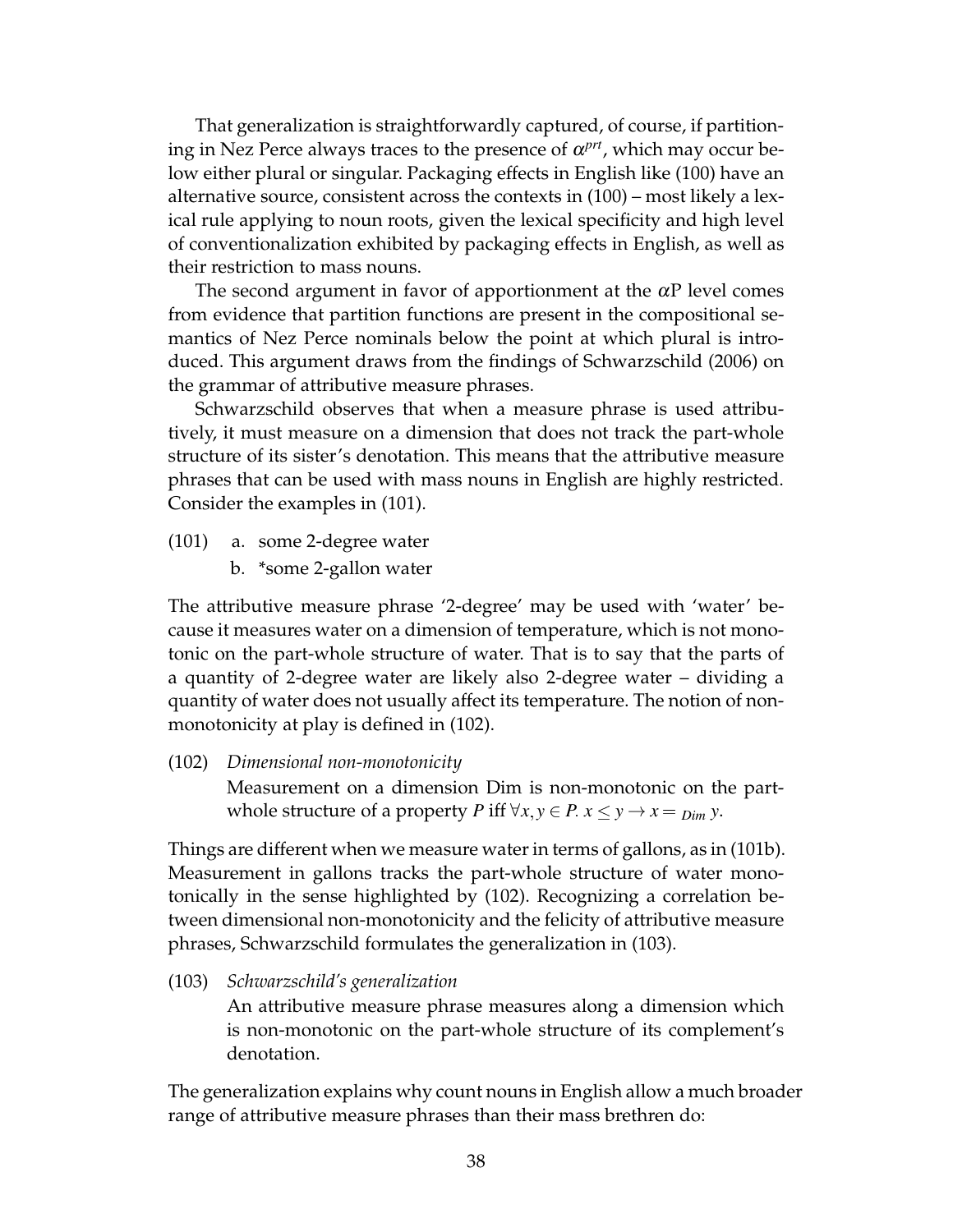(104) a 2-degree / 2-gallon pool

Because a count noun's denotation has only a trivial part-whole structure, measurement along *any* dimension will be non-monotonic on the part-whole structure of the denotation of N.

To use Schwarzschild's generalization to probe for the locus of apportionment in Nez Perce, we must consider the syntax of attributive measure phrases. These phrases reliably appear between a numeral and its noun, as in (105).

(105) wee-s have-PRES.SG three-SUF one mitaa-t naaqc temiinewit weight.measure pencil tiim'en'es I have three 1-lb pencils

If numerals occupy the specifier of NumP, then the attributive measure phrase in (105) is located below plural number. If an  $\alpha$ P is present, the attributive measure phrase could occupy Spec, $\alpha$ P; otherwise, its position is presumably Spec,NP. The two possibilities are shown in (106).



Together with Schwarzschild's generalization, structure (106) provides an empirical means of assessing the locus of apportionment. If apportionment is accomplished only at the level of NumP, we expect attributive measure phrases to behave the same way in Nez Perce as they do in English. The difference between the two languages would emerge only at a level (NumP) higher than the one at which attributive measure phrases attach (NP). If, on the other hand, apportionment is accomplished at the  $\alpha P$  level in Nez Perce, we expect attributive measure phrases with mass nouns to behave exactly as they do with count nouns in this language. This turns out to be precisely what we find.

In a first example, the attributive measure phrase *mitaat sepiinewit* 'three length-measures' combines with mass noun *samq'ayn* 'fabric'. The literal English translation of this example is degraded, in keeping with Schwarzschild's findings.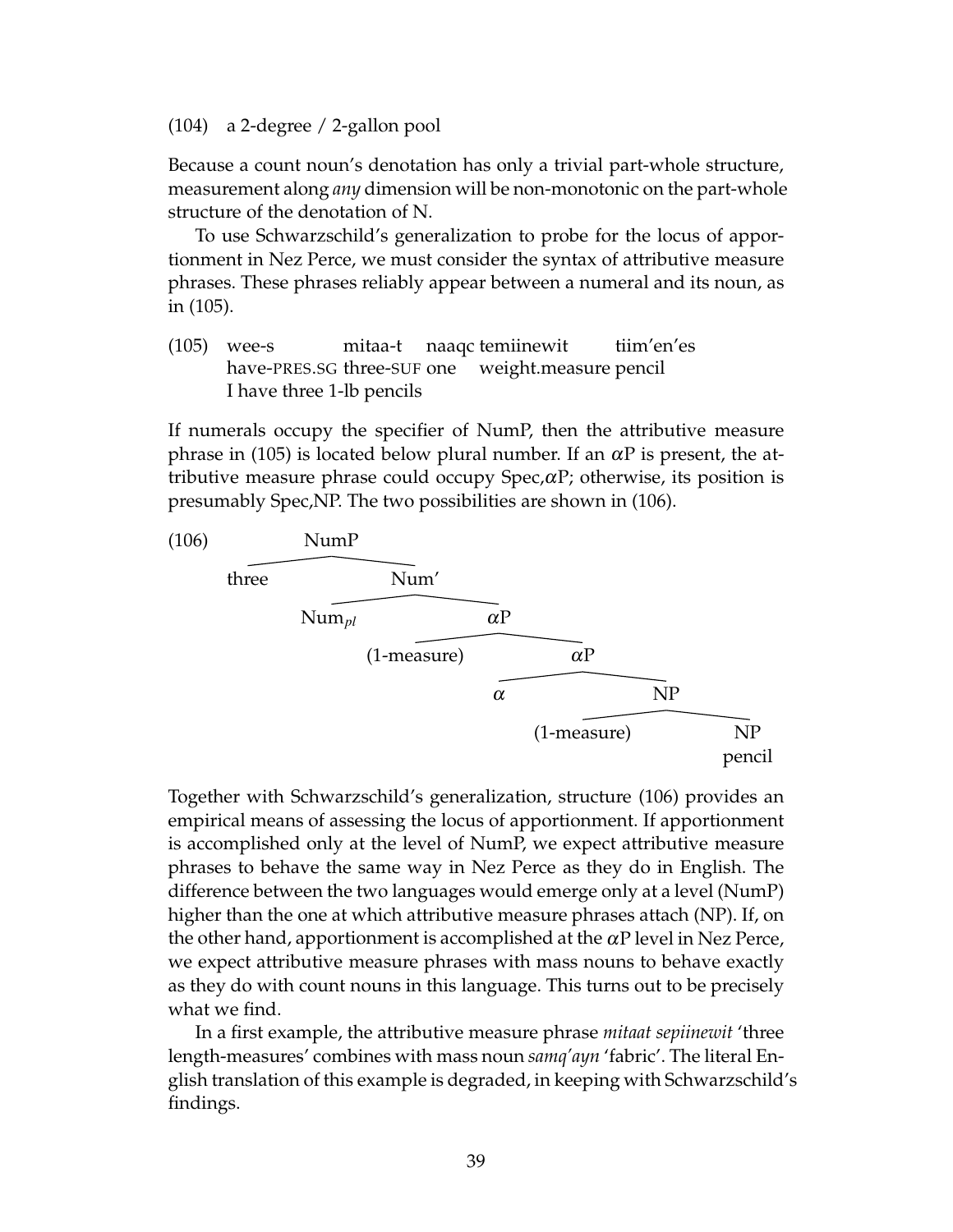$(107)$  wewluq-se- $\emptyset$ want-IMPERF-PRES one naaqc [mitaa-t sepiinewit] three-SUF length.measure fabric samq'ayn I want one 3-yard (piece of) fabric cf. \*I want one 3-yard fabric.

The same effect is seen in (108) with the mass noun *nuukt* 'meat'. The syntactic representation proposed for this example is shown in (109).

(108) wee-s have-PRES.SG three-SUF [one mitaa-t [naaqc temiinewit] weight.measure] meat nuukt I have 3 1-lb servings of meat (cf. \*I have three 1-lb meats, \*I have 1-lb meat)



In this structure, the attributive measure phrase *naaqc temiinewit* 'one weightmeasure' is forced to adjoin at the  $\alpha$ P level, rather than the NP level, in keeping with Schwarzschild's generalization. Attaching above the head α<sup>*prt*</sup>, the attributive measure phrase takes a complement whose denotation is a partition of the meat function. Partitioning once again helps a mass noun behave exactly as a count noun would above the  $\alpha P$  level. There is only a trivial part-whole structure for the property expressed by  $\alpha P$ , and thus nothing to prevent measurement along a dimension of weight.

What I take these arguments ultimately to show is that the locus of variation between Nez Perce and English does not lie in the semantic contribution of plural number. While it may well be that the contribution of plural varies to a certain degree across languages, there is little reason to suppose that plural in Nez Perce makes a contribution different from that made by its English counterpart. Apportionment is independent of plural and carried out structurally lower than the site at which plural number attaches.

## **10 Conclusions**

The recent literature is rife with doubt on the universality of the mass-count distinction. St'át'imcets, Halkomelem and Blackfoot, languages spoken in the general vicinity of Nez Perce, have been argued to lack it by Davis and Matthewson (1999) and Wiltschko (2012). Dalrymple and Mofu (2012) make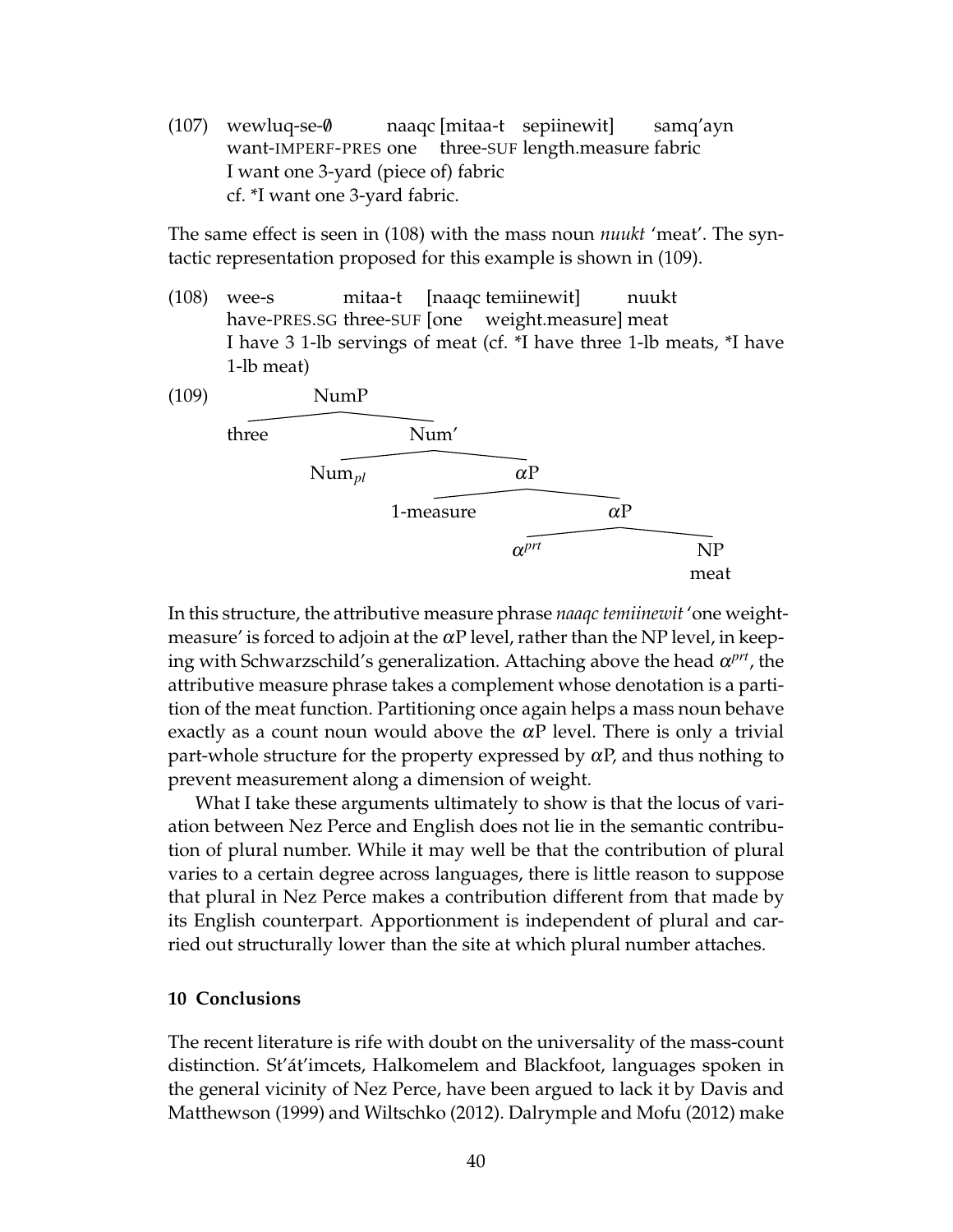an argument to the same effect for Indonesian. Lima (2010) suggests the same for Yudja, a language of the Brazilian Amazon. More radically, Borer (2005) argues on the basis of coercion effects that, so far as noun roots are concerned, even English does not make a grammatical distinction between mass and count. Independent of what might be said about these particular cases,<sup>20</sup> there are two general counterarguments to this literature which are brought into focus by the facts of Nez Perce.

First, Nez Perce shows us that a mass-count distinction may be present in the lexicon of a language even when standard diagnostics like number marking, numeral constructions, and the selectional properties of quantifiers fail to find it. Of course, it is never easy to prove a claim of nonexistence. The Nez Perce facts remind us that the empirical task of showing that *nothing* in the grammar of a language respects the distinction may be a significant and sometimes very difficult one.

Indeed, if the distinction between mass and count ultimately arises as a matter of language design in the way I've proposed, it is possible to take this argument one step further. If young children are innately equipped with an acquisition strategy that biases them to adopt distinct semantic representations for substance- and entity-nouns, we should expect that they will do so even in the absence of any compelling signals to the distinction in the linguistic input. There is then no particular reason why morphosyntactic evidence for the distinction would be necessary in any particular language. To put it differently, if the mass-count distinction is built into innate strategies of language acquisition, we need not expect that, as Chierchia (2010, p 103) puts it, "every language encodes [the mass-count distinction] in a number of conspicuous morphosyntactic ways". The way the distinction is encoded in Nez Perce is hardly conspicuous, and what we find in Nez Perce may be suggestive of an even less conspicuous profile in other languages. A hypothetical variety of Nez Perce which lost all marking of plurality on adjectives, for instance, would presumably not display the distinction morphosyntactically in any visible way at all. That would not mean that substance and individuals nouns failed to differ semantically in such a language.

This brings us back to the question of variation in mass and count. The findings on Nez Perce suggest we might think of this variation in either of two ways.

The first way centers on aspects of variation which are familiar from investigation in syntax. Once the question is no longer *whether* a mass-count distinction is made in particular languages, what is crucial to understand is *how* the distinction comes to influence different aspects of the morphosyn-

 $20$  See, for instance, Lima (2011) and Chierchia (2013) for discussion of the Yudja facts, and the response to Borer's proposals by Rothstein (2010).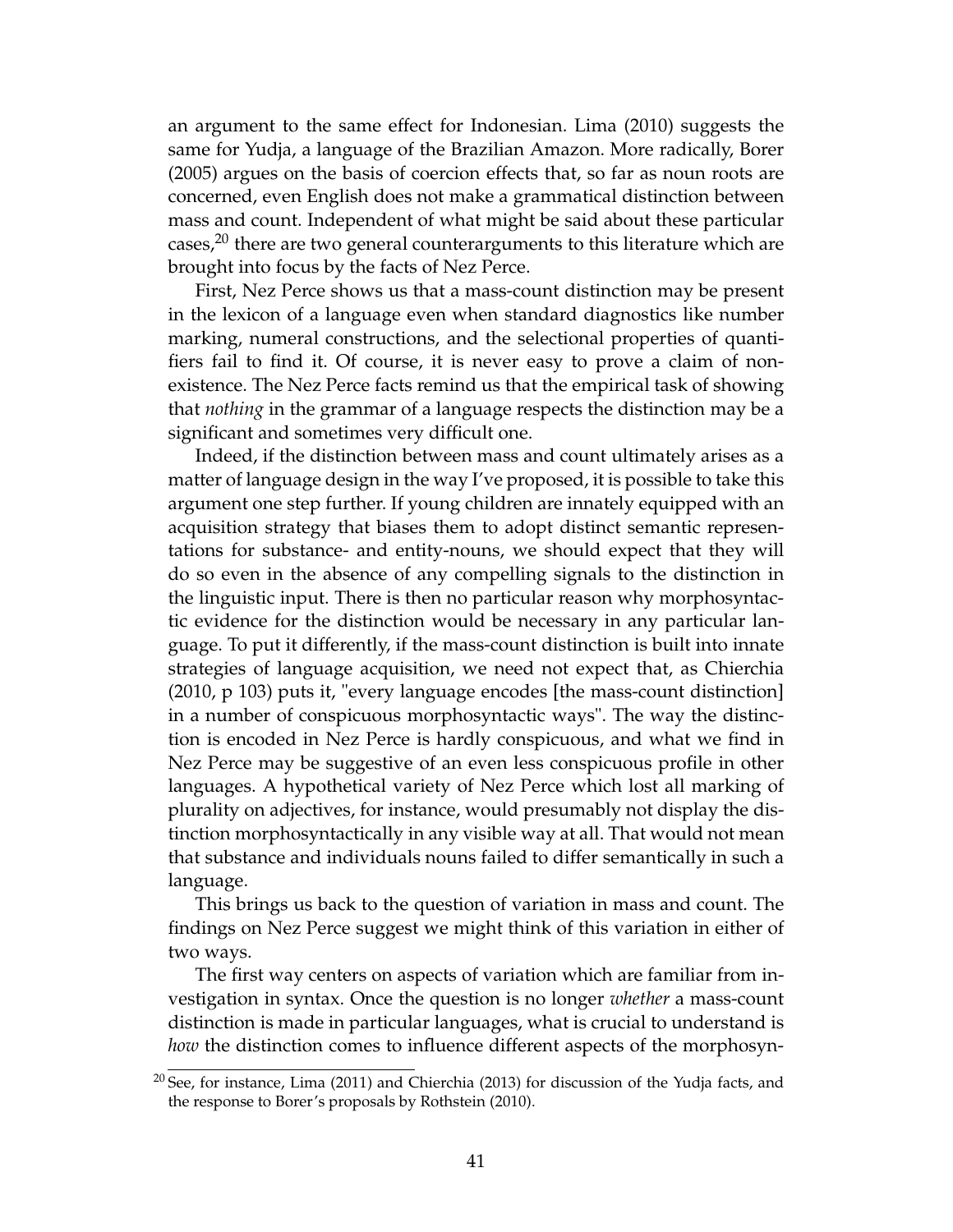tax in different languages. In that respect the parameters that are called for in regulating variation in mass and count are not semantics-internal, but rather center on answers to standard questions of variation in morphosyntax: Is such-and-such functional piece in the lexicon? What syntactic and morphological properties are affected by its presence?

The low partitioning head  $\alpha^{prt}$  offers a case study in how variation in mass and count behavior can be traced back to such choices. While English lacks such a head in its lexicon, Nez Perce has it; plausibly the Algonquian language Ojibwe has it too, as Mathieu (2012) as recently proposed. Mathieu identifies the morphosyntactic signature of this head (which he calls the 'singulative') with a gender shift on the Ojibwe noun. If that is so, then Nez Perce and Ojibwe demonstrate how two languages with a low partitioning head may differ along further morphosyntactic dimensions. Where both languages diverge from English morphosyntactically is in the combinatoric respects which flow from the introduction of partition functions low in the nominal phrase – number marking, and combinations of nouns with numerals.

The second way variation in mass and count can be thought of centers on the mapping between natural functions and language lexica. To this point of view, the question is: How are variables over partition functions introduced in different languages? That question is the central one for further investigation in additional languages that allow generalized apportioned readings of their mass nouns. (Yudja is a case in point, as Suzi Lima has carefully shown.) These languages of course might be precisely like Nez Perce in where and how partition functions are introduced into their nominal projections. Yet they might also in principle fall under a version of the alternative analysis discussed in section 9, according to which it is number marking or numerals that introduce partitioning. It will take detailed investigation to tell these approaches apart. That is the type of investigation that will help us better understand the constraints that guide lexicalization of natural functions like partitioning.

# References

- Aoki, Haruo. 1963. Reduplication in Nez Perce. *International Journal of American Linguistics* 29:42–44.
- Aoki, Haruo. 1970. *Nez Perce grammar*. University of California Publications in Linguistics. Berkeley: University of California Press.
- Aoki, Haruo. 1994. *Nez Perce dictionary*. Berkeley: University of California Press.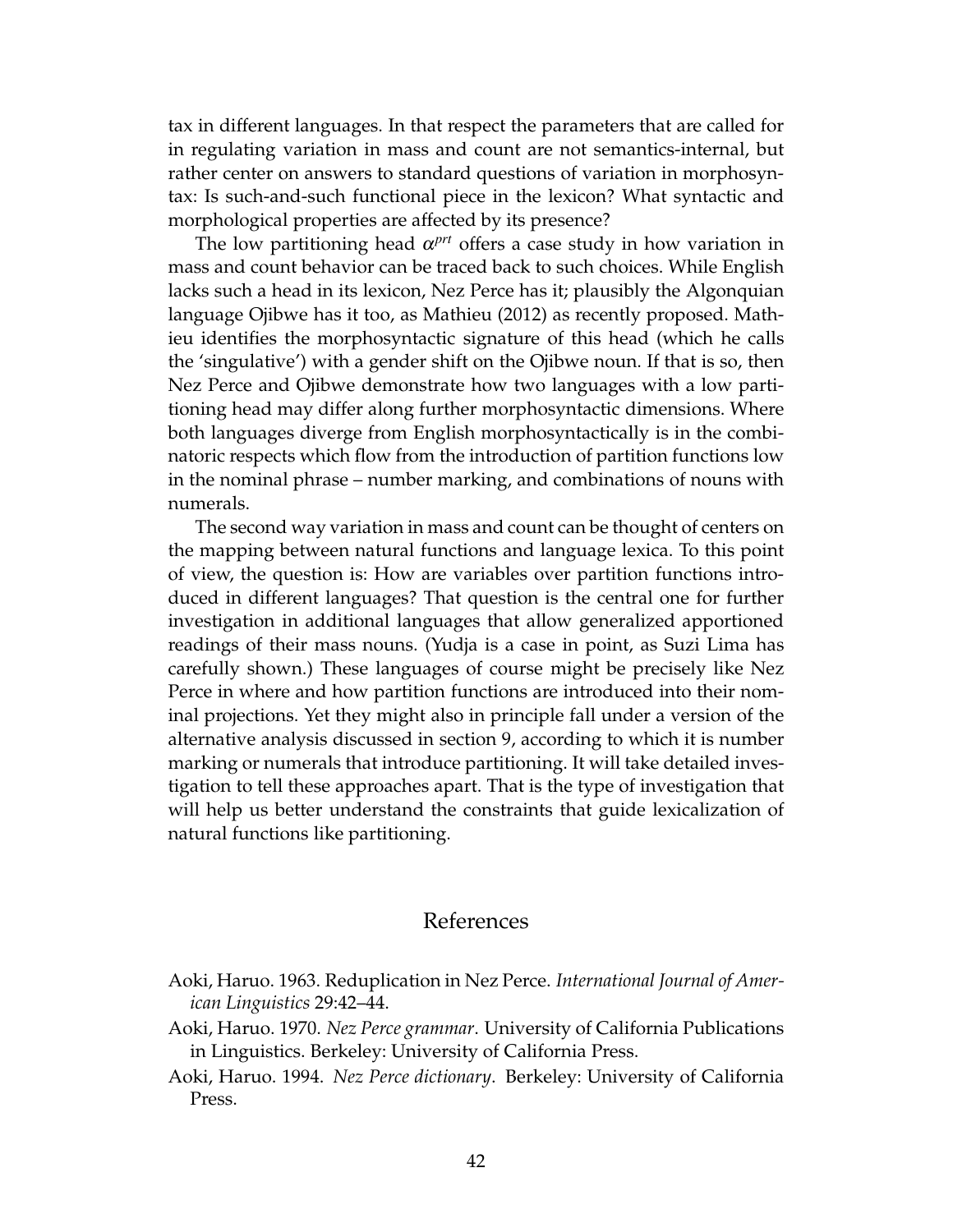- Baker, Mark C. 2008. *The syntax of agreement and concord*. Cambridge University Press.
- Bale, Alan, and Hrayr Khanjian. 2008. Classifiers and number marking. In *SALT XVIII*, ed. T. Friedman and S. Ito, 73–89.
- Borer, Hagit. 2005. *In name only*. Oxford University Press.
- Brasoveanu, Adrian. 2008. Measure noun polysemy and monotonicity: evidence from Romanian pseudopartitives. In *Proceedings of the 38th meeting of the North East Linguistic Society*.
- Cheng, Lisa Lai-Shen, and Rint Sybesma. 1999. Bare and not-so-bare nouns and the structure of NP. *Linguistic Inquiry* 30:509–542.
- Chierchia, Gennaro. 1994. Syntactic bootstrapping and the acquisition of noun meanings: the mass-count issue. In *Syntactic Theory and First Language Acquisition: crosslinguistic perspectives*, ed. Barbara Lust, Margarita Suñer, John Whitman, and Gabriella Hermon, 301–318. Lawrence Erlbaum Associates.
- Chierchia, Gennaro. 1998. Reference to kinds across languages. *Natural Language Semantics* 6:339–405.
- Chierchia, Gennaro. 2010. Mass nouns, vagueness and semantic variation. *Synthese* 174:99–149.
- Chierchia, Gennaro. 2013. How universal is the mass/count distinction? Three grammars of counting. Ms, Harvard.
- Chomsky, Noam. 2005. Three factors in language design. *Linguistic Inquiry* 36:1–22.
- Clausen, David, Alex Djalali, Scott Grimm, Sven Lauer, Tania Rojas-Esponda, and Beth Levin. 2010. Extension, ontological type, and morphosyntactic class: three ingredients of countability. Ms., Stanford University, Stanford, CA. Available at http://www.stanford.edu/ bclevin/bochum10abst.pdf.
- Corbett, Greville G. 1991. *Gender*. Cambridge University Press.
- Crook, Harold David. 1999. The phonology and morphology of Nez Perce stress. Doctoral Dissertation, University of California at Los Angeles.
- Dalrymple, Mary, and Suriel Mofu. 2012. Plural semantics, reduplication and numeral modification in Indonesian. *Journal of Semantics* 29:229–260.
- Davis, Henry, and Lisa Matthewson. 1999. On the functional determination of lexical categories. *Revue québécoise de linguistique* 27:29–69.
- Deal, Amy Rose. 2010. Topics in the Nez Perce verb. Doctoral Dissertation, University of Massachusetts Amherst.
- Doetjes, Jenny. 1997. *Quantifiers and selection*. The Hague: Holland Academic Graphics.
- von Fintel, Kai, and Lisa Matthewson. 2008. Universals in semantics. *The Linguistic Review* 25:139–201.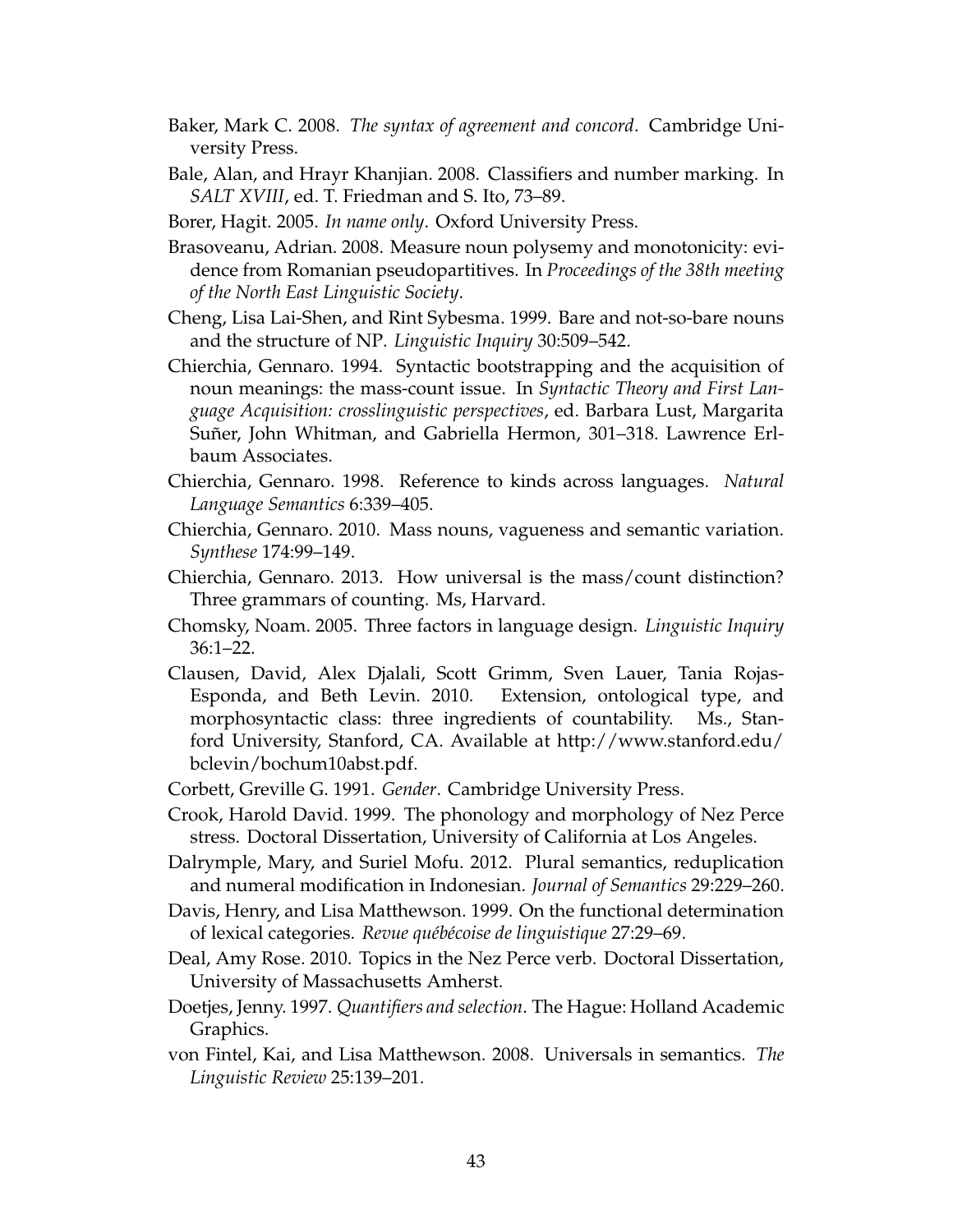- Gil, David. 2011. Numeral classifiers. In *The world atlas of linguistic structures online*, ed. Matthew S. Dryer and Martin Haspelmath, chapter 55. Munich: Max Planck Digital Library.
- Gillon, Brendan S. 1992. Toward a common semantics for English count and mass nouns. *Linguistics and Philosophy* 15:597–639.
- Gillon, Carrie. 2010. The mass/count distinction in Innu-aimun: implications for the meaning of plurality. In *Papers for WSCLA 15: The Fifteenth Workshop on Structure and Constituency in Languages of the Americas*, ed. Beth Rogers and Anita Szakay, volume 29 of *UBC working papers in linguistics*, 12–29.
- Gordon, Peter. 1985. Evaluating the semantic categories hypothesis: the case of the count/mass distinction. *Cognition* 20:209–242.
- Higginbotham, Jim. 1994. Mass and count quantifiers. *Linguistics and Philosophy* 17:447–480.
- Huntley-Fenner, Gavin, Susan Carey, and Andrea Solimando. 2002. Objects are individuals but stuff doesn't count: perceived rigidity and cohesiveness influence infants' representations of small groups of discrete entities. *Cognition* 85:203–221.
- Jiang, Li. 2012. Nominal arguments and language variation. Doctoral Dissertation, Harvard.
- Krifka, Manfred. 1995. Common nouns: a contrastive analysis of Chinese and English. In *The generic book*, ed. Greg Carlson and Francis Jeffry Pelletier, 398–411. Chicago.
- Kurafuji, Takeo. 2004. Plural morphemes, definiteness, and the notion of semantic parameter. *Language and Linguistics* 5:211–242.
- Landman, Fred. 1989. Groups, I. *Linguistics and Philosophy* 12:559–605.
- Lima, Suzi. 2010. About the count-mass distinction in Yudja: a description. In *Papers for WSCLA 15: The Fifteenth Workshop on Structure and Constituency in Languages of the Americas*, ed. Beth Rogers and Anita Szakay, volume 29 of *UBC working papers in linguistics*, 157–164.
- Lima, Suzi. 2011. Numerals and the universal packager in Yudja (Tupi). Ms, University of Massachusetts at Amherst.
- Link, Godehard. 1983. The logical analysis of plurals and mass terms: A lattice-theoretical approach. In *Meaning, use and interpretation of language*, ed. R. Baeuerle et al. DeGruyter.
- Longobardi, Giuseppe. 2001. The structure of DP: some principles, parameters and problems. In *The handbook of contemporary syntactic theory*, ed. Mark Baltin and Chris Collins, 562–603. Blackwell.
- Mahajan, Neha, Jennifer L Barnes, Marissa Blanco, and Laurie R Santos. 2009. Enumeration of objects and substances in non-human primates: experiments with brown lemurs (*Eulemur fulvus*). *Developmental Science* 12:920–928.
- Mathieu, Éric. 2012. Flavors of division. *Linguistic Inquiry* 43:650–679.